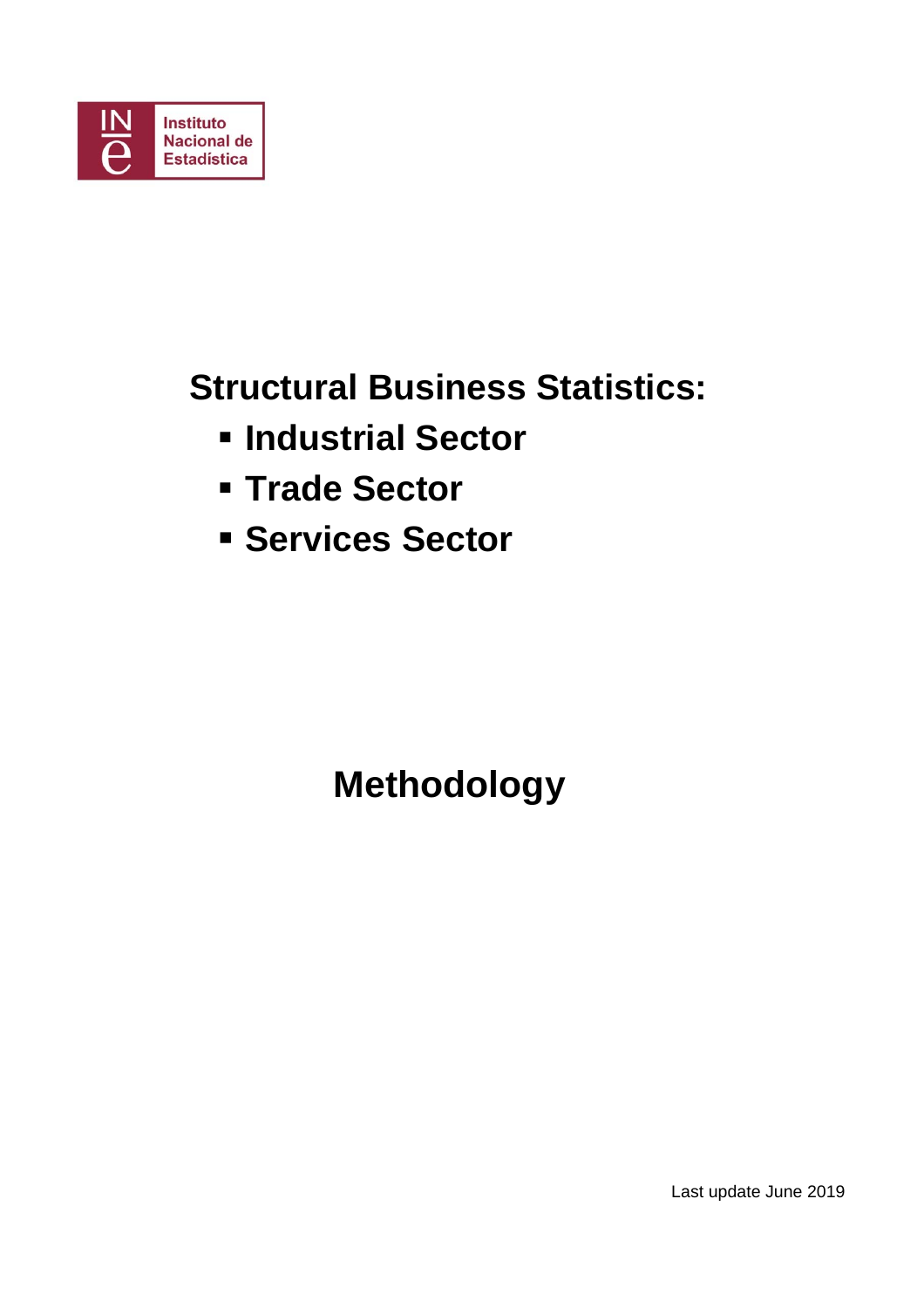## **Index**

| <b>Introduction</b><br>The integration project of the structural business statistics                            | 3<br>5   |
|-----------------------------------------------------------------------------------------------------------------|----------|
| The Structural Business Statistics: Industrial Sector, Trade, Services                                          | 7        |
| 1. Objectives                                                                                                   | 7        |
| <b>Statistical unit</b><br>2.                                                                                   | 8        |
| 3.<br><b>Survey scope</b>                                                                                       | 9        |
| 3.1. Population scope                                                                                           | 9        |
| 3.2. Territorial or geographical scope                                                                          | 10       |
| 3.3. Time scope                                                                                                 | 10       |
| 4. Design and sample                                                                                            | 10       |
| 4.1. Population framework<br>4.2. Determination of Exhaustive Business                                          | 10<br>10 |
| 4.3. Stratification                                                                                             | 11       |
| 4.4. Sample size. Allocation                                                                                    | 14       |
| 4.5. Sample selection                                                                                           | 17       |
| 4.6. Estimators                                                                                                 | 17       |
| 4.7. Sampling errors.                                                                                           | 19       |
| 5. Variables and definitions                                                                                    | 20       |
| 5.1 Classification Variables                                                                                    | 20       |
| 5.1.1. Economic activity                                                                                        | 20       |
| 5.1.2. Company size, according to the number of employed persons.                                               | 22       |
| 5.1.3. Geographical distribution                                                                                | 22       |
| 5.2. Variables studied                                                                                          | 24       |
| 5.2.1. Variables on statistical units                                                                           | 24       |
| 5.2.2. Variables on employed personnel                                                                          | 24       |
| 5.2.3. Variables on earnings                                                                                    | 27       |
| 5.2.4. Variables on stock changes                                                                               | 29<br>30 |
| 5.2.5. Variables on expenditure (except for personnel expenditure)<br>5.2.6. Variables on personnel expenditure | 32       |
| 5.2.7. Variables on investments                                                                                 | 33       |
| 5.2.8. Economic aggregates                                                                                      | 34       |
| 5.2.9. Indicators                                                                                               | 36       |
| Information collection<br>6.                                                                                    | 37       |
| 6.1. Questionnaires                                                                                             | 37       |
| 6.2. General organization                                                                                       | 38       |
| 6.3. Measures to reduce the statistical burden on the business                                                  | 39       |
| 7. Data processing                                                                                              | 39       |
| 7.1. Data validation                                                                                            | 39       |
| 7.2. Data compilation                                                                                           | 40       |
| <b>Dissemination of the results</b><br>8.                                                                       | 40       |
| 8.1. Dissemination plan                                                                                         | 40       |
| 8.2. Treatment of confidential data                                                                             | 42       |
| Annexes                                                                                                         |          |
| Annex 1. CNAE-2009 activities included in the scope of the survey                                               | 44       |
| Annex 2. Industrial Sector Sectors used in the sample design                                                    | 57       |
| Annex 3. Trade Sector: Sectors used in the sample design                                                        | 60       |
| Annex 4. Services sector. Sectors used in the sample design                                                     | 61       |

*Page*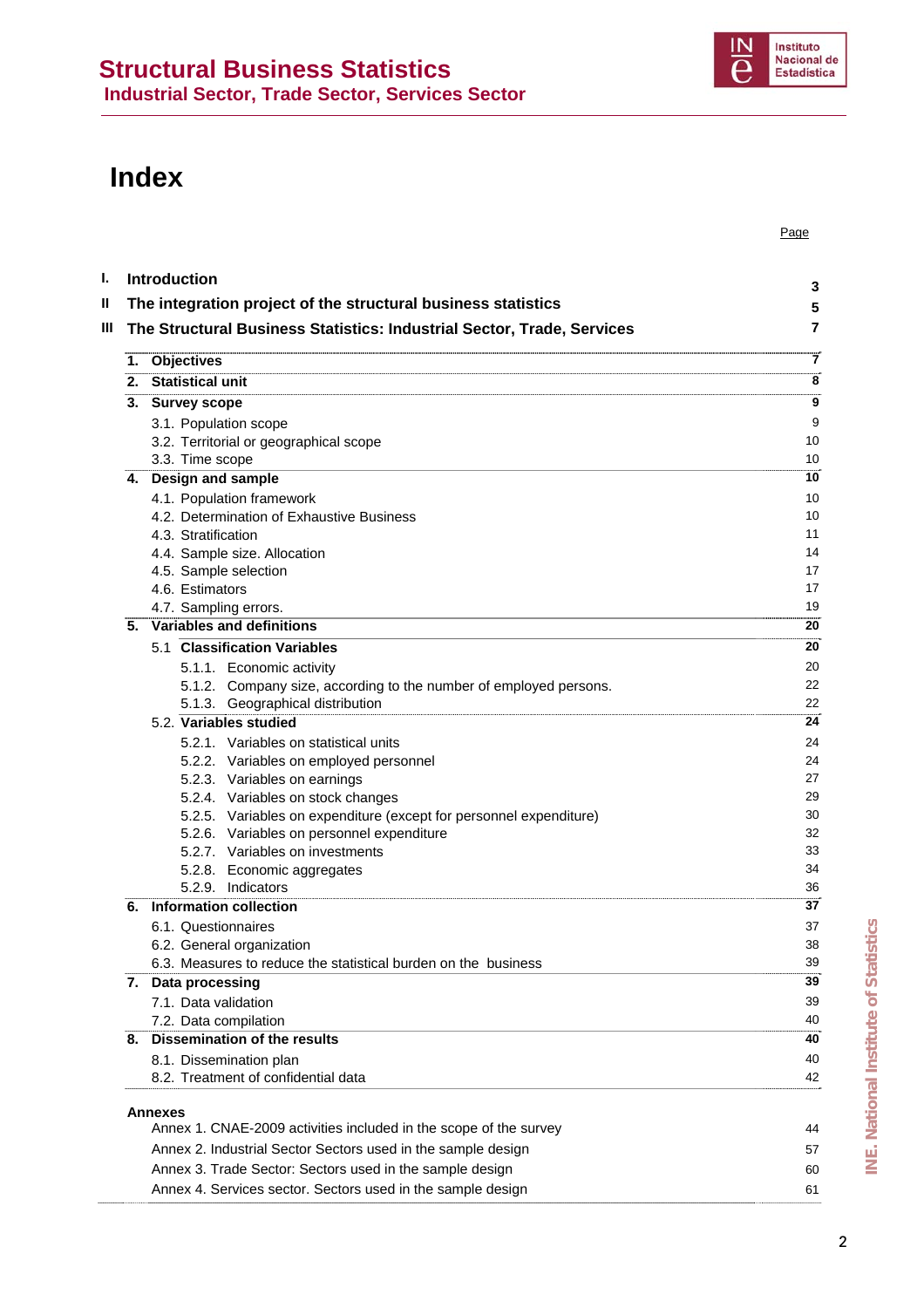

#### **I** Introduction

The National Statistics Institute annually prepares, for the Industry, Trade and Service sectors, the structural business statistics. These statistics are governed by Regulation 295/2008 of the Parliament and the Council of the European Union whose objective is to provide information on the main structural and economic characteristics of the companies, in the different sectors studied, through a wide range of variables relating to the personnel employed, turnover and other incomes, purchases and consumption, personnel expenditure, tax and investment.

Until the reference year 2014 included, the structural business statistics of the industrial, trade and services sectors (formerly known as Annual Industrial Companies Survey, Annual Trade Survey, Annual Services Survey) were elaborated, according to the different areas of research, through separate processes and with different collection and publication schedules.

**Since the reference year 2015** and with the aim to standardize and improve the process of elaboration of these operations, the statistical results and the dissemination of the information, the implementation of the *Integration Project of the Structural Business Statistics*, has begun. This project has been carried out over two reference years (2015 and 2016) and has meant a major reform of the following statistical operations, which, in order to underline the idea of integration, have been renamed as follows:

| <b>Denomination until</b><br>the year of reference 2014 | New denomination since<br>the year of reference 2015   |
|---------------------------------------------------------|--------------------------------------------------------|
| Industrial Companies Survey                             | Structural Business Statistics: Industrial Sector      |
| <b>Annual Trade Survey</b>                              | Structural Business Statistics: Trade Sector           |
| Annual services survey                                  | <b>Structural Business Statistics: Services sector</b> |

The reform has included, among other aspects, the following improvements:

#### **As of the reference year 2015:**

- The use of practically uniform questionnaires for the three sectors of the study, (even though some specific questions specially related to the industrial Sector have been maintained) and adapted, in the case of legal person companies, to the standard models of the National Accounts. In addition, the collection of information is already carried out in an integrated and simultaneous manner for the three sectors under study.
- New dissemination plan, homogeneous for the three operations, which facilitates the comparison of the statistical results for the different sectors.

#### **As of the reference year 2016:**

- More efficient sample designs in order to reduce the burden on the respondents and improve the use of the administrative registers.
- Methodological improvements relating to the treatment of companies that enter or leave the target population during the reference year, as well as the imputation of lack of response. Additionally, the estimation of employment variables has been improved using administrative sources.
- The new sample designs and the simultaneous organization for the collection of the three sectors under study allow to establish two different moments for the dissemination of the results:
- **Advance results,** using the information from the 'main sample 'collected up to the end of September of year t+1, sample that allows to offer results with sufficient quality for a first level of disaggregation by activities (at least up to 3 digits of the CNAE-2009 for the industry and trade sectors, and up to 2 digits for the services sector). **INCREM** INTERT TO THE INTERT TO THE TONGE-2009), as required by the Community Regulation. These detailed results will also make<br>
In possible to meet the equency of the collection of the three sectors<br> **ITER THE NEW SAMPL** 
	- *Final results***,** based on the 'complete sample '(main and complementary, the latter collected up to December of year t+1), at the maximum level of detail by activities (up to 4 digits of the CNAE-2009), as required by the Community Regulation. These detailed results will also make it possible to meet the requests of other more specialised users.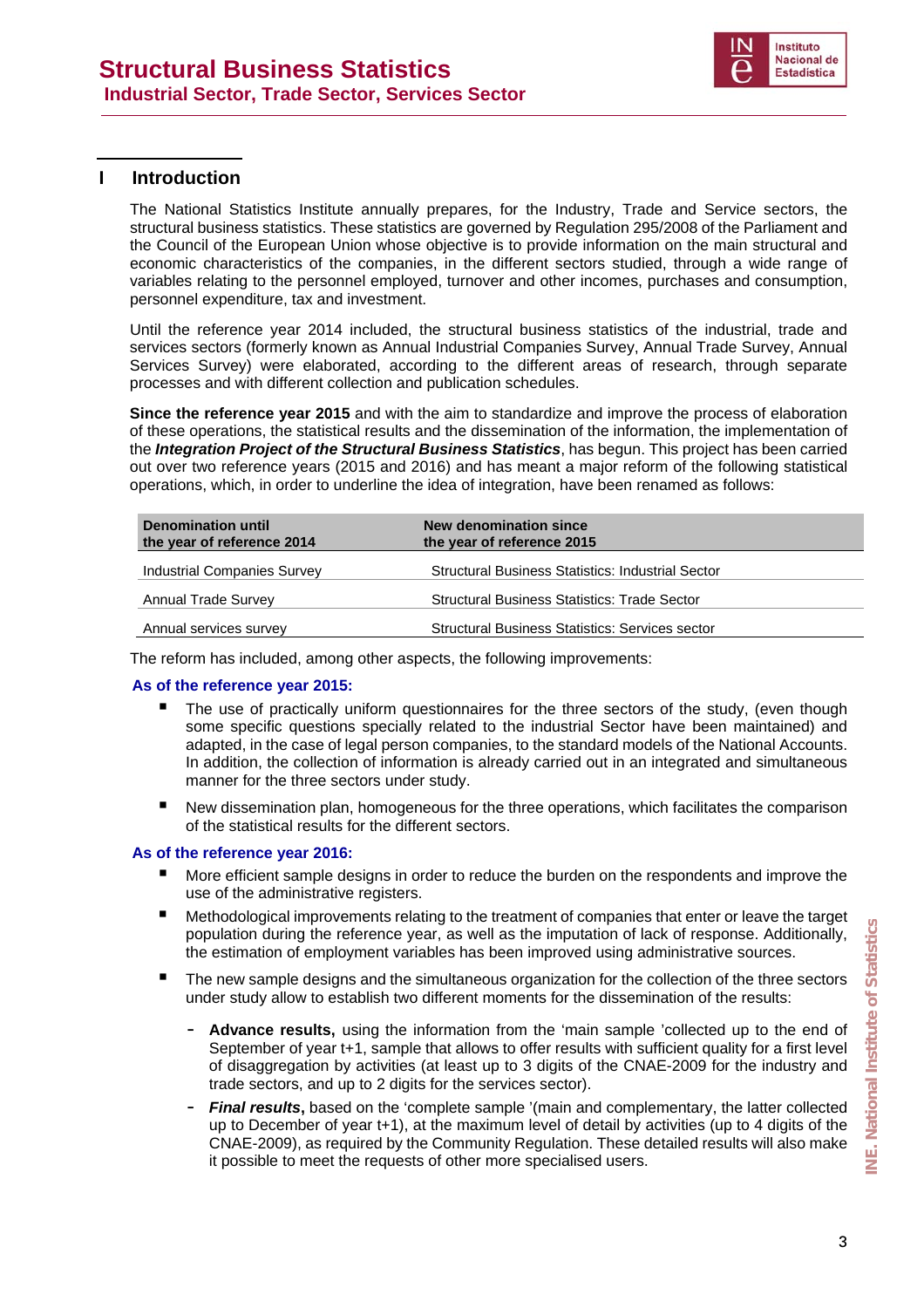

This document on the **Methodology of Structural Business Statistics** under the integration scope also presents a joint and uniform form for the three sectors of the study, the principal methodological lines, concepts, and definitions. It should be noted that, even though many of the technical aspects of the three operations have been standardized, some of the features or specific aspects of each sector have been maintained, issues which have been properly indicated and explained in this methodological document.

After a brief summary of the objectives of the Integration Project the general methodological outline of this operation, its objectives and investigation scope are described in the following sections. Then, there is a reference to the sampling and design process. Followed by the collection of definitions of the main variables that are published. Finally, the different phases of the development of the survey are presented: information collection, processing, tabulation and diffusion of the results.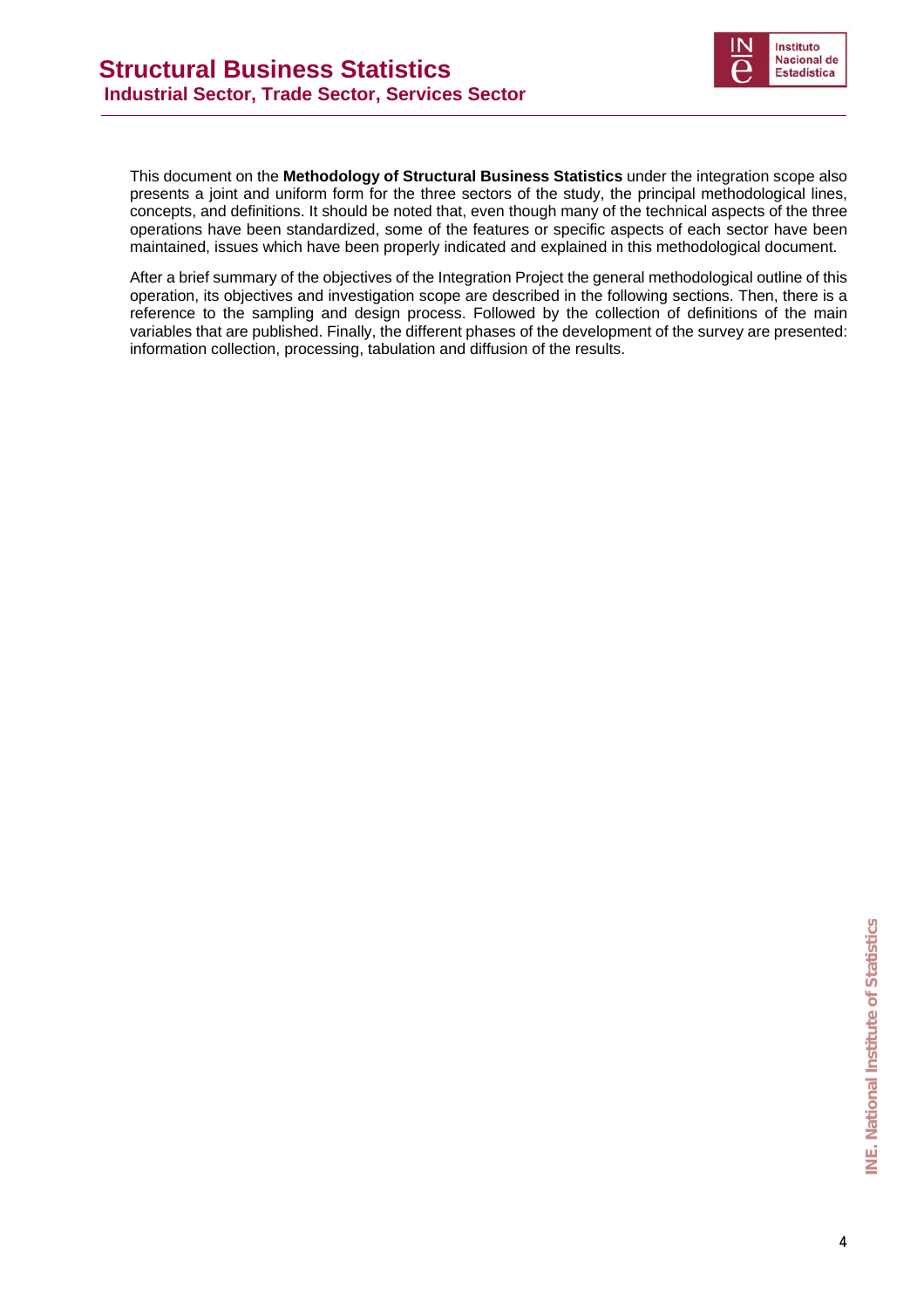

#### **II The integration project of the structural business statistics surveys**

The business structural surveys of the INE (known before as Annual Industrial Companies Survey, Annual Trade Survey and Annual Services Survey) were prepared, until the reference exercise of 2014, through separate process according to the different sectors using non-uniform questionnaires among the Industrial, Commercial/Services sectors, with different schedules for the collection and publication.

To be able to improve the production process of these operations, homogenise the statistics produced and to unify the schedules "The integration project of the structural business statistics"<sup>1</sup> emerged, which affects the subsequent statistical operations and whose principles and objectives are described in the following paragraphs.

| Code<br><b>IOE</b> | Denomination until the year<br>reference year 2014. | New denomination $2$ , from the<br>reference year 2015.  |
|--------------------|-----------------------------------------------------|----------------------------------------------------------|
| 30048              | <b>Industrial Companies Survey</b>                  | <b>Structural Business Statistics: Industrial Sector</b> |
| 30232              | <b>Annual Trade Survey</b>                          | <b>Structural Business Statistics: Trade Sector</b>      |
| 30177              | Annual services survey                              | <b>Structural Business Statistics: Services sector</b>   |

The concrete motifs for doing the integration of the structural operations of the business were:

- The INE, and in general the European Statistical System, according to the postulates on the modernisation of the statistical production process should advance to an integrated process, where standardization and normalization play a prominent role.
- The use of administrative registers that are used throughout the UFAES (acronym for the Spanish Uso de Fuentes Administrativas en las Encuestas Estructurales de Empresas: Use of Administrative Sources in the Structural Surveys of the Business) in the surveys for Trade and Services, also recommend the integration of these surveys so that future exploits and developments of this project are carried out jointly in all the areas.
- There is an increasing demand from some users for a more homogeneous treatment and diffusion calendars that allow for better comparisons between the different sectors.
- The implementation of the future FRIBS Regulation (*Framework Regulation Integrating Business Statistic*s) of which the structural statics are a part, invite for the homogeneous treatment of all the investigated sectors so that it becomes easier to address the new European demands, among which are the investigation of new sectors within the statistical structure (Health and Education) or of new phenomena such as the globalization, through a survey on Global Value Chains (GVC).
- " *The integration project of the structural business statistics* "is founded on five basic pillars:
- 1. *An integrated questionnaire* of the economical structure surveys.

-

- 2. A more efficient harmonised sample design that enables the exploitation of administrative information and to advance in the diffusion of the information.
- 3. *Joint and simultaneous collection for the three sectors of the study* (Industry, Trade and Service) for the reference year t by means of collecting a main sample in October of year t+1 and one complementary sample from October to December of year t+1. It is foreseen to include new ways of capturing the information in the collection process.

<sup>1</sup> *This project was presented to the Higher Statistical Council in it*'*s Permanent Commission meeting on 29 September, 2015 and ruled favourably in the meeting of the Commission on 18 February, 2016. The complete document of the Project, with its implementation calendar, can be found on the WEB page of the INE (Methods and Projects. New projects).*

<sup>&</sup>lt;sup>2</sup> The idea of integration is underlined by the new denominations that were included in the Annual Program 2016 of the National *Statistical Plan 2013-2016 (Royal Decree 1089/2015 of 4 December)*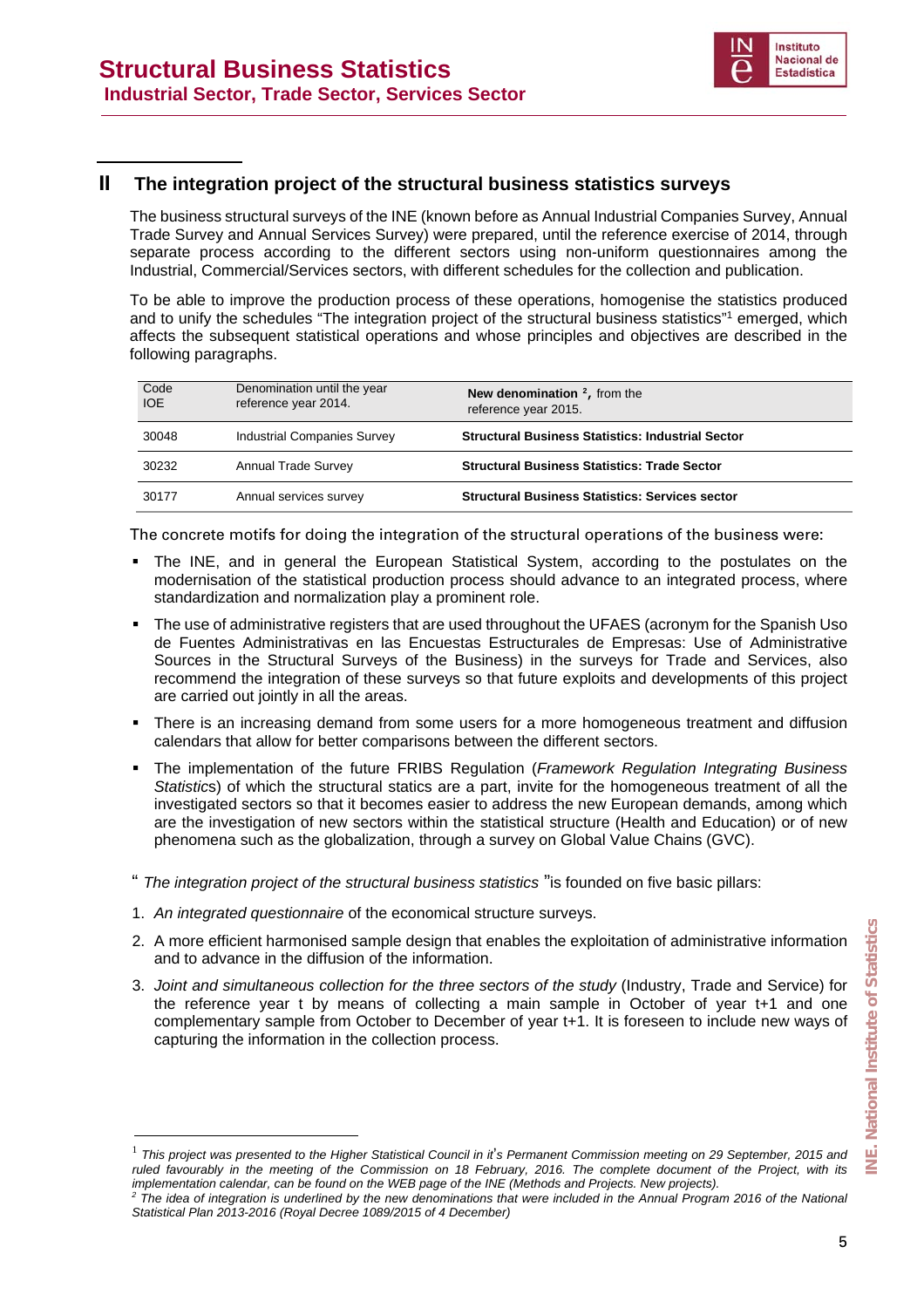.



- 4. *Homogenization of the process* so that they allow for the gradual standardisation of the micro and macro purification, imputation, processing, etc...., of the collected information from the informing units.
- 5. Simultaneous diffusion of 'Advance Results 'of the three sectors in December of the year t+1, using the information from the mains sample collected until the end of September of the year t+1, which allows for the supply of information with enough quality for the breakdown level similar to that of the standard diffusion made be the INE. The complementary sample collected up to December will allow to obtain more detailed results (Final Results) as demanded by the Community Regulation and to meet the petitions of the rest of the more specialised users.

Given the reach of the five goals mentioned, the complete integration process could not be addressed in a single exercise and has therefore been implemented throughout the development of the SBS-2015 and SBS-2016 operations.

This will be together with the *Structural Business Statistics (SBE)*. *Industrial Sector, Trade Sector and Services Sector,* and as it was already being carried out, the information for the following statistical operations is collected and processed, who have not changed their denomination:

| CodeIOE | <b>Denomination</b>                                                                                                                                                                |
|---------|------------------------------------------------------------------------------------------------------------------------------------------------------------------------------------|
| 30233   | Trade Sector products statistics (annual operation linked to the SBE Trade Sector)                                                                                                 |
| 30228   | Trade Sector products statistics (annual operation linked to the SBE Services sector)                                                                                              |
| 30070   | Survey of Energy Consumption (bi-annual operation linked to the SBE Industrial Sector)<br>Operation directed to a sub-sample of mining and quarrying and manufacturing industries. |
|         | Only for the odd number reference year                                                                                                                                             |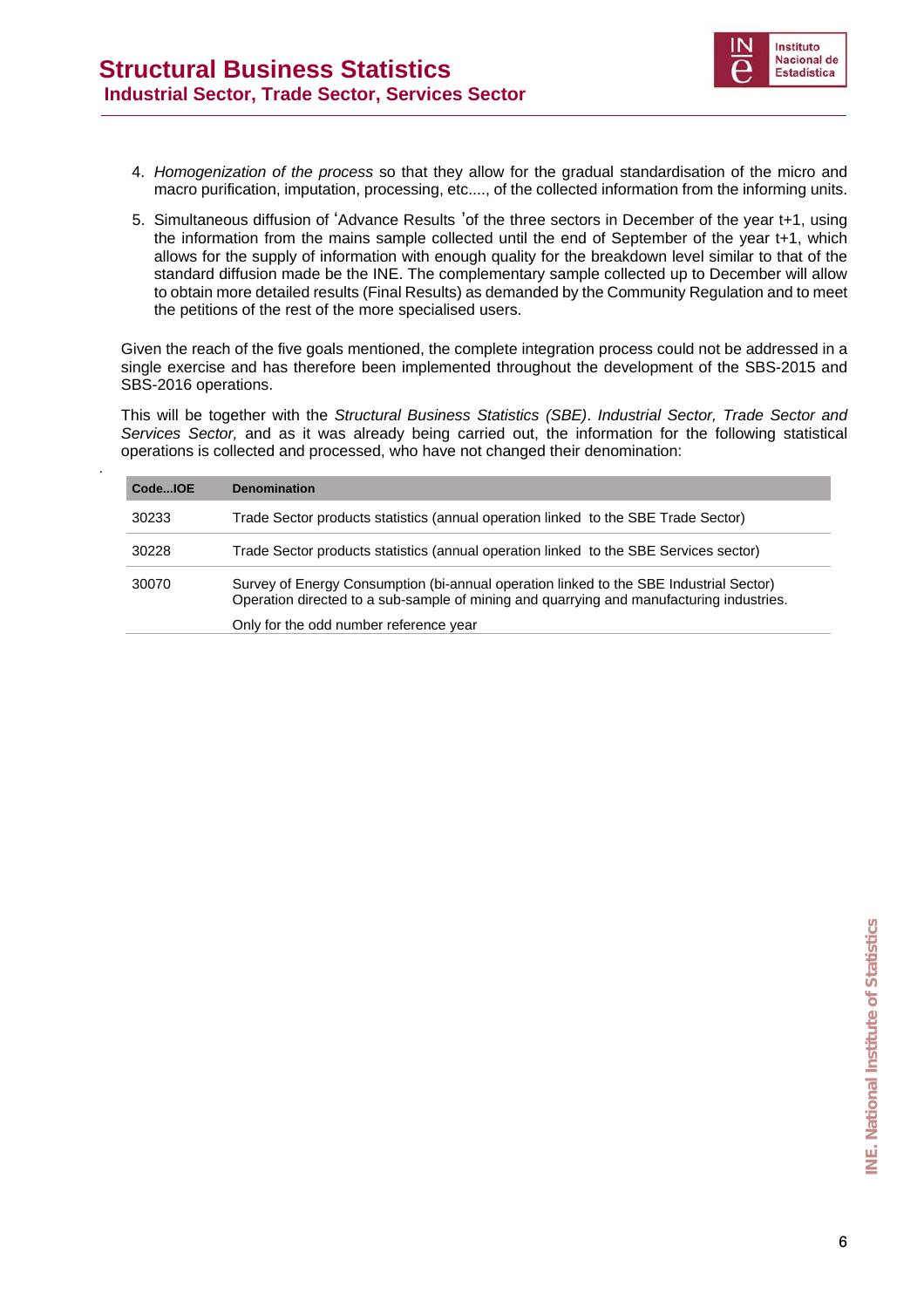

#### **III Structural Business Statistics**

The *Structural Business Statistics* is composed of three integrated statistical operations, which have a structural and an annual periodicity, prepared on a group of business dedicated to activities of their respective study sector.

- Structural Business Statistics: Industrial Sector
- Structural Business Statistics: Trade Sector
- Structural Business Statistics: Services sector

These operations provide a wide range of statistical results describing the economic structure, behaviour and performance of the economic sectors and sub-sectors under study.

#### **1. Objectives**

The main goal of the *Structural Business Statistics (SBS)* is to offer information about the main structural and economic characteristics of the companies of the sector under study, by means of a wide range of variables relating to the personnel employed, turnover and other income, purchases and consumptions, personnel expenditure, taxes, and investments.

The obtained information must meet a set of basic requisites such as being comparable at an international level and to cover the information needs of the different users of the statistics.

It must also allow the study of the transformation in the studied sectors, the main uses of the SBS are the following:

- To satisfy the information requirements of the international organisations, especially, of the Statistical Office of the European Communities (EUROSTAT) and to comply with the requirements of the European Regulations. These statistics are governed by the Regulation 295/2008 of European Union Parliament and the Council on Structural Business Statistics (Regulation SBS, and specifically Annexes I, II, and III). The methodological adaptation to the mentioned Regulation makes it possible to compare with the other countries of the European Union that diffuse this same information for their respective areas and sectors.
- To make available basic information for the National Accounting.
- To serve as a framework for the updating of short-term indicators.
- To meet the statistical demands of the Autonomous Communities.
- To serve the rest of the national and international users (institutions, companies and associations, investigators, universities and, in general anyone interested in the structural analysis of the economic sectors of the study)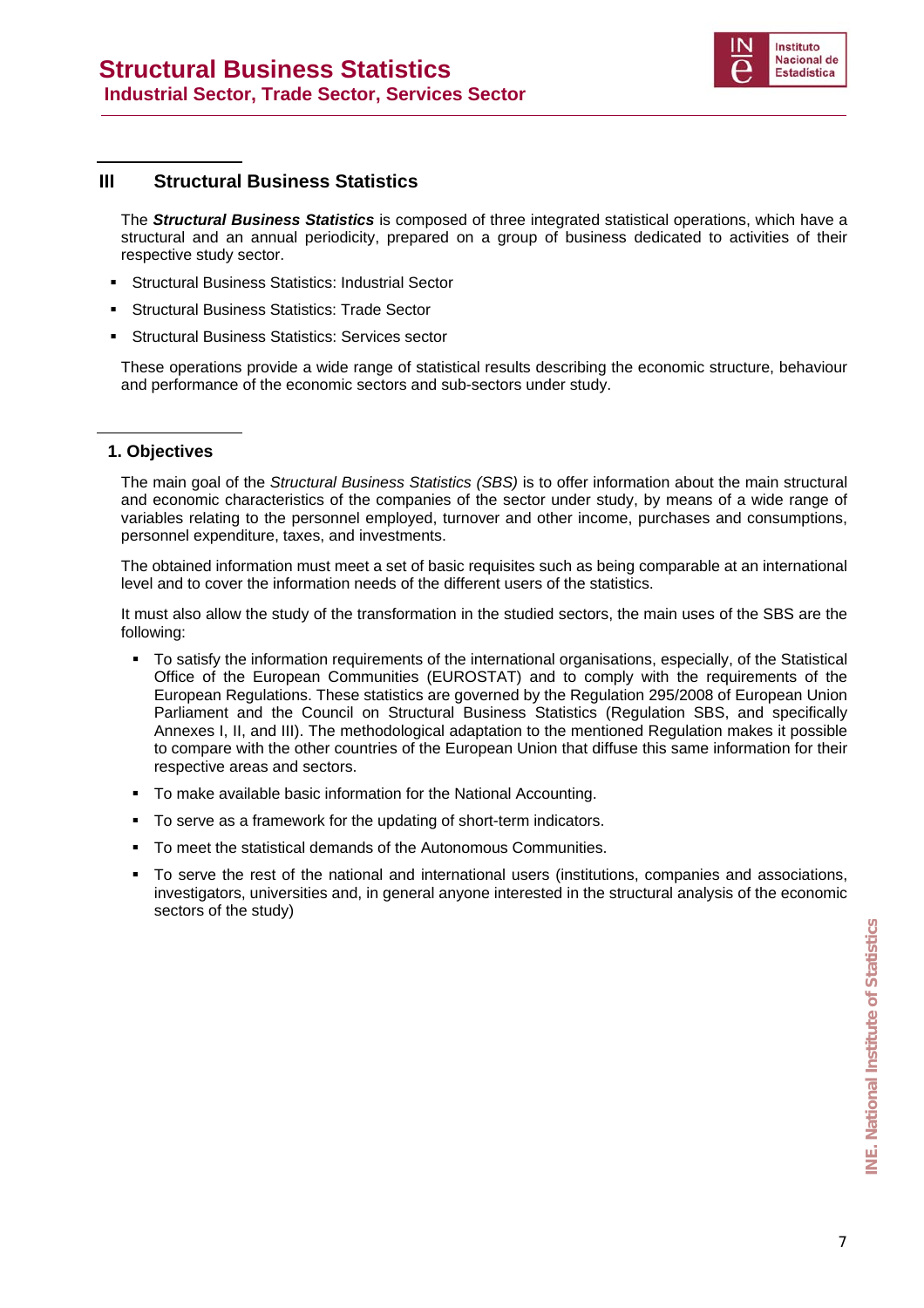

#### **2. Statistical unit**

The basic statistical unit of these operations is **the company** is understood to be any organised unit which produces goods and services, and which has a certain degree of autonomy in making decisions, mainly when using the current resources that it has. The company can exercise one or more activities in one or several places.

This is a statistical definition, expressed in broad terms. In order to realize its scope in a reality as complex as *"the company"* and to make it operational for statistical effects, it has been taken into account, in the first place, that what is to be studied is the technical-economic dimension of those organizational units that produce goods and services (their production and cost functions), and secondly, that these study units should be perfectly defined and located and have the accounting and employment data necessary for their analysis. That is why "legal units" has been considered as an approximation to the concept of "company" that can contract with other agents and owners of economic factors.

Thus, for the purposes of these statistics, **the legal units that produce goods or services are considered as a company.** They may be companies with legal personality (limited companies) or individuals (individual entrepreneurs). The legal unit is also the informant unit because by being perfectly defined and located and having the accounting and employment data, the response is facilitated, and the homogeneous information is obtained.



**FOR THE INDUSTRIAL SECTOR:** In addition to using the company as the basic and central unit, the SBE in the Industrial Sector takes into consideration other units that complement the information system. These units are the industrial local unit (or establishment) and the economic activity local unit.

- The *local unit* is any productive unit located in a topographically delimited place (workshop, mine, factory, warehouse, shop, office, etc.), from which economic activities are carried out to which, with exceptions, one or more persons of the same company dedicate their work.
- The *economic activity* local unit is the part of a company that develops a certain activity in a specific geographical location.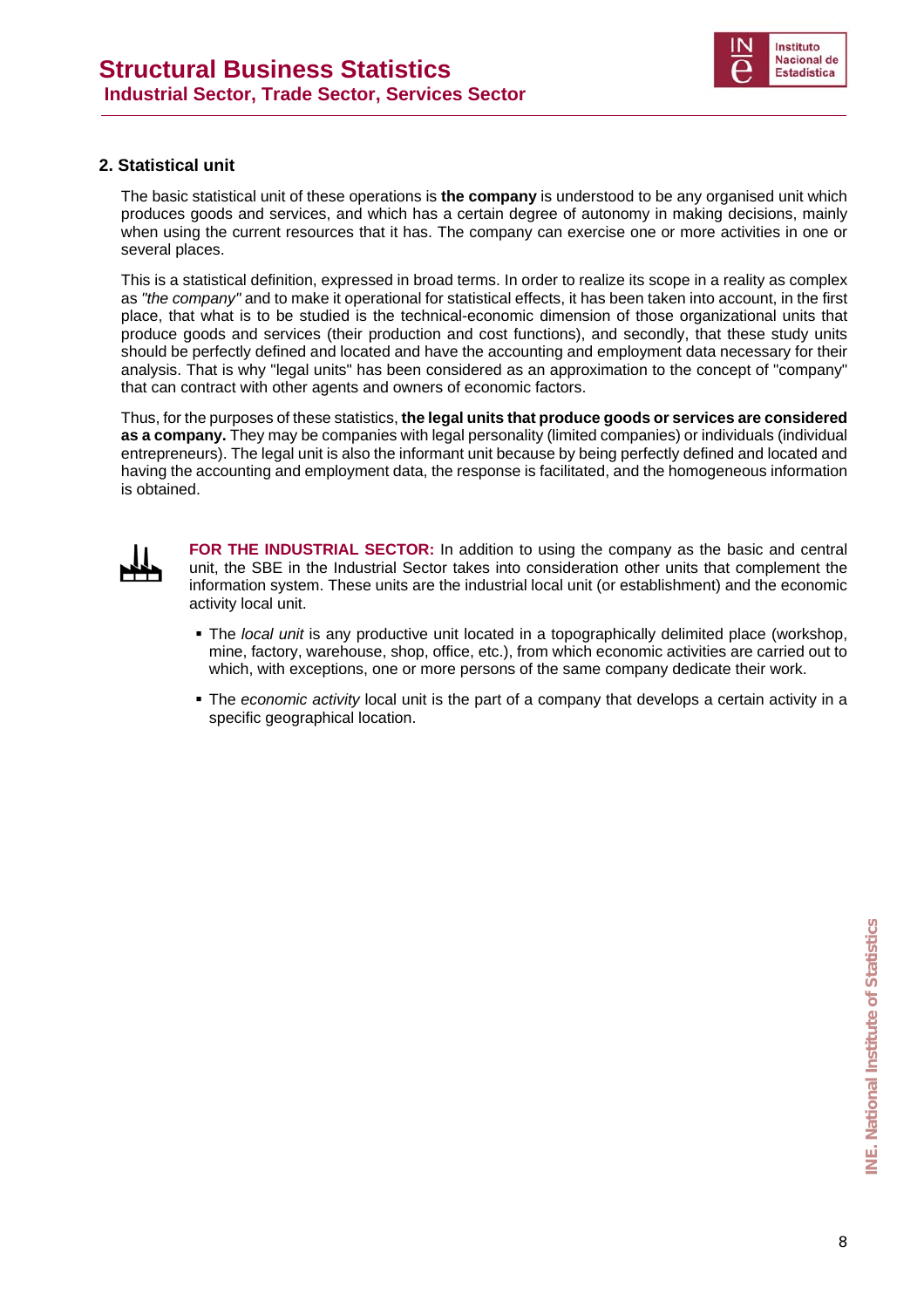

#### **3. Survey scope**

The scope of the statistic is defined in relation to the population investigated, to the time and space.

#### **3.1. Population scope**

The SBS is aimed at all companies, societies, and individuals whose **main activity** is in the following sections of the national classification of Economic Activities CNAE-2009:

| <b>Sectors</b>      | <b>Activities according to CNAE-2009</b> |                                                                            |                  |
|---------------------|------------------------------------------|----------------------------------------------------------------------------|------------------|
|                     | <b>Section</b>                           |                                                                            | <b>Divisions</b> |
| <b>Industrial</b>   | B.                                       | <b>Extractive Industries</b>                                               | $05-09$          |
| <b>Sector</b>       | С                                        | Manufacturing Industry                                                     | $10 - 33$        |
|                     | D                                        | Electric energy, gas, steam and air conditioning supply                    | 35               |
|                     | F.                                       | Water supply, sewerage, waste management and decontamination<br>activities | 36-39            |
| <b>Trade Sector</b> | G                                        | Wholesale and retail business; repair of motor vehicles and<br>motorcycles | 45-47            |
| <b>Services</b>     | н                                        | Transport and storage                                                      | 49-53            |
| sector              |                                          | Accommodation and food service                                             | 55-56            |
|                     | Π.                                       | Information and communications                                             | 58-63            |
|                     |                                          | Real state activities                                                      | 68               |
|                     | м                                        | Professional, scientific and technical activities                          | 69-75            |
|                     | N                                        | Administrative and support services activities                             | 77-82            |
|                     | R.                                       | Artistic, recreational and entertainment activities                        | 90-93            |
|                     | S                                        | Other services (except 94 associative activities)                          | 95-96            |

The activities included in the scope of these operations are presented in detail in Annex 1.



**FOR THE INDUSTRIAL SECTOR:** Up to the year of reference 2012, the survey focused its field of study in industrial enterprises with at least one employee. As of the year of reference 2013, the population area is extended, including, since then, the companies without employees.



**FOR SERVICES SECTORS:** For the reference exercises 2009 to 2011, the activities of section R (arts, recreation, and entertainment) and Division 96 (other personal services) were studied each year partially, alternately, by means of a rotating system. Since 2012, all the activities of section Rand Divisions 95 and 96 of section S are included annually.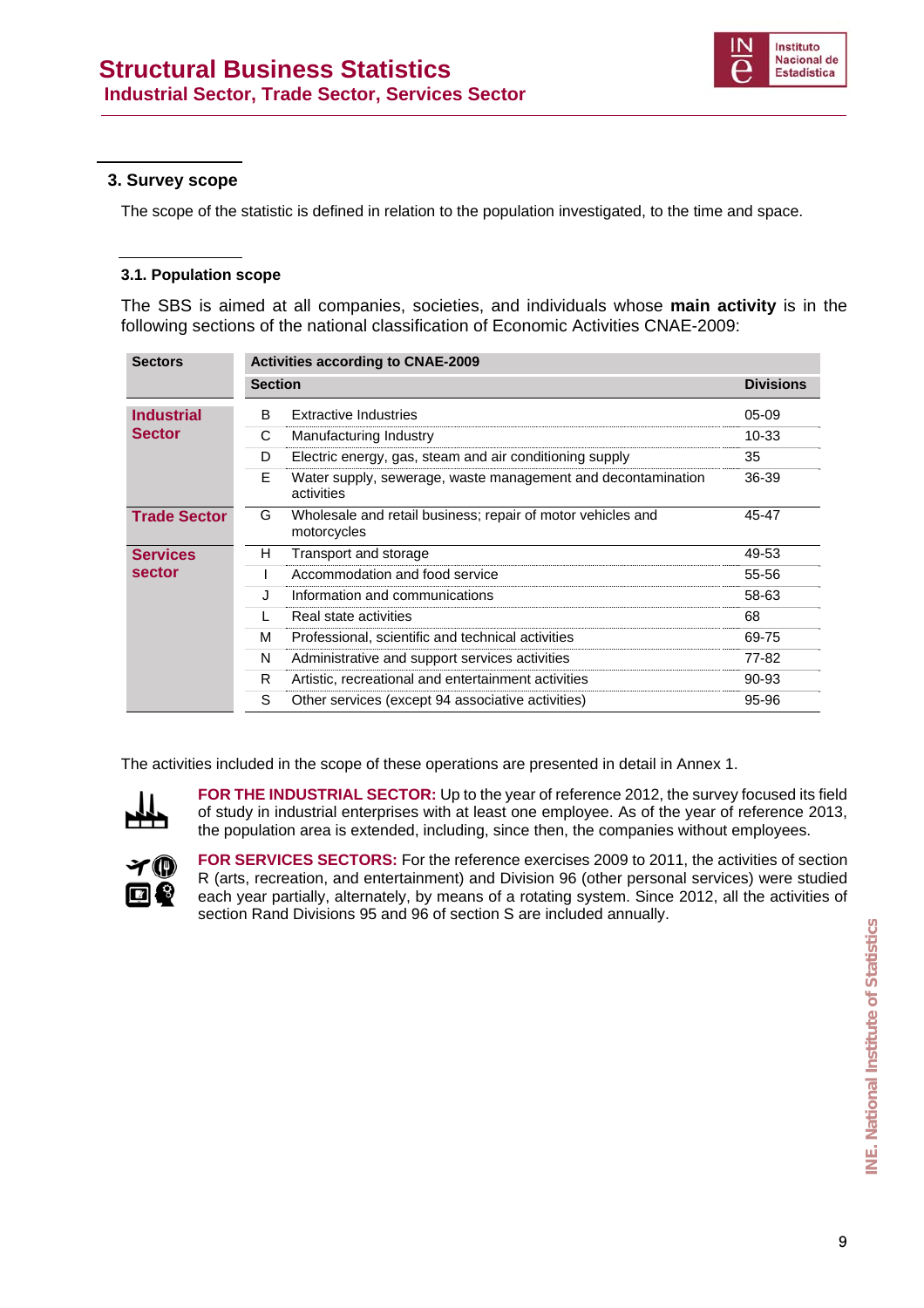

#### **3.2. Territorial or geographical scope**

All statistical units located in the national territory are investigated.



**FOR THE INDUSTRIAL SECTOR:** Until the year of reference 2012, the survey covered the whole of the national territory, with the except of Ceuta and Melilla. Since 2013 both autonomous cities are also included within the scope of industrial statistics.

#### *3.3. Time scope*

The SBE is an annual statistic.

The reference period for the data is generally the calendar year. Exceptionally, the companies that operate by seasons or campaigns that comprise two different years and thus have accounted for their data report the information for the season or campaign that ended in the year of reference of the survey.

#### **4. Sample design**

The sampling type is stratified random sampling. In each stratum, a random sample is obtained, except the one formed by companies with 50 or more employees, where all of them are included in the sample. Companies with certain characteristics are also comprehensively included in the sample, as will be detailed in section 4.2. Determination of comprehensive companies.

The sample size is calculated by applying optimum allocation, and the estimators are those of simple expansion, adjusted by registrations, de-registrations and changes of stratum.

Each of the design stages are detailed below.

#### **4.1. Population framework**

The sample frame is the Central Business Register (DIRCE), a list of companies that is updated once a year from administrative sources, mainly related to taxes and Social Security. It is also updated with information from the statistical operations of the INE.

The Central Business Register contains information on the main economic activity, the number of employees and turnover, variables used in the sample design, and on identification and localization data, necessary for the correct collection of the information.

#### **4.2. Determination of exhaustive companies**

The exhaustive companies are those that enter the sample with probability 1, for which reason they are also known as self-represented. The following exhaustive companies are considered:

- All companies with 50 or more employees.
- The most relevant companies, by employees or turnover, registered in the framework in the same reference year.
- The collective of subsidiary companies in Spain of foreign groups.
- Companies with less than 50 employees, but with large turnovers. These are determined by applying the Sigma Deviation Rule and the Quartile Method.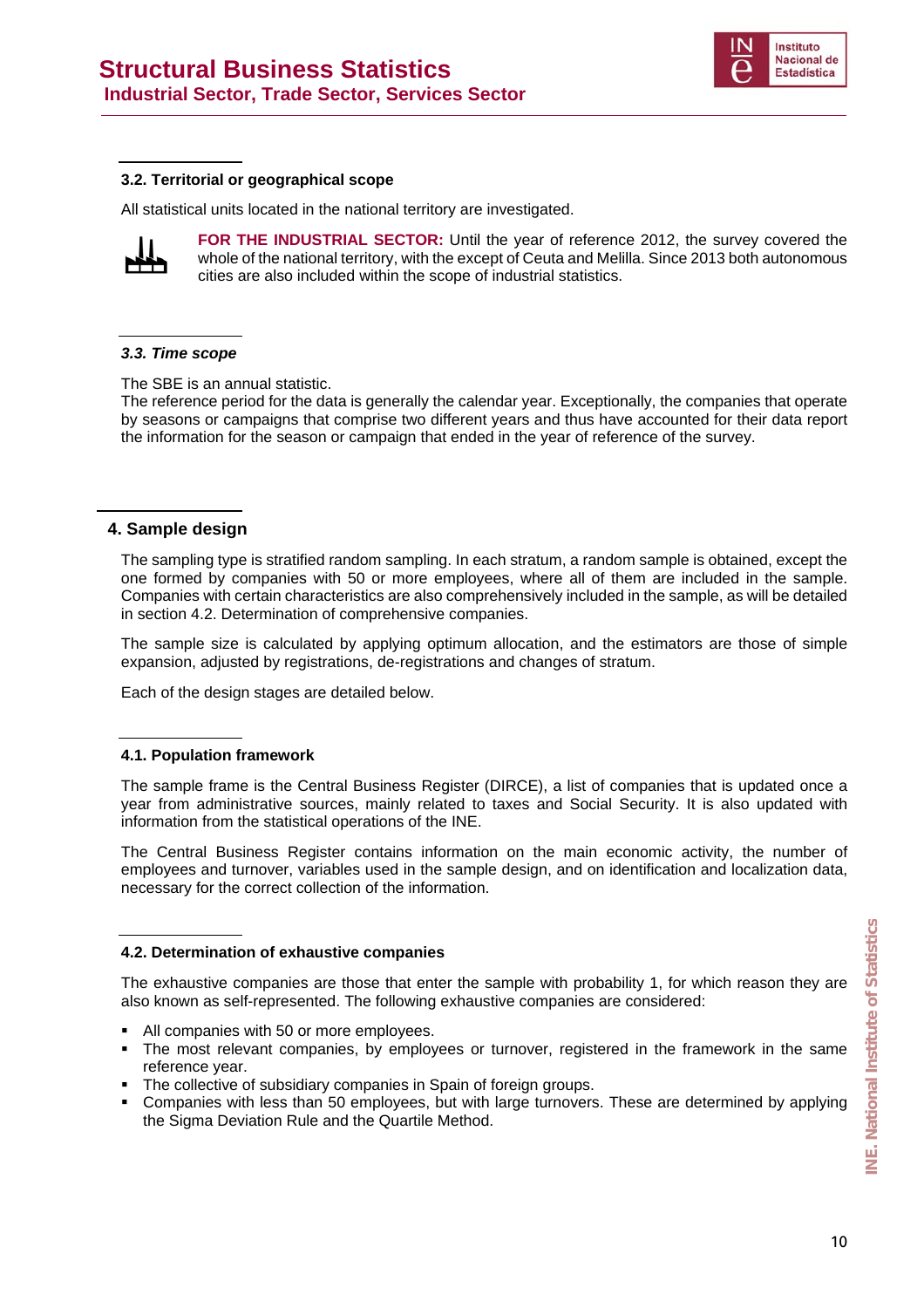

The Sigma Deviation Rule (see Julien and Maranda Le Plan de Sondage de Enquête Nationale Sur les Fermes de 1988 Techniques d'enquête 1990, vol. 16, nº 1, pp. 127-139) is an empirical rule that consists in ordering the companies from smaller to higher according to the turnover variable and take as comprehensive those that follow to the first that complies with that the difference with the previous one is greater than the standard deviation of that variable.

The quartile method selects those companies whose turnover exceeds the value  $M + c(Q_3 - M) \,$  where  $M$ is the median,  $Q_3$  is the third quartile of the turnover variable and  $c \in \mathbb{R}$  a coefficient to be established.

The application of these techniques in the different sectors of statistics is detailed:



#### **FOR THE INDUSTRIAL SECTOR:**

For industrial companies with employees, the sigma deviation rule applies in the following subpopulations:

- Activity class and size group.
- Activity class and Autonomous Community.

The quartile method is applied by activity class and size group.

If any sub-population, formed by the activity class and Autonomous Community, has been left without any comprehensive company, the two companies with the highest turnover are chosen as comprehensive.

For industrial companies without employees, those with a turnover of one million euros or more are comprehensive.



画像

#### *TRADE AND SERVICES SECTORS:*

For trade and service companies, the sigma deviation rule applies in the following subpopulations:

- Activity class and size group.
- Activity group and Autonomous Community.
- Activity class and Autonomous Community.

The quartile method is applied by activity class and size group.

If any sub-population, formed by the activity class and Autonomous Community, has been left without any comprehensive company, the two companies with the highest turnover are chosen as comprehensive.

#### **4.3. Stratification**

The population under study, contained in the framework, is divided into separated homogeneous groups with respect to what it is intended to study, called strata. Each stratum constitutes an independent population for sampling purposes.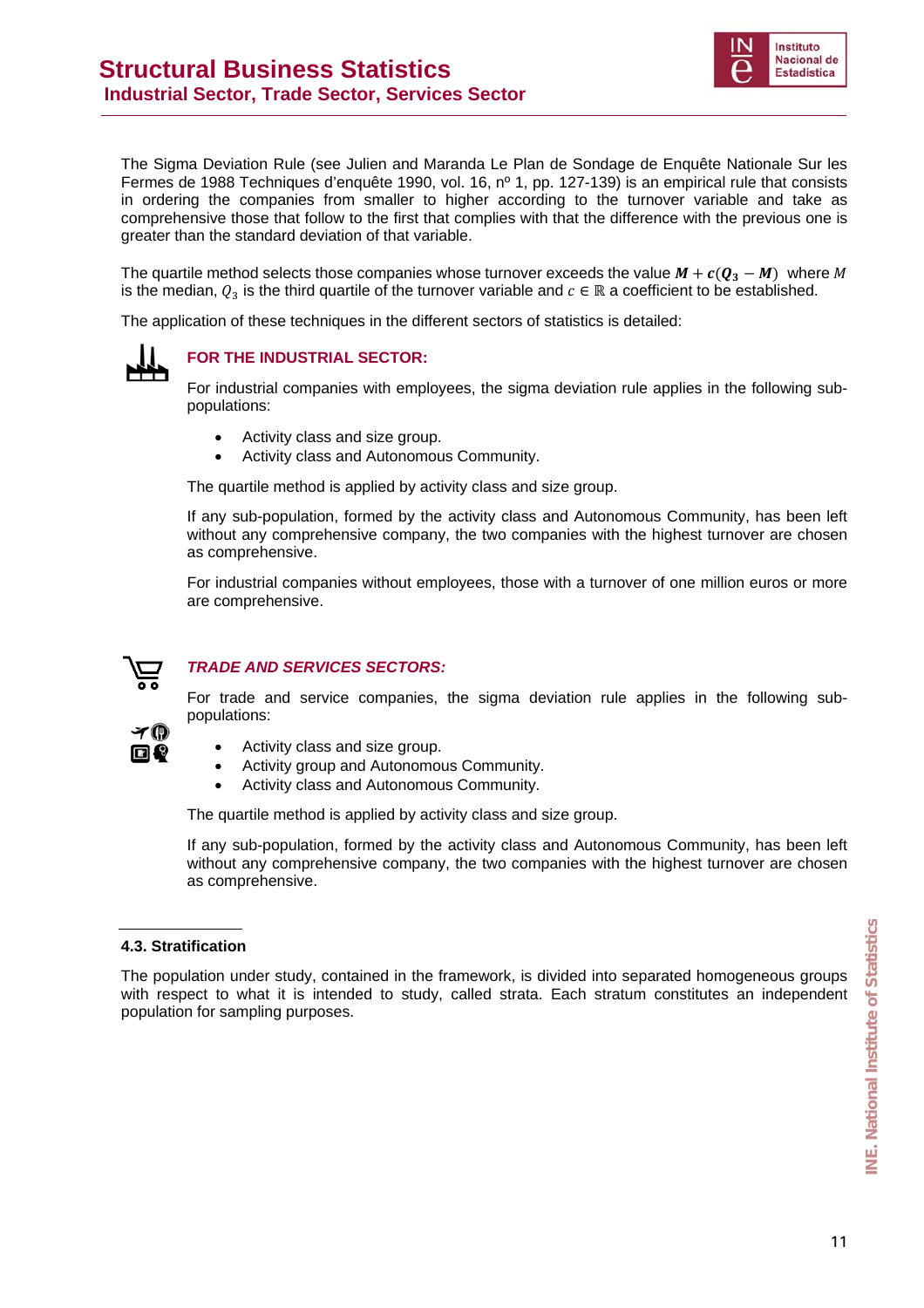



#### **INDUSTRIAL SECTOR**

The population of industrial companies is stratified taking into account the following variables:

- Main economic activity.
- Autonomous Community, except for companies with 0 employees.
- Size groups, according to the number of employees.
- Turnover.

The CNAE-2009 determines the main economic activity. In the formation of strata, the activity class is considered, which corresponds to the CNAE-2009 to 4 digits and the activity sectors defined in Annex 2. In the following, class-sector refers to the classes that form a sector on their own, as detailed in this annex.

The size groups are as follows:

| Group | <b>Employees</b> |
|-------|------------------|
| 0     | Ω                |
|       | From 1 to 3      |
| 2     | From 4 to 9      |
| 3     | From 10 to 19    |
|       | From 20 to 49    |

For companies between 1 to 49 employees, strata are formed as follows:

#### 1. **Autonomous Community× activity class× size group**.

In order to form a stratum in this grouping, there must be a minimum of 10 companies. Otherwise, it moves to the next one.

2. **Autonomous Community× sector× size group**.

In order to form a stratum in this grouping, there must be a minimum of 10 companies. Otherwise, it moves to the next one.

#### 3. **Group of Autonomous Communities× activity class× size group**.

In order to form a stratum in this grouping, there must be a minimum of 10 companies. Otherwise, it moves to the next one.

4. **Groups of Autonomous Communities× sector× size group**.

In order to form a stratum in this grouping, there must be a minimum of 10 companies. Otherwise, it moves to the next one.

5. **Activity class × size group.**

To form a stratum in this grouping there must be a minimum of 10 companies, except for companies in size group 4 (20 to 49 employees) which do not require a minimum and form a stratum here. Otherwise, it moves to the next one.

#### 6. **Sector× size group**.

This is the last grouping considered, the reason why there is no minimum required.

Once the companies are grouped into the strata defined above, the rule of the cumulative square root of the frequency distribution of turnover applies (see Cochran 1977). The aim is to divide those strata in which greater efficiency is achieved into two (that is, a smaller sample size allows a certain precision to be achieved).

Companies with 0 employees are grouped by activity sector, without considering the Autonomous Community.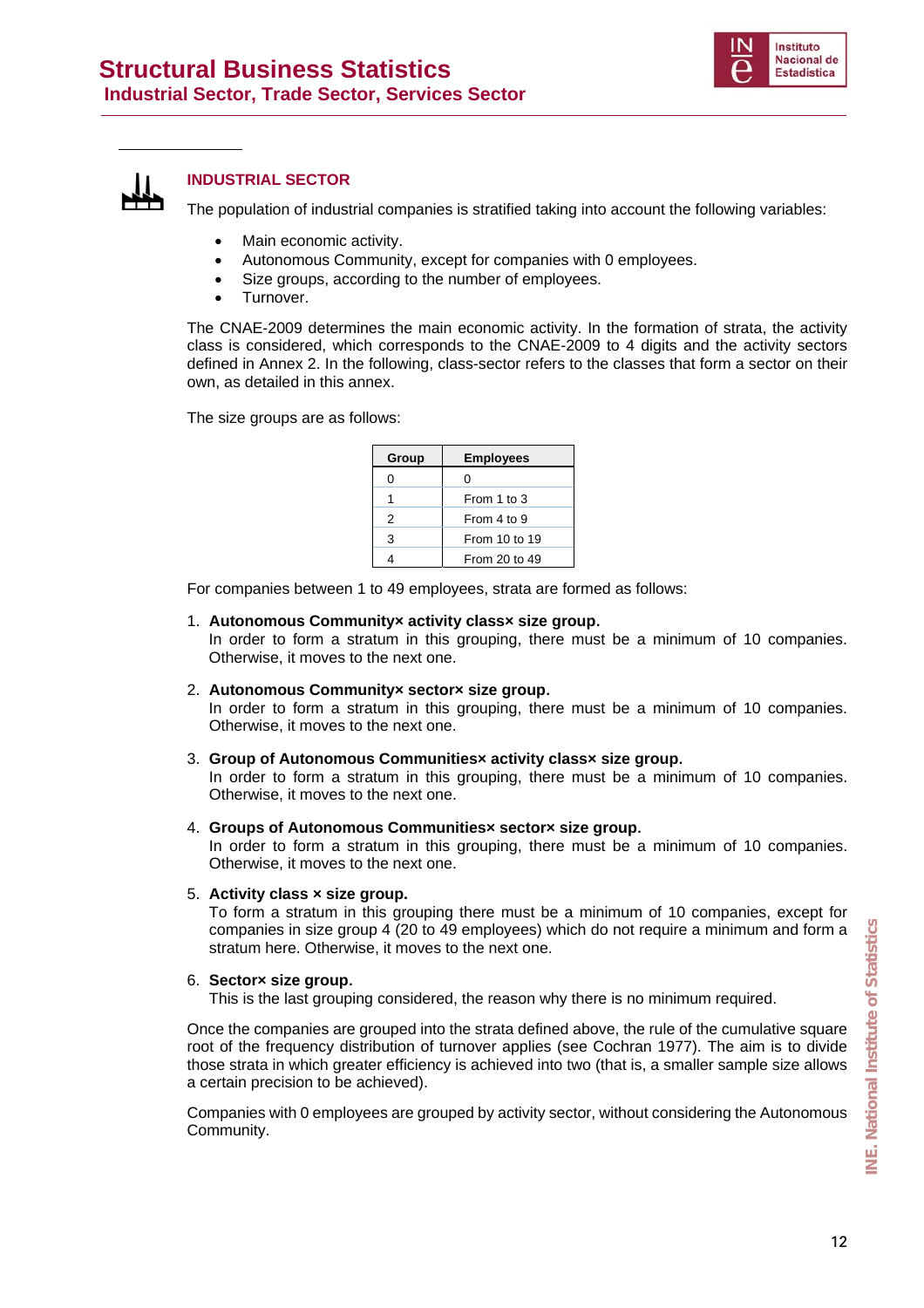



#### **TRADE AND SERVICES SECTORS:**

The population of trade and services companies is stratified taking into account the following variables:

- Main economic activity.
- Autonomous Community (except for section R and Division 96 of the CNAE-2009).
- Size groups, according to the number of employees.
- **Nature Legal: Natural/Legal Person.**
- **Turnover.**

In the formation of strata, the main economic activity is determined by the classes and sectors defined in **Annexes 3 and 4.** The size groups are as follows:

| Group | <b>Employees</b> |
|-------|------------------|
| 00    | O                |
| 11    | From 1 to 2      |
| 12    | From 3 to 5      |
| 13    | From 6 to 9      |
| 14    | From 10 to 19    |
| 15    | From 20 to 49    |

The variable 'Nature Legal', for companies with 5 or less employees, can take three values: Physical Person (PF), Legal Person (PJ), Both (PF and PJ). When it is more efficient to disaggregate these companies in PF / PJ, the corresponding stratum is divided in two; For companies with more than 5 employees, the variable always takes the value of Both, the stratum is not divided.

Analogously to the Industrial sector, the strata are formed according to the number of companies in the framework, as follows:

#### 1. **Autonomous Community× activity class× size group× status**.

In order to form a stratum in this grouping it is necessary to have a minimum number of companies, which varies according to size. Otherwise, it moves to the next one. The minimum number required is as follows:

| Group | <b>Minimum</b><br>number of<br>companies |
|-------|------------------------------------------|
| 00    | 50                                       |
| 11    | 35                                       |
| 12    | 25                                       |
| 13    | 20                                       |
| 14    | 15                                       |
| 15    | 10                                       |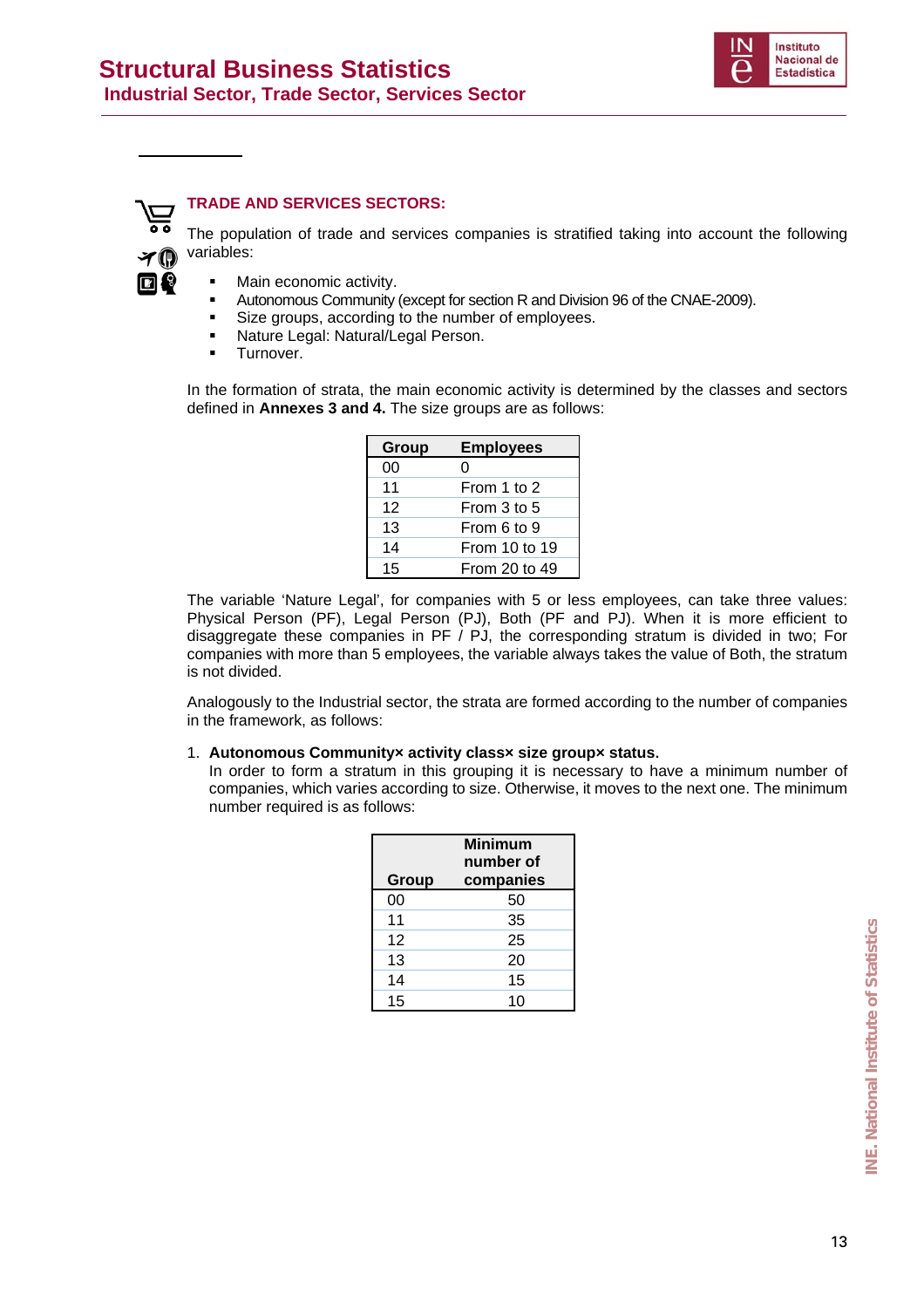

#### 2. **Autonomous Community× sector× size group× status**.

In order to form a stratum in this grouping it is necessary to have at least the following number of companies:

| Group | <b>Minimum</b><br>number of<br>companies |
|-------|------------------------------------------|
| 00    | 30                                       |
| 11    | 25                                       |
| 12    | 20                                       |
| 13    | 15                                       |
| 14    | 10                                       |
| 15    |                                          |

Otherwise, it moves to the next one.

- **3. Group of Autonomous Communities× activity class× size group× status.**  In order to form a stratum in this grouping it is necessary that the minimum requirements in the previous step are met. Otherwise, it moves to the next one.
- **4. Groups of Autonomous Communities× sector× size group× status.**

In order to form a stratum in this grouping it is necessary that the minimum requirements in the previous step are met. Otherwise, it moves to the next one.

#### **5. Activity class × size group× status.**

In order to form a stratum in this grouping it is necessary that the minimum requirements in the previous step are met. Otherwise, it moves to the next one.

#### **6. Sector× size group× status.**

This is the last grouping considered and therefore no minimum is required.

As in the Industrial sector, once the companies are grouped into the strata defined above, the rule of the cumulative square root of the frequency distribution of turnover applies. In addition, the size group '11 'is divided into two, consisting of a sub-group of companies with 1 employee and another sub-group with 2 employees. As in the Industrial Sector, these subdivisions are only made if greater efficiency is achieved.

#### **Companies in Section R and Division 96 of CNAE-2009**

This population is stratified by activity classx size group. In addition, the rule of the cumulative square root of the frequency distribution of turnover is applied in the size group '00 'to divide the stratum in two, and in the size group '11 'it is divided in two according to the number of employees. As always, only if these sub-stratifications increase efficiency.

#### **4.4. Sample size. Allocation**

Within each stratum, the sample size is calculated by optimal allocation. This consists of calculating sample sizes per stratum (nh) in such a way that the overall sample size (n) is minimal, subject to the fact that the sample error of the estimator of the total of a given variable is equal to or less than a prefixed error. The following expression gives the result of this allocation:

$$
n_h = \frac{N_h S_h \sum_h N_h S_h}{V + \sum_h N_h S_h^2}
$$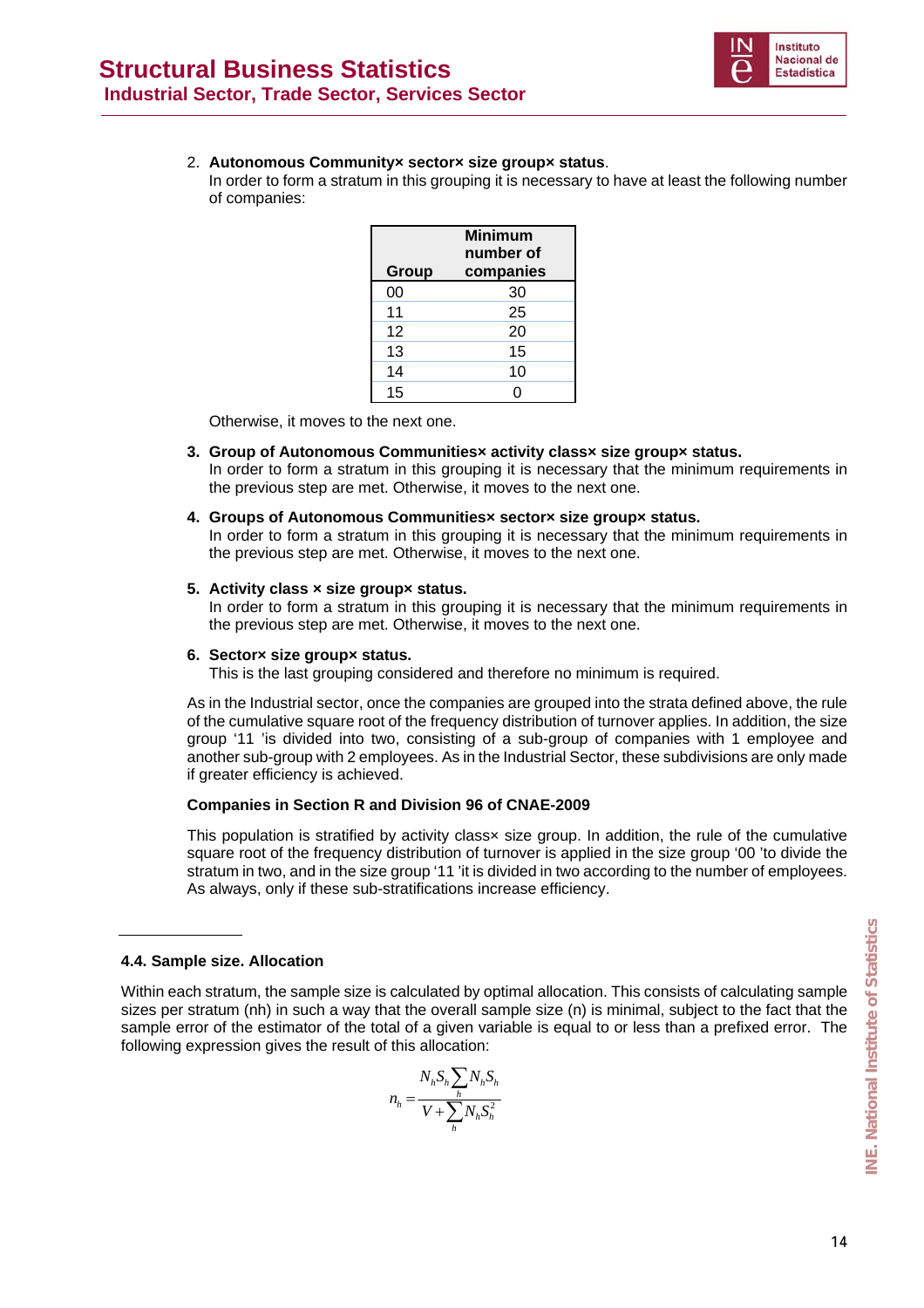

Where:

- Nh: Number of companies in the framework in stratum h
- Sh: Standard deviation of the variable under consideration, in stratum h

- V is the square of the absolute prefixed error:  $V = (er.X)2$  where er is the relative prefixed error and X is the total of the considered variable.

The calculation of the sample size is done in two steps, to adapt to the two phases of diffusion. It is first made for a 'main 'sample, which is that collected from April to September, both inclusive, and on the basis of which the first results are disseminated. Then, the 'total' sample size is calculated for the second phase of dissemination where more disaggregated results are published.



#### **INDUSTRIAL SECTOR**

For the main sample, the relative sampling errors are prefixed, for the estimator of total employees, at the following disaggregation levels:

- 1% by class-sector (see Annexe 2)
- 1% by activity group (CNAE to three digits)
- 5% by Autonomous Communityx division (CNAE to two digits)
- 5% by size group× division (size groups 1 and 2 are added)

For the total sample, the relative sampling errors are prefixed, for the estimator of total employees, at the following disaggregation levels:

- 1% by activity class
- 5% by Autonomous Communityx group of activity
- 5% by group sizex group of activity

In both steps, the final size is given by the maximum of each of the sample sizes obtained by the optimal allocation, applied in each of the levels. The difference between the total sample and the main sample of each stratum is what determines the sample that is collected from October to December.

For the group of 0 employees, a sample is obtained with proportional allocation.



#### **TRADE SECTOR**

For the main sample, the relative sampling errors are prefixed, for the estimators of total employees and turnover, at the following disaggregation levels:

| Level                                  | Errors in %      |              |
|----------------------------------------|------------------|--------------|
|                                        | <b>Employees</b> | Turnover     |
| Class-sector (see Annexe 3)            |                  |              |
| Branch of activity                     |                  |              |
| Activity groupxsize group              |                  | $(10,8,6)^*$ |
| Activity division×Autonomous Community |                  |              |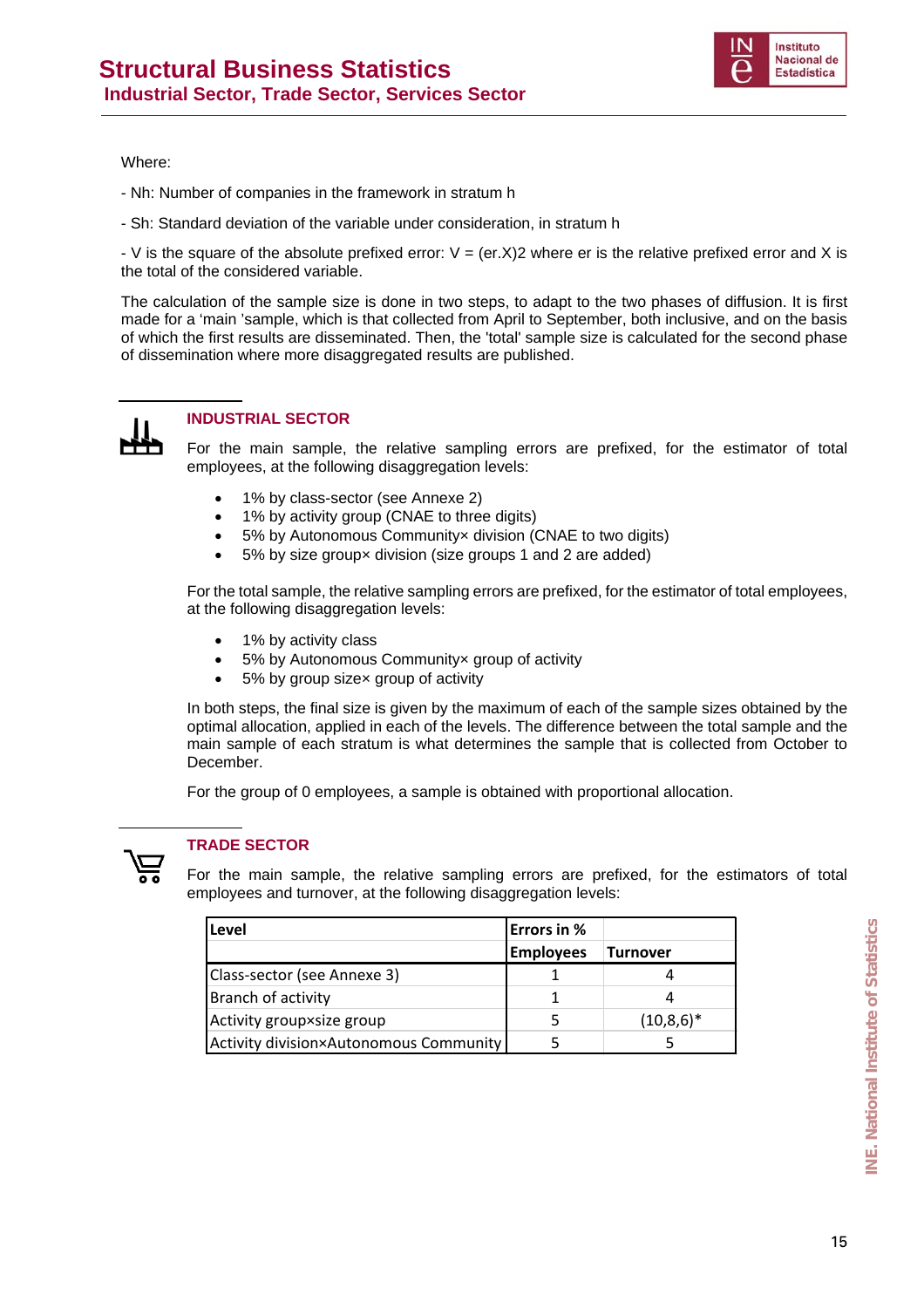

At the level of activity group× size group, the prefixed error of the estimator of total turnover varies depending on the size of the company. For the size groups '00' and '11' the prefixed error is 10%, for the groups '12' and '13' it is 8% and for the groups '14' and '15' it is 6%.

For the total sample, the relative sampling errors are prefixed for the estimators of total employees and turnover, at the following levels of disaggregation:

| Level                                     | <b>Errors in %</b> |                 |
|-------------------------------------------|--------------------|-----------------|
|                                           | <b>Employees</b>   | <b>Turnover</b> |
| Class-sector and other very relevant ones |                    |                 |
| <b>Rest of classes</b>                    |                    |                 |
| Activity group×size group                 | 4                  | $(8,6,4)^*$     |
| Activity group×Autonomous Community       |                    | $(7,6,5)^*$     |

At the level of activity groupx Autonomous Community, as well as at the level of activity groupx size groupx, the prefixed error of the estimator of total turnover varies depending on the size of the Autonomous Community. For small Autonomous Communities the prefixed error is 7%, for medium-sized ones it is 6% and for large ones it is 5%. The predetermined error for the estimator of the total number of employees also varies: 6% for small communities and 5% for medium and large communities.

In both steps, the final size is given by the maximum of each of the sample sizes obtained by the optimal allocation, applied in each of the levels. The difference between the total sample and the main sample of each stratum is what determines the sample that is collected from October to December.



#### *S***ERVICES SECTOR**

In the case of service companies, except for Section R and Division 96 of CNAE-2009, for the main sample, the relative sampling errors are prefixed, for the estimators of total employees and turnover, at the following levels of disaggregation:

| Level                                        | <b>Errors in %</b> |                 |
|----------------------------------------------|--------------------|-----------------|
|                                              | <b>Employees</b>   | <b>Turnover</b> |
| Class-sector (see Annex 4)                   |                    |                 |
| Branch of activity                           |                    |                 |
| Activity division×size group                 |                    | $(10,8,6)^*$    |
| <b>Activity section×Autonomous Community</b> |                    |                 |

At the level of activity groupx size group, the prefixed error of the estimator of total turnover varies depending on the size of the company. For the size groups '00' and '11' the prefixed error is 10%, for the groups '12' and '13' it is 8% and for the groups '14' and '15' it is 6%.

For the total sample, the relative sampling errors are prefixed for the estimators of total employees and turnover, at the following levels of disaggregation:

| Level                                          | <b>Errors in %</b> |                 |
|------------------------------------------------|--------------------|-----------------|
|                                                | <b>Employees</b>   | <b>Turnover</b> |
| Class-sector and other very relevant ones      |                    |                 |
| <b>Rest of classes</b>                         |                    |                 |
| Activity group×size group                      | 4                  | $(8,6,4)^*$     |
| <b>Activity division ×Autonomous Community</b> |                    | $(7,6,5)^*$     |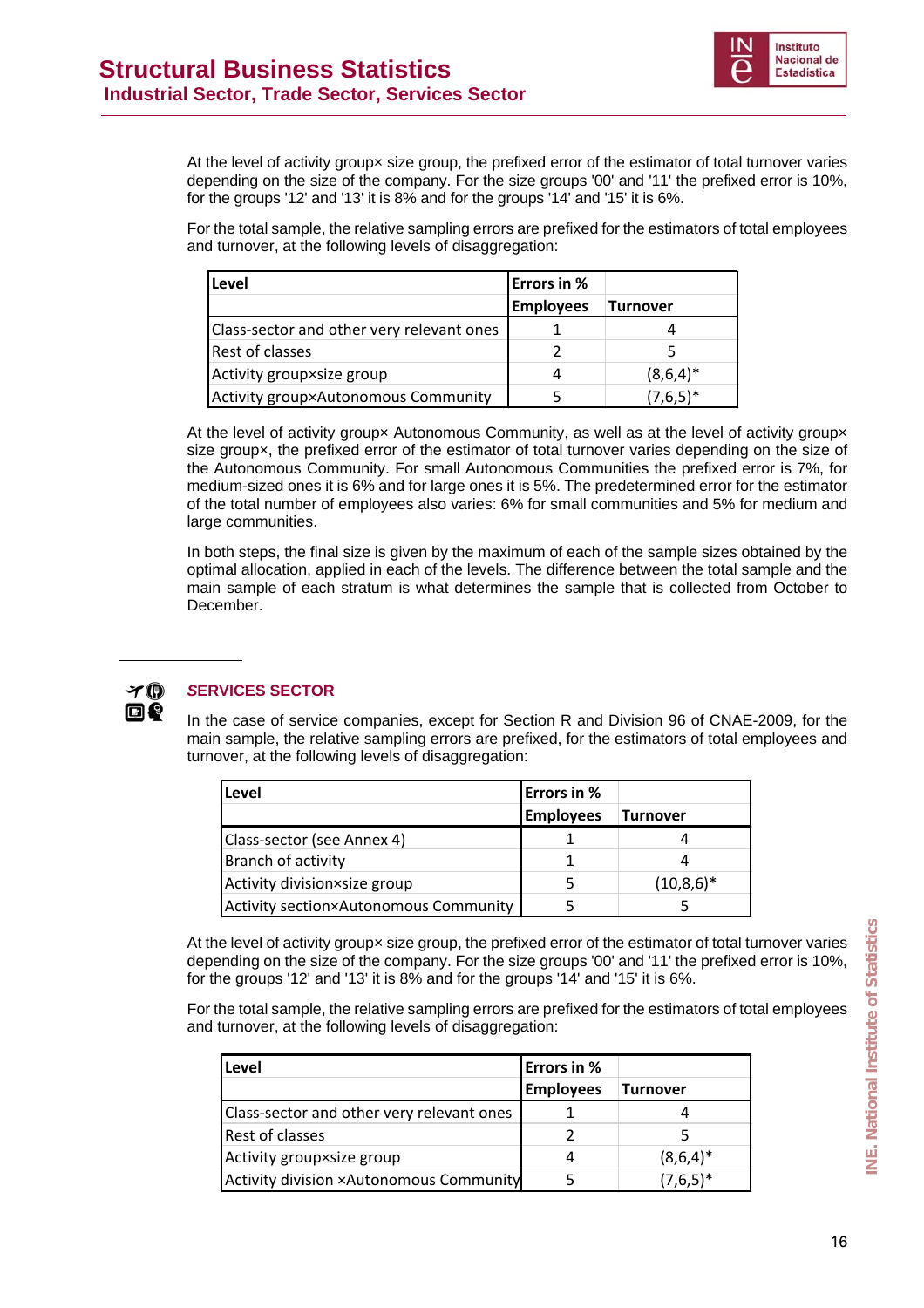

 $\blacksquare$ 

At the level of activity groupx Autonomous Community, as well as at the level of activity groupx size groupx, the prefixed error of the estimator of total turnover varies depending on the size of the Autonomous Community. For small Autonomous Communities the prefixed error is 7%, for medium-sized ones it is 6% and for large ones it is 5%. The predetermined error for the estimator of the total number of employees also varies: 6% for small communities and 5% for medium and large communities.

In both steps, the final size is given by the maximum of each of the sample sizes obtained by the optimal allocation, applied in each of the levels. The difference between the total sample and the main sample of each stratum is what determines the sample that is collected from October to December.

#### **Companies in Section R and Division 96 of CNAE-2009**

Only one sample is obtained from this population, which is investigated at the same time as the main sample of the rest of the sectors. In order to obtain the sample size, the relative sampling errors are prefixed, for estimators of total employees and turnover, at the following level of disaggregation:

| Level             | Errors-in-%        |  |
|-------------------|--------------------|--|
|                   | Employees Turnover |  |
| Activity division |                    |  |

#### *4.5. Sample selection*

The sample is obtained randomly in each of the strata, using negative coordination techniques (load function and the Technique of Permanent Random Numbers), which allow distributing the statistical load of the companies. The goal is to reduce the number of surveys that a CBR company carries out throughout the year.

#### *4.6. Estimators*

The estimators are those of simple expansion, adjusted by the lack of response and changes of stratum. The estimator of the total of the variable Y for a stratum h is given by the following expression:

$$
\widehat{Y}_h = \widehat{F}_h \sum_i^{n_h^e} y_{hi}
$$

Where:

 $\overline{\bm{F}}$  $_{\bm{h}}$  **:** Estimated elevation factor

- : Value taken by the variable Y in company i of stratum h.
- **nhe** : Number of sample companies that respond or are imputed in stratum h.

The calculation of the estimated elevation factor is detailed below.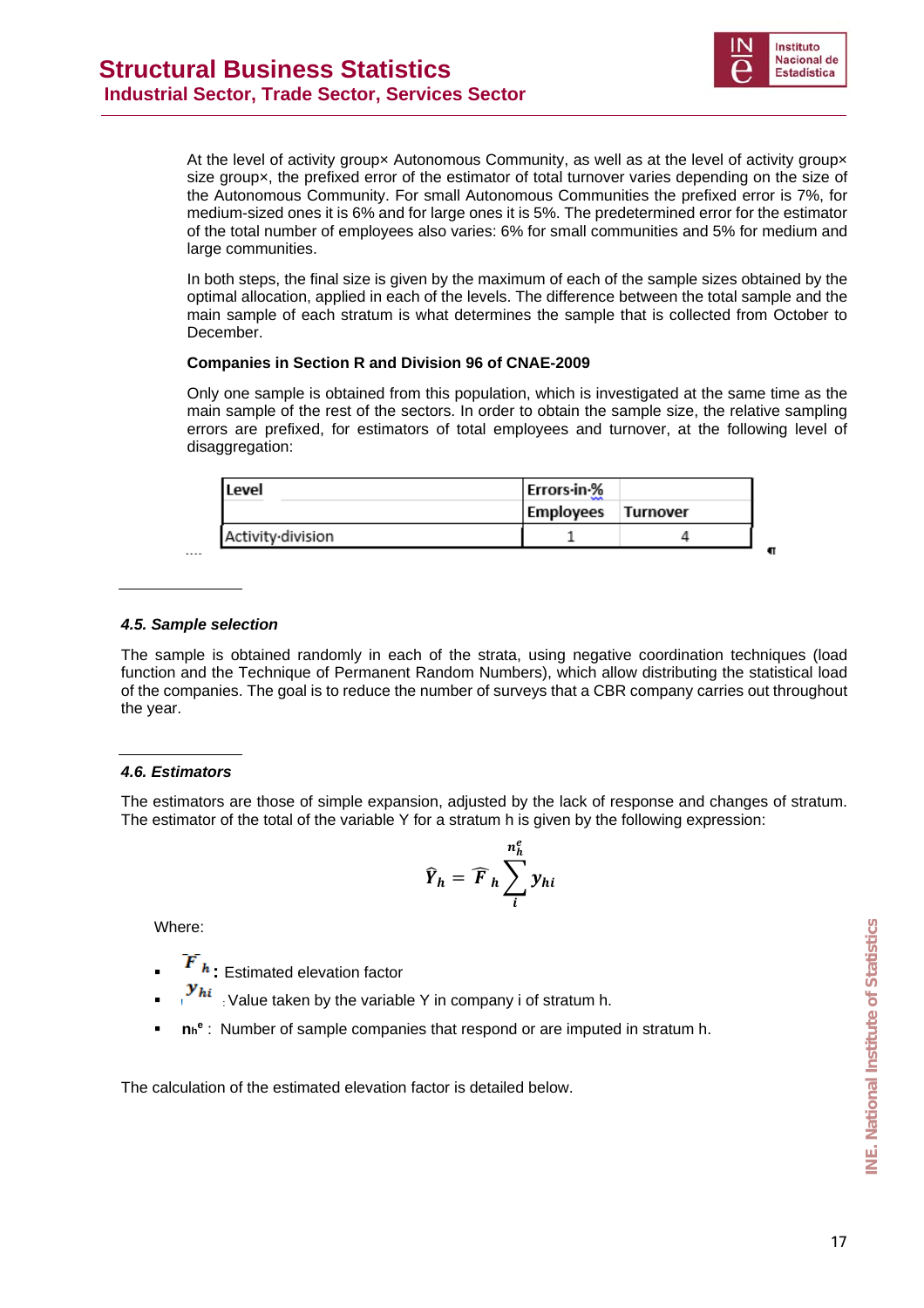

#### **INDUSTRIAL, TRADE AND SERVICES SECTORS:**

The estimated elevation factor in stratum h, for the calculation of the estimator of the total of Y, comes given by the following expression:

$$
\widehat{F}_h = \frac{\widehat{N}_h^*}{n_h^e}
$$

where  $\overline{N}_{L}$  Total number of companies estimated in stratum h. adjusted for the number of months that discharges are active in the reference year. It is calculated as follows:

$$
\hat{N}_{h}^{*} = N_{h} \left(1 - \frac{\sum_{j \in sh}^{N} h_{j}}{N_{sh}} - \frac{\sum_{j \in sh}^{N} h_{j}}{N_{sh}} + \frac{\sum_{j \in sh}^{N} h_{\neq j}}{N_{sh}} n_{k}^{j}}{N_{sh}}\right) + A_{h}^{*}
$$

Where:

$$
A_h^* = \sum_{i=1}^{A_h} \frac{T_i}{12}
$$

- Ah: Number of companies registered in stratum h, under 20 or more employees, in the framework of a reference year similar to the statistics.
- Ti: Number of months of activity of the company i during the year.
- $b<sub>h</sub>$ : Number of companies that are: permanent or partial closure, with no activity, out of scope and duplicate, in stratum h.
- nh: Number of companies of the initial sample, in stratum h.
- $\bullet$   $n_h^k$ : Number of companies of the sample in stratum h that move to stratum k.
- $\bullet$   $n_k^h$ : Number of enterprises of the sample in stratum k that move to stratum h.
- the sub-index "sh" indicates what is called "super-stratum", and is formed to estimate the number of deregistrations and changes of stratum. The objective is to achieve more accurate and stable estimates over time. The superstratum "sh" is formed by aggregating all the identical h strata but without taking into account the Autonomous Community. Thus, we obtain homogeneous groups according to the rest of the stratification variables and which, as they accumulate a greater sample size, allow us to estimate with greater reliability the deregistrations and changes of stratum.

The total number of companies estimated in stratum h is given by the following expression, analogous to the previous one except for the number of registrations considered:

Because a company is considered active at the time it is registered in the framework, regardless of the number of months of activity, the total number of companies estimated in stratum h,  $\hat{N}_h$ , is calculated as follows:

$$
\widehat{N}_h = \widehat{N}_h^* - A_h^* + A_h
$$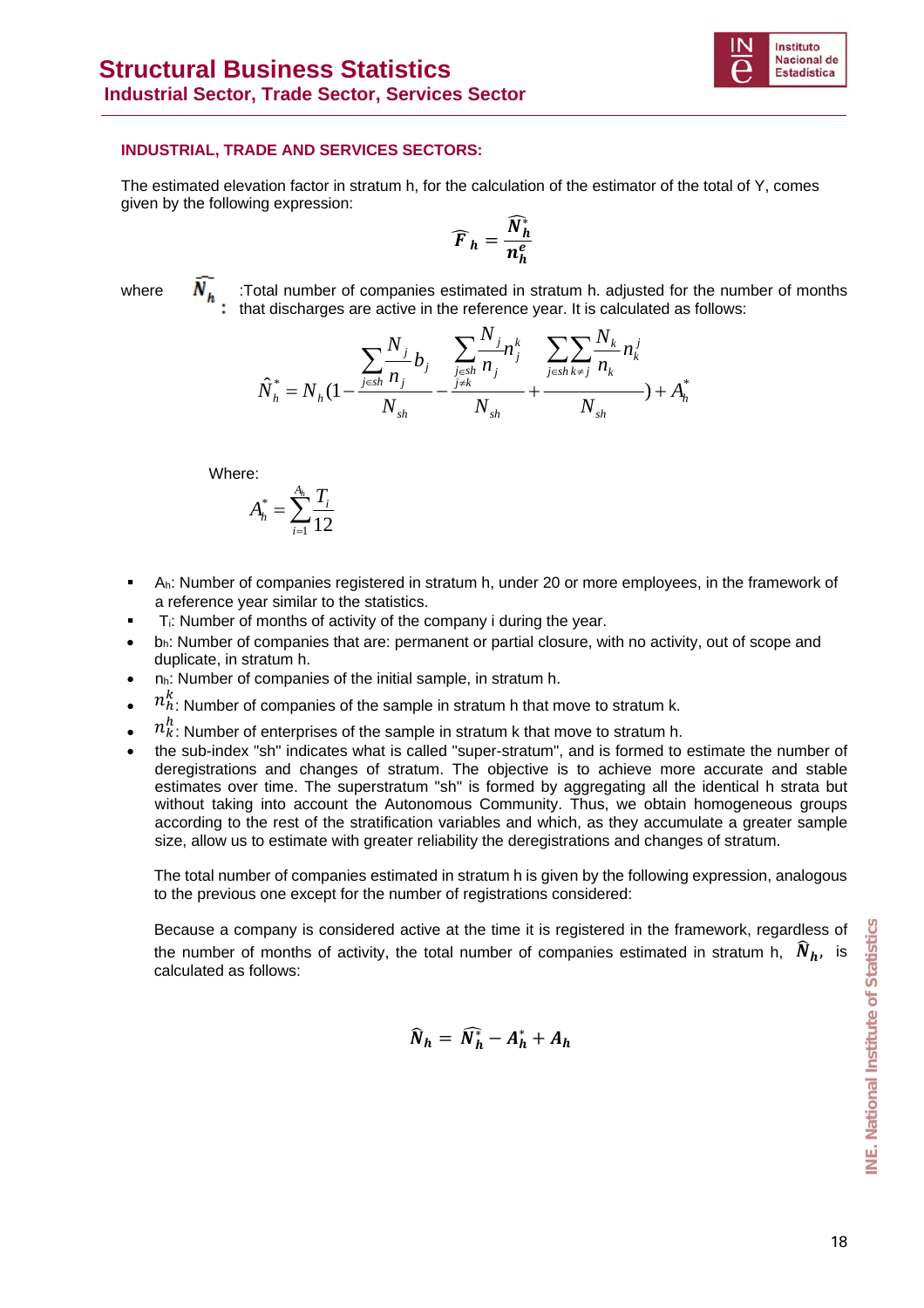

#### *4.7. Sampling errors.*

The estimator of the total of Y for domain 'm '(any subgroup of the population, which does not necessarily coincide with the strata), is given by the following expression:

$$
\hat{Y}_m = \sum_{h} \sum_{i=1}^{n_h^e} \hat{F}_i y_{hi} Z_{mhi}
$$

Where:

- $\hat{F}_i$ : Final elevation factor associated with company i ( $\hat{F}_h$  equals  $\frac{N_f}{n^e}$ *h h n*  $\frac{\hat{N}_h}{\hat{N}}$
- Zmhi: a random variable that takes value 1 if the company i belongs to the domain m and 0 if otherwise.

Estimates of relative sampling errors or variance coefficients are calculated and published in %, for the main variables, in certain domains. The relative sampling error, for the total estimator of Y in domain m, is given by the following expression:

$$
\widehat{CV}(\widehat{Y}_m) = \frac{\sqrt{\widehat{V}(\widehat{Y}_m)}}{\widehat{Y}_m} \times 100
$$

To calculate  $\widehat{V}\big(\widehat{Y}_m\big)$  the Raulin formula is used, which gives a good approximation to the direct method and is given as follows:

$$
\hat{V}(\hat{Y}_m) = \sum_{h} \frac{(n_h^e - 1)}{n_h^e} \sum_{i=1}^{n_h^e} \hat{F}_i(\hat{F}_i - 1)(y_{hi}Z_{mhi} - \hat{Y}_{mh})^2
$$

Where:

$$
\hat{\overline{Y}}_{mh} = \frac{\sum_{i=1}^{n_n^e} y_{hi} Z_{mhi}}{n_h^e}
$$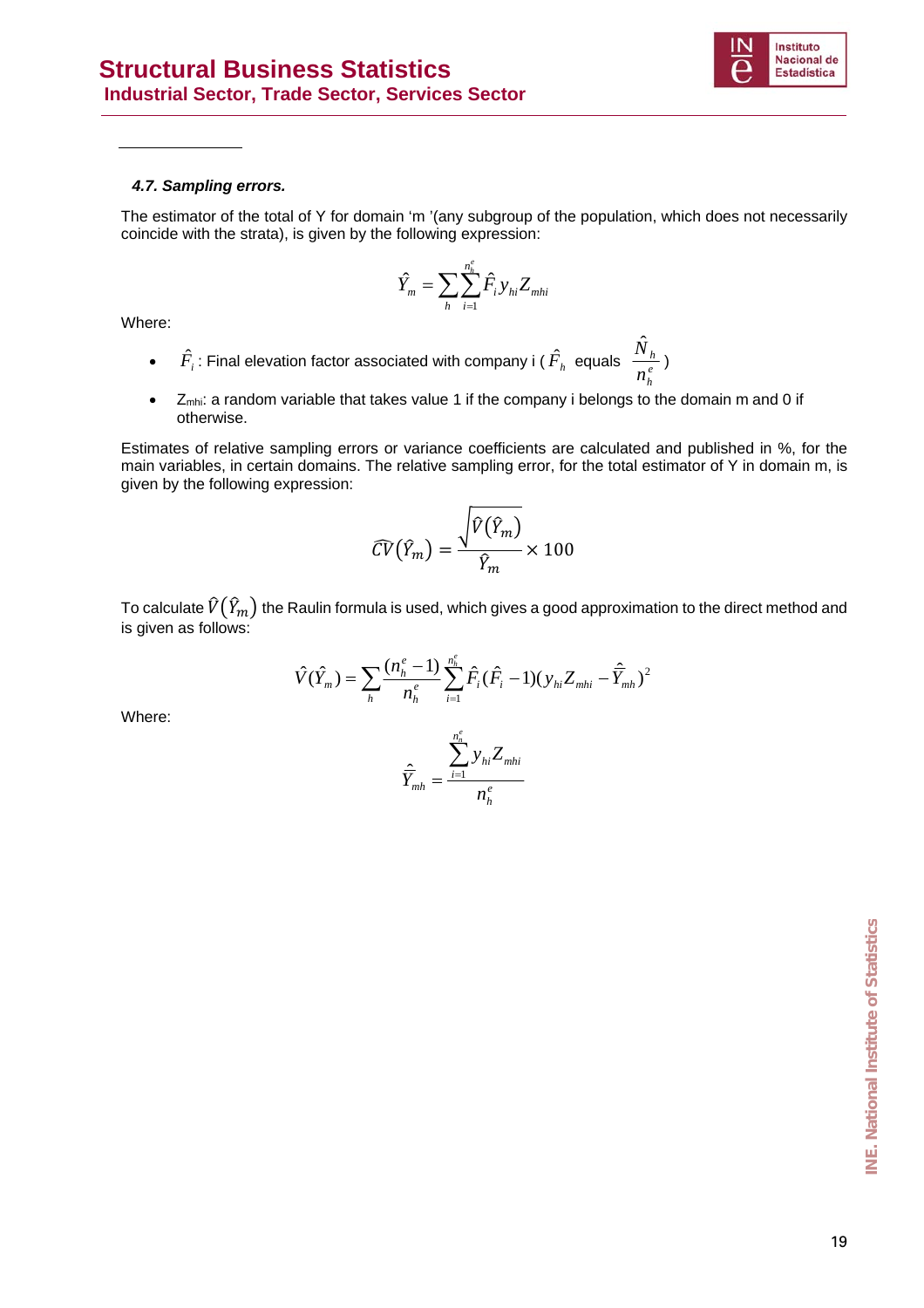

#### **5. Variables and definitions**

For a better understanding and interpretation of the statistical results of these operations below are defined the main variables and concepts used, ordered according to the following grouping:

#### **5.1. Classification variables:**

- 5.1.1. Main economic activity of the business
- 5.1.2. Size of the company according to their employees
- 5.1.3. Geographical distribution by Autonomous Communities

#### **5.2. Variables object of study:**

- 5.2.1. Variables on statistical units
- 5.2.2. Variables on personnel employed
- 5.2.3. Variables on earnings
- 5.2.4. Variables on stock changes
- 5.2.5. Variables on expenditure (except for personnel expenditure)
- 5.2.6. Variables on personnel expenditure
- 5.2.7. Variables on investments

#### **5.1. Classification Variables**

#### **5.1.1. Economic activity**

The economic activity carried out by a company is defined as the creation of added value through the production of goods and services.

Companies frequently perform diverse activities that should be classified into separate classes of the CNAE-2009. In general, activities developed by an economic unit can be of three types: primary, secondary and ancillary activity**.** 

- It is understood by **main activity the one that generates the highest added value**. Faced with the difficulty of calculating the added value of the companies when carrying out several activities, for the purposes of the SBS, it is considered as the main activity that generates the largest turnover or, failing that, that employs a larger number of employees.
- A **secondary activity** is any other activity carried out by the company, whose outputs are goods or services that are susceptible of being distributed or rendered to third parties.
- An **ancillary activity** is one that exists only to support the main activity and the secondary activities of the company, by providing goods and services for the exclusive use of such unit, that is to say that they are not sold on the market and serve only the unit on which they depend on (administration departments, transport or storage services).

Initially, each company has a main economic activity assigned to it in the Central Directory of Companies, determined from administrative information (tax heading present in the tax of economic activities, CNAE-2009 code of activity that appears in the Social Security Contribution Accounts...).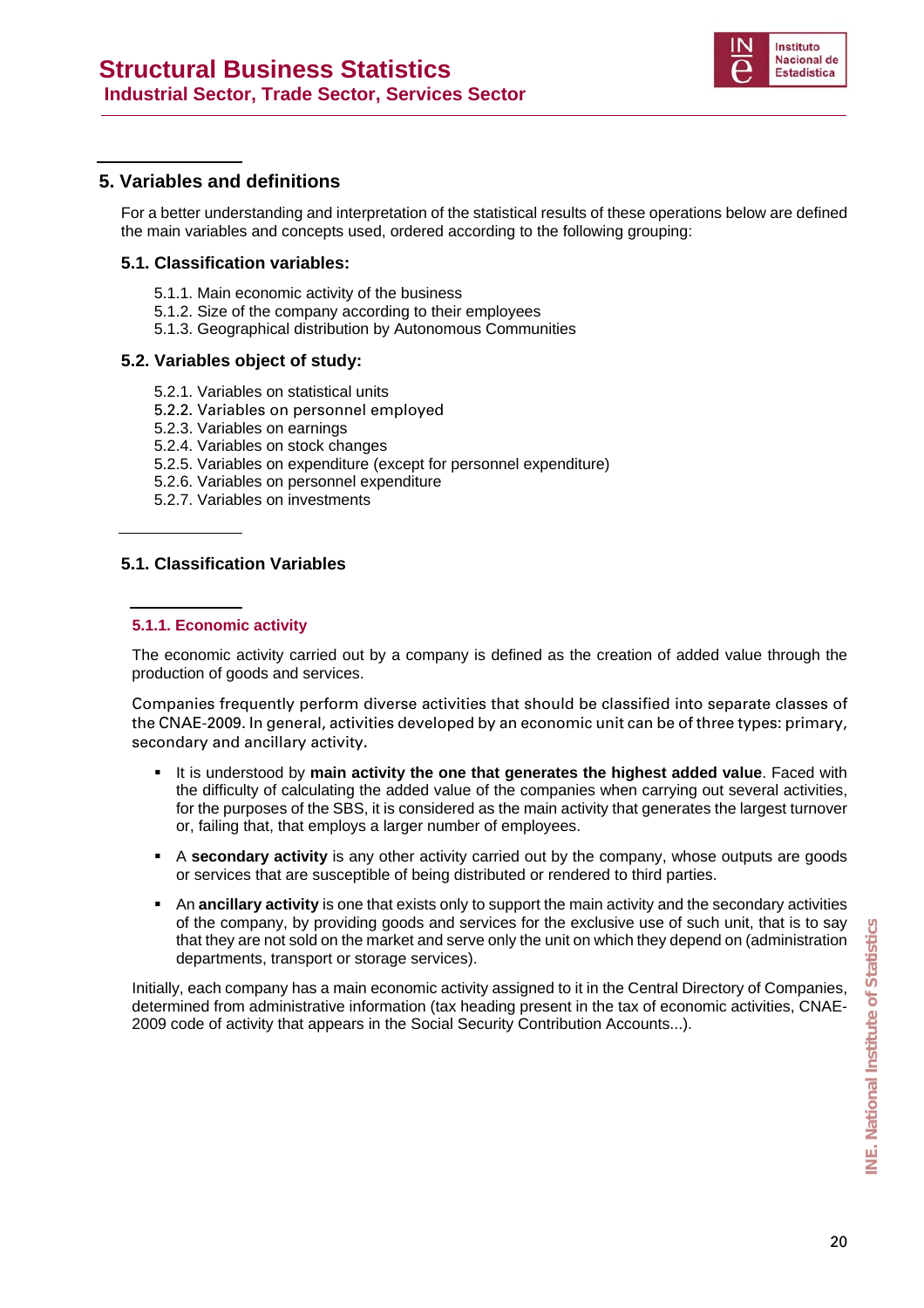

However, companies that carry out more than one activity must be registered in several headings of the economic activity tax. To be able to assign this main activity of budget item, the INE's Directory Unit applies a series of filters and criteria. This main activity of budget item can be modified in the collection of the survey with the description that the company makes of its main activity.

The economic and employment information requested from the SBE reporting units refers not only to the main activity but also to all the secondary and ancillary activities that it carries out.

The statistical results are presented classified according to the main activity, and the following questions should be highlighted according to the different sectors under study:



**FOR THE INDUSTRIAL SECTOR:** The industrial sector questionnaires, besides requesting extensive information on the company's income and expenses, include a limited set of variables for each of the company's industrial establishments. The information gathered at the level of the industrial establishment is composed of the principal activity of the establishment, the number of employees, turnover, and investment in tangible assets.

**Until the year of reference 2014 included**, the Industrial survey of companies presented their statistical results, both national and regional, based on the main activity of the industrial establishment. In order to do this, all the variables of the company were allocated in function of the information gathered from the establishments.

As of year of reference 2015 included, with the initiation of *the Project of integration of the structural economic surveys*, it is considered necessary to apply a homogeneous treatment in the Industry, Trade and Services sectors. For this reason, the new classification criteria of information for the Industrial Sector is established in the following way:

- **-** For the national statistical results, all the variables of the study were classified in function of the principal activity of the company. With a change of criterion, in addition to the new statistical series, for this year a table of statistical results is offered under the previous criterion so that the users can also have the old statistical series without discontinuity
- **-** For the regional statistical results, the variables disseminated are classified according to the main activity of the establishments (more details in 5.1.3)



#### **FOR TRADE AND SERVICES SECTORS:**

For these sectors, both national and regional outcomes are classified according to the company's core business.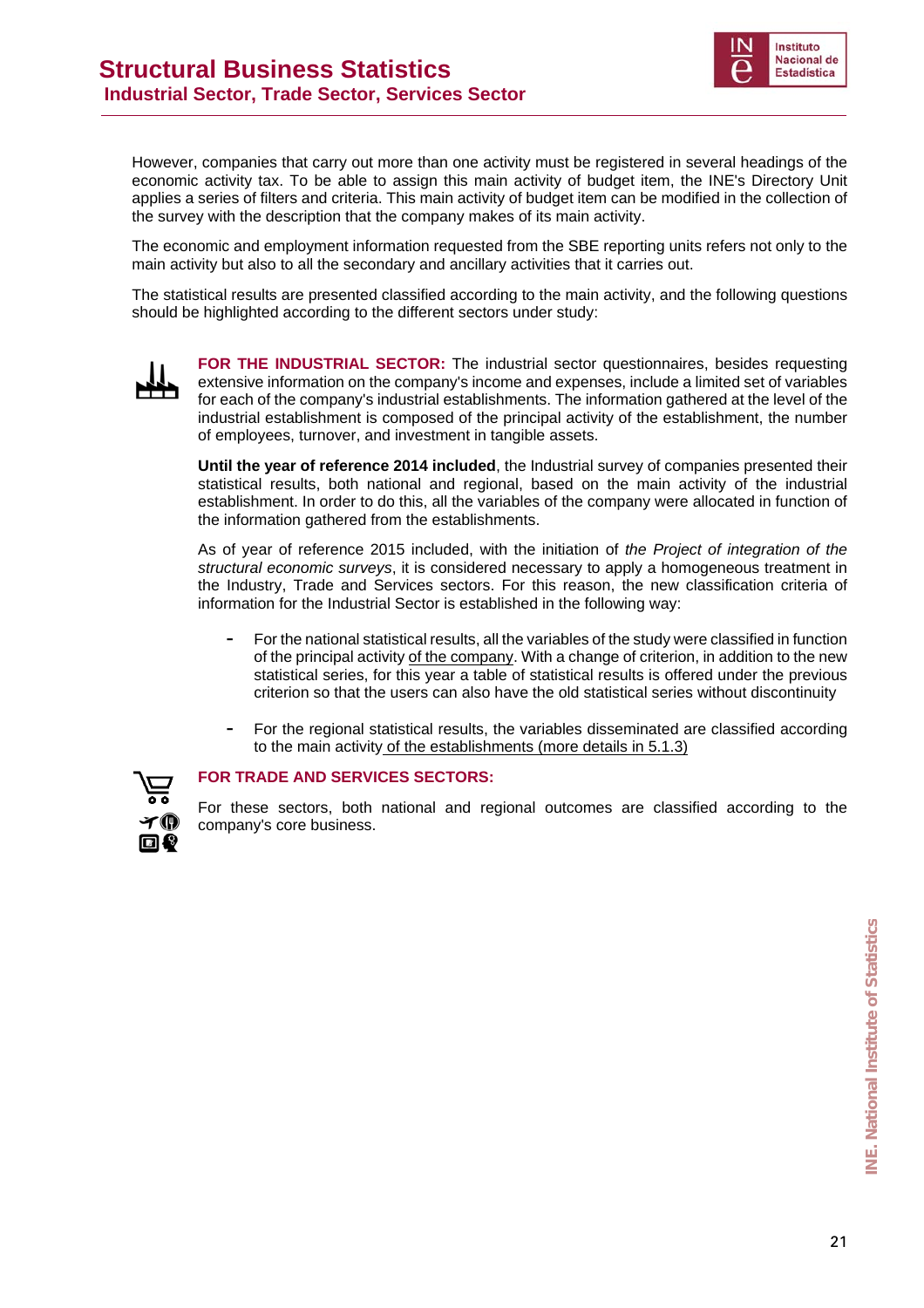

#### **5.1.2. Size of the company**

The size of the companies is one of the most important variables when determining the behaviour of the business. This dimension can be established regarding the magnitude of the turnover or the value of the production or by considering the number of persons constituting the company's workforce. The second option to determine the size of companies was selected for these statistics, establishing some size ranges according to their employed personnel.

The group of people who contribute, through the contribution of their work, to the production of goods and services, or who carry out ancillary activities in the company, are considered employees, whether they are paid or not. Persons licensed for a short period (sick leave, vacation, or exceptional leave), personnel on strike and persons working outside the company but who are part of it and are paid by it (more details in paragraph 5.2.2) are included.



**FOR THE INDUSTRIAL SECTOR:** The following sections of size are considered depending on the staff employed (in the average annual) by the company:

- Of less than 10 people employed
- From 10 to 19 people employed
- From 20 to 49 people employed
- From 50 to 249 people employed
- Of 250 or more people employed



**FOR TRADE AND SERVICES SECTORS:** The following sections of size are considered depending on the staff employed (in the average annual) by the company:

- Of less than 2 people employed
- From 2 to 9 people employed
- From 10 to 19 people employed
- From 20 to 49 people employed
- From 50 to 249 people employed
- Of 250 or more people employed

#### **5.1.3. Geographical distribution by Autonomous Community**

The companies can have establishments or premises in different geographical locations, and they can also carry out their management and administration in one of these sites or another located in the same or in another community. A breakdown by Autonomous Communities is presented for certain variables (number of premises, turnover, salaries, and salaries, investment in material assets and personnel occupied**) considering the location of these premises.** 

To obtain this distribution, it is required for the companies to break down the variables previously quoted according to where the establishments are located (**that belong to the company and when they have personnel**) from which the economic activity of the company is carried out.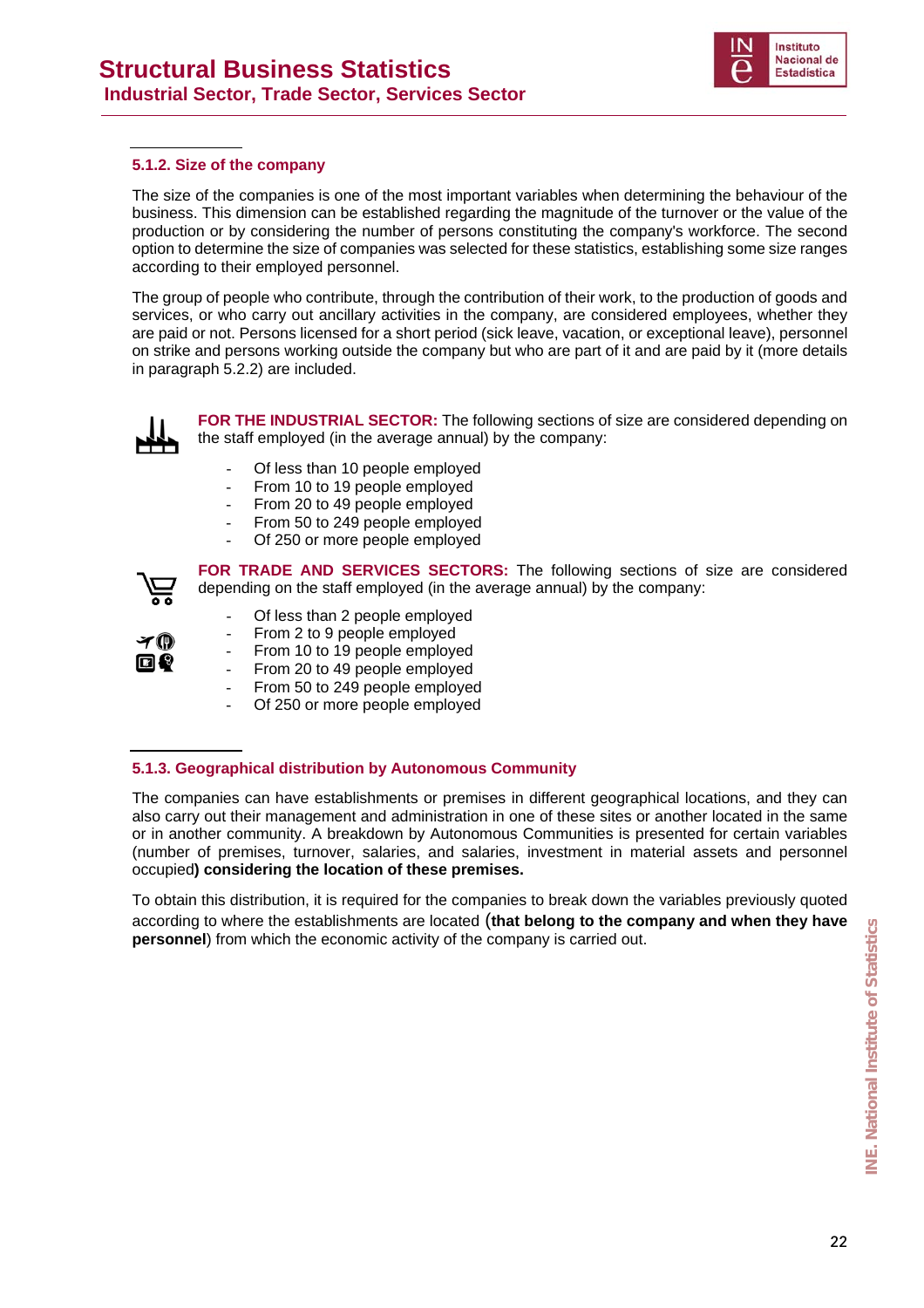

Clarifications, particular situations and examples according to the different sectors:



**FOR THE INDUSTRIAL SECTOR:** 

The place where the economic variables of study are generated is considered the location of the industrial establishments, for the regional distribution of the statistical results of the industrial sector. The total figures for the company must be completely divided among their different establishments. If the variables requested from the industrial establishments do not add up to the total of the figures provided by the company, the difference is allocated to the Autonomous Community where the headquarters of the company is registered, as well as to its main activity. This can happen for some reasons, including that the company does part of its production through subcontracting.

Exceptionally, for industrial companies of distribution or trade of electrical power or gas by pipeline (activities 3512, 3513, 3514, 3522, 3523 of the CNAE-2009), given the special characteristics of this subsector, for the regional breakdown, the distribution by communities according to the location of the clients is considered.

For the statistical results of the industrial sector by communities and activity, the main activity of the establishments is considered.



#### **FOR TRADE AND SERVICES SECTORS:**

For the regional distribution of the statistical results of the trade and services sectors, the location of the establishments is considered to be where the economic variables of study are generated.

Clarifications and examples:

- The professional, technical or support services to other companies (consultancies, architecture, advertising, etc.) that have offices in several communities must distribute their turnover according to how much they invoice in each office, regardless of the residence of their clients.
- Services that have to be developed at the client's offices (for example cleaning, security services, etc.) must distribute their turnover according to the communities where the premises of the company are located. In the case of a company that provides services in clients 'offices in a community where they do not have their own premises, that percentage of the turnover must be allocated to the community where the company is located.

For the statistical results of the trade and services sectors by communities and activity, the main activity of the company is taken into account.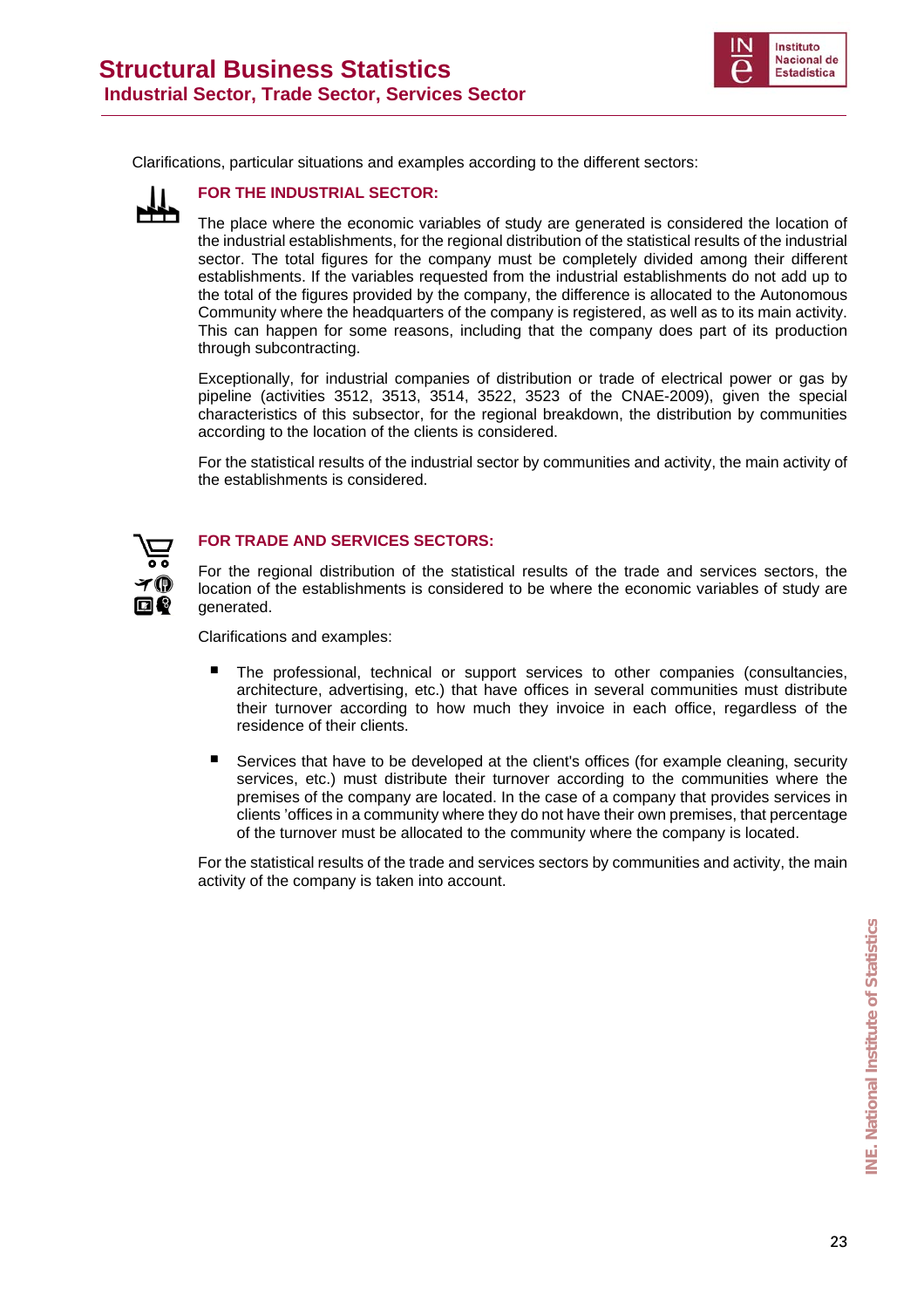

#### **5.2. Variables studied**

#### **5.2.1. Variables on statistical units**

#### **Number of companies**

The company corresponds to an organizational production unit of goods and services, which enjoys a certain autonomy of decision, mainly when using the current resources available to it. The company exercises one or more activities in one or more places.

#### **Number of local units**

The establishment or local unit is any productive unit located in a topographically delimited place (workshop, mine, factory, warehouse, shop, office, etc.), from which economic activities are carried out by one or more persons of the same company dedicate to one sole company, with exceptions.

#### **5.2.2. Variables on personnel employed**

#### **Persons employed**

Persons employed are considered to be the group of people who, as part of the company, contribute through their work, whether remunerated or not, to the activities of the same. They include working owners, partners who work regularly on the unit and unpaid family members who work regularly on the unit. Also included are people who, although they work outside the company, belong to it and are employed by it (for example, the trade representatives, the courier staff and the repair and maintenance teams that work for the company). The staff includes both fixed and temporary staff, either full-time or part-time.

Not included as persons employed:

- Exclusively capitalist partners and family members of the owner who do not participate actively in the company.
- The members of the Board of Directors who do not dedicate at least one-third of the normal working day for the company.
- The staff who work in the premises of the company but that depend on another company, from which they receive their wages.
- Staff facilitated by temporary work companies (TWC): It is the staff who works in the company does not belong to it because they are staff supplied by temporary work companies.
- People with unlimited license, leave of absence, retired... unless they are still really working in the company.
- Independent, autonomous workers: They are the professionals that are not on the payroll of the company and that they are linked to this one by some contract other than those of work character, like commercial contracts or others, and that they work exclusively, or at least mainly, for the company.
- In general, free professionals linked to the company by a commercial contract.

Persons employed include both employees and unpaid persons employed.

For the purposes of statistical results, information on employed personnel is presented on an **annual average** basis.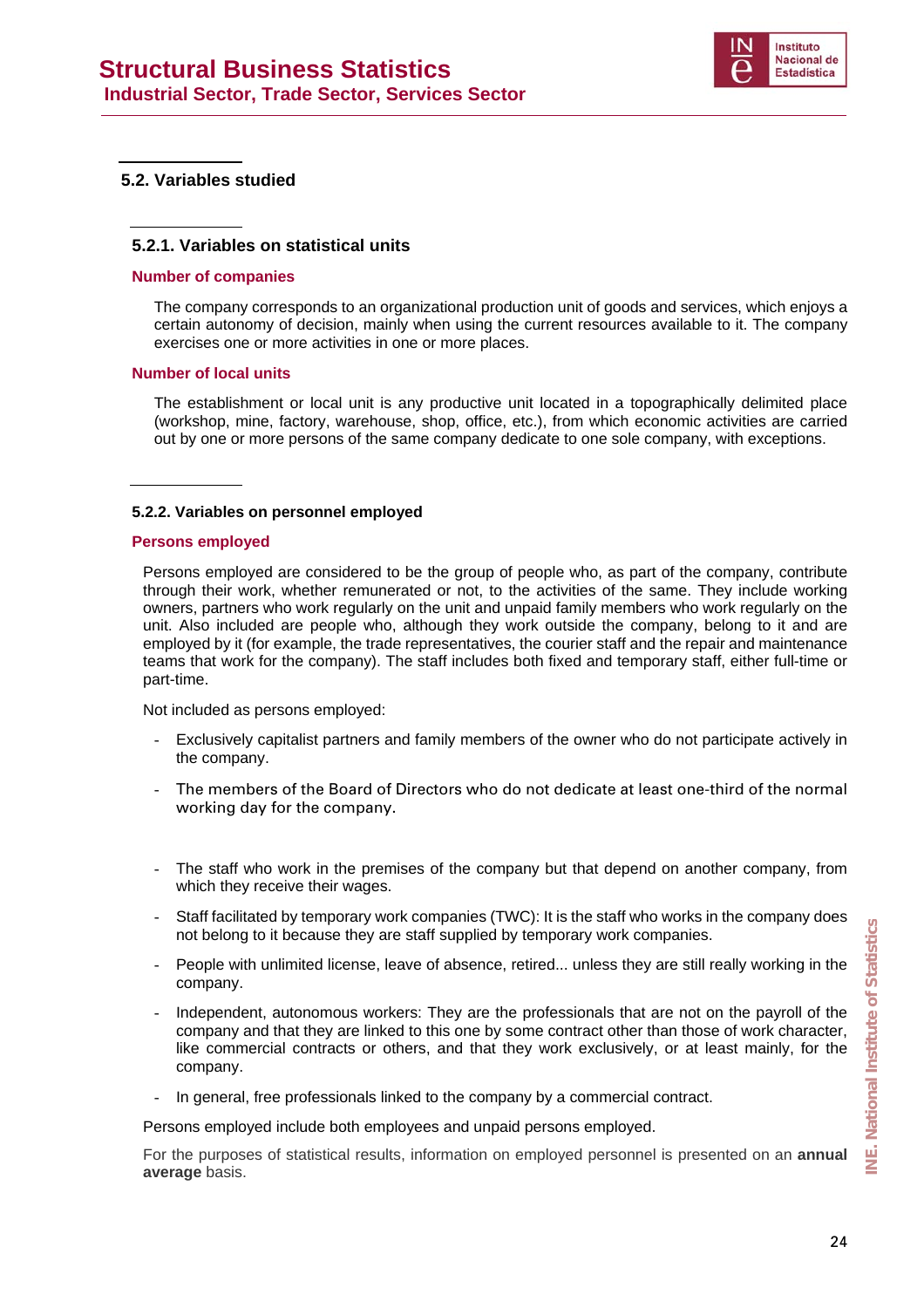

#### **Employees**

Employees are the workers linked to the company by a work contract and who receive remuneration in the form of wage, salary, commission, reward, a piece of work or in kind. It includes both fixed and eventual staff, either full-time or part-time.

Included are the persons who perform functions directly associated with the productive activities of the company, as well as those others whose tasks are not directly linked to the productive process (directors on salary, managers, technicians, office and administrative personnel, subordinates, sales force, etc.).

Starting from the reference year 2016, in order to reduce the statistical burden of reporting companies, the SBS questionnaires only ask for information on company personnel as at 30 September of the reference year. Subsequently, for each company, this information is combined with the administrative registers of affiliation to Social Security applying the following formula:

#### **NMRi= NMAcai + P30SREMi** –**AFA30Scai**

Where:

NMRi: Average number of employees in company i

NMAcai: Average number of employees affiliated by the company i.

P30SREMi: Employees as at 30 September in company i.

AFA30Scai: Employees affiliated by the company i as at 30 September.

#### **Hours worked by employees**

It represents the aggregate of the hours actually worked by paid staff for the production of the unit being observed during the reference period.

It includes the total hours worked, both normal and extraordinary. It does not include the hours not worked as a result of sick leave, strikes, vacations, holidays, etc., interruptions for meals, and hours spent on the journey from home to the workplace and vice versa.

Starting from the reference year 2016, in order to reduce the statistical burden on reporting companies and improve the estimation of the number of hours worked by employees, a new method of estimation of this variable is used by applying auxiliary information from the Quarterly Labour Cost Survey (QLCS) to each company of the SBS sample. The calculation formula is the following:

#### **HEFi = (1 - PHNTd + PHEXd) \* [(NATCi\*HPTCd) + (NATPi\*HPTPd)]**

Where:

HEFi: Hours worked by employees in company i.

PHNT<sub>d</sub>: Proportion of hours not worked in division d (QLCS).

 $PHNT_d=HNT_d/HP_d$  (hours not worked in division d / hours agreed in division d).

PHEX<sub>d</sub>: Proportion of overtime hours in division d (QLCS).

 $PHNT_d=HNT_d/HP_d$  (overtime hours in division d / agreed hours in division d).

- NATCi: Full-time employees in company i.
- NATPi: Part-time employees in company i.
- HPTP<sub>d</sub>: Part-time agreed hours in division d (QLCS).

HPTC<sub>d</sub>: Full-time agreed hours in division d (QLCS).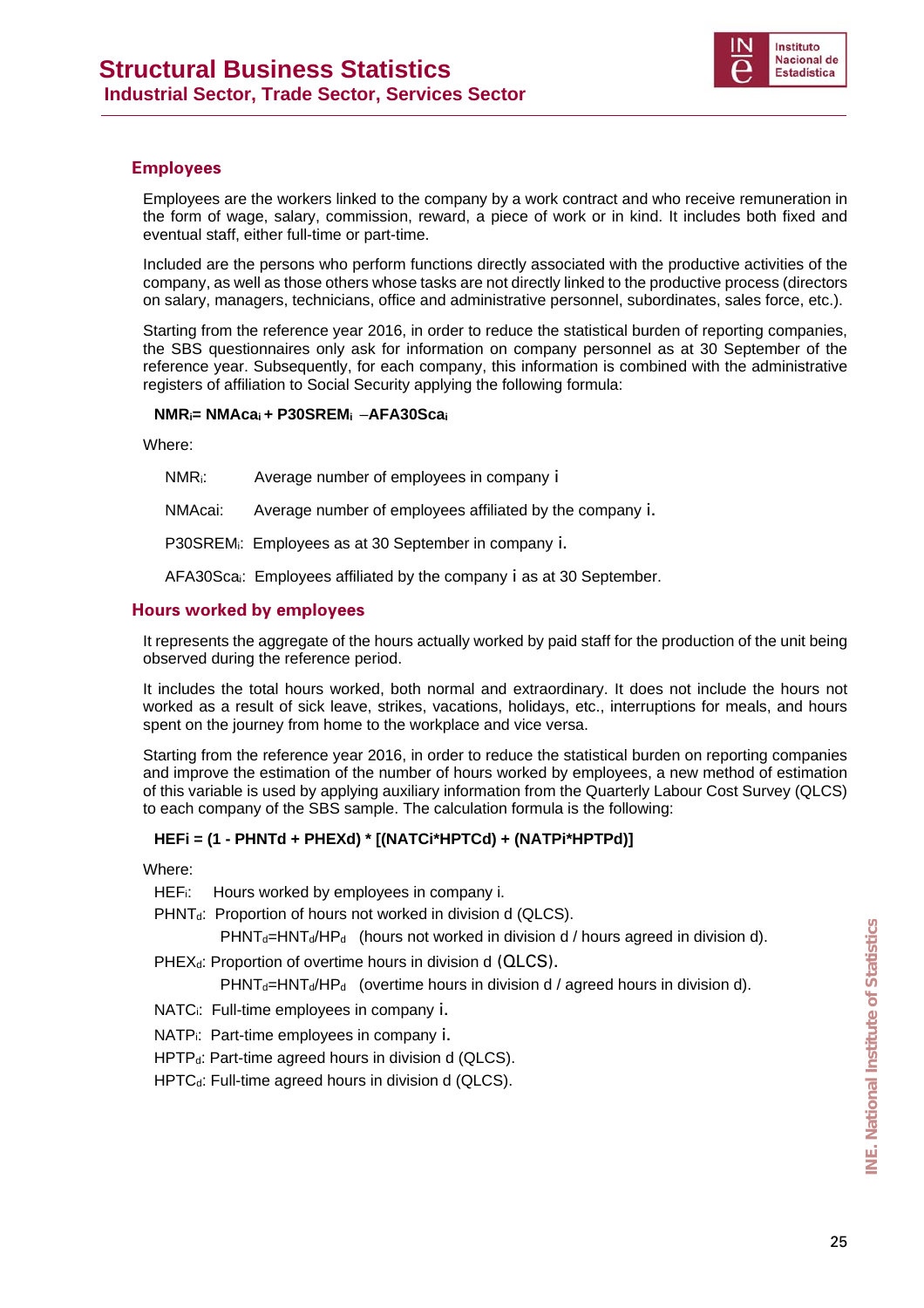

#### In which:

*Agreed hours*: These are the hours legally established by verbal agreement, individual contract or collective agreement between the worker and the company.

*Overtime hours*: Are all those that are carried out above the agreed working day, whether due to force majeure or voluntary reasons.

*Non-worked hours*: These are, of the total number of agreed hours, those not worked for any reason. The following are included: non-worked hours due to vacations, non-worked hours due to holidays (official or unofficial), non-worked hours due to temporary disability, non-worked hours due to maternity, adoption, paid leave (marriage, birth, death...), non-worked hours due to technical or economic reasons (with or without an Employment Regulation Order), other hours not worked and paid (union representation, medical visits, etc.), non-worked hours at the workplace due to force majeure (power cuts, machine breakdowns, etc.), non-worked hours due to labour disputes and, finally, non-worked hours for other reasons (absenteeism, lock-out, etc.).

#### **Employees in full time equivalent units**

It is a measure of the number of employees, calculated as the sum of full-time paid staff working all year round, plus the sum of time fractions of the paid staff working in a part-time or non-working period, i.e. considering the time-periods of those persons whose working hours are less than a standard day, less than the standard number of working days per week or less than the standard number of weeks or months per year.

Conversion to full-time equivalent must be carried out on the basis of the number of hours, days, weeks or months worked.

Starting from the reference year 2016, in order to reduce the statistical burden on reporting companies and improve the estimation of the number of employees in full-time equivalent units, a new method of estimation of this variable is used by applying auxiliary information from the Quarterly Labour Cost Survey (QLCS) to each company of the SBS sample. The calculation formula is the following:

#### **EAEi = NATCi + [NATPi\*(HPTPd/HPTCd) ]**

Where:

EAEi: Number of employees in full-time equivalent units in company i.

NATC<sub>i</sub>: Full-time employees in company i.

NATPi: Part-time employees in company i.

 $HPTP<sub>d</sub>: Part-time agreed hours in division d (QLCS).$ 

 $HPTC_d$ : Full-time agreed hours in division d (QLCS).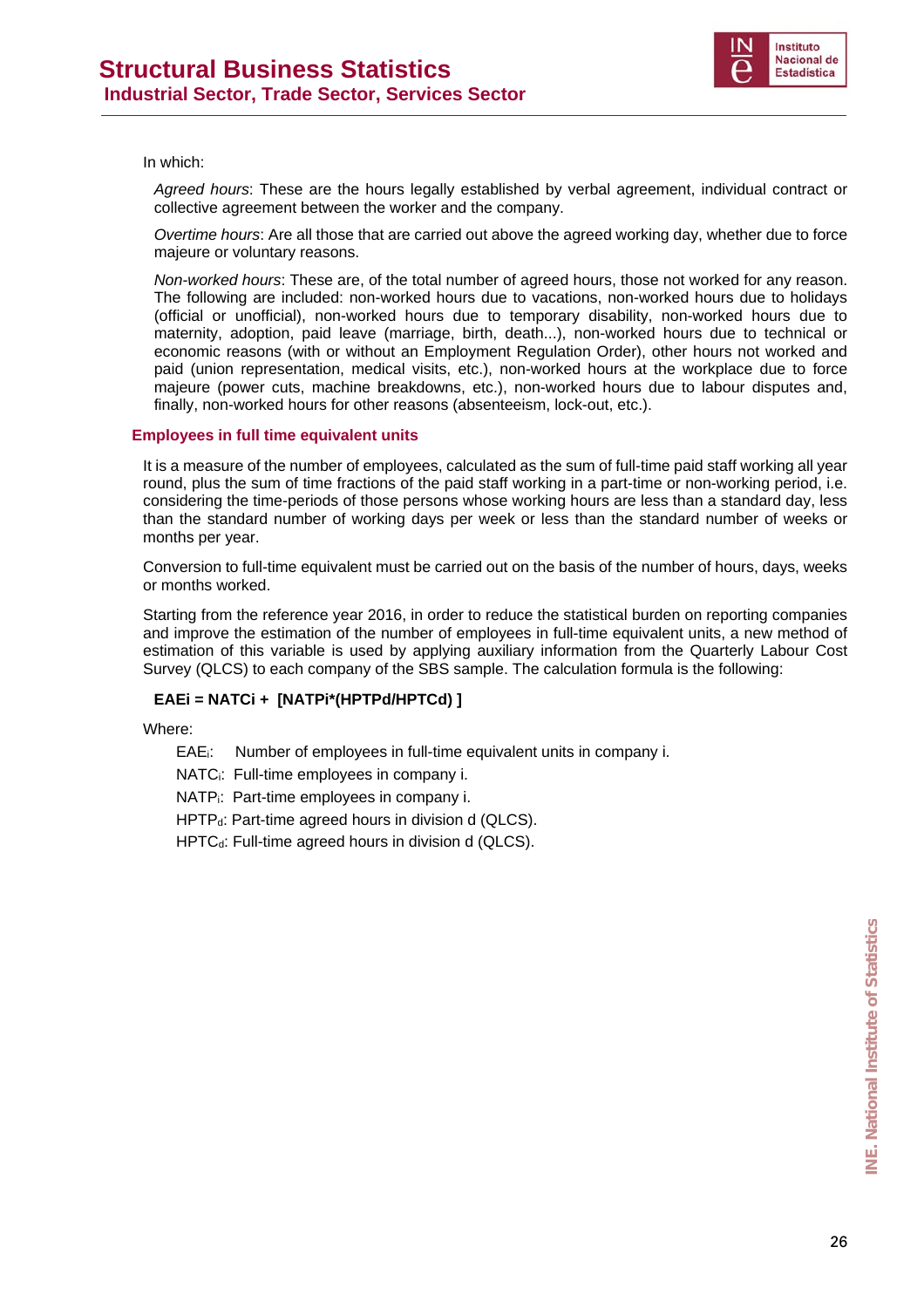

#### **5.2.3. Variables on earnings**

The fundamental characteristic of these statistical operations is the study of the economic variables. To collect information on the monetary flows, it has been considered that the most suitable source is the accounting of the company, so in the questions relating to purchases, expenses and income the denominations and criteria of the General Plan of Accounting (PGC-2007) are taken as a point of reference. This ensures the homogeneity of information and facilitates the response to collaborating companies, using common terminology and requesting data that the company already has.

Within the general accounting plan, the content of the profit and loss account offers the most interesting information and the framework that best suits the objectives of the survey, which is the reason why the data that make up this account are defined in a detailed way.

The information obtained directly from the general accounting plan is not always sufficient to know how the income and expenses are generated, the breakdown of the turnover according to different criteria (for example the geographical destination of the sales), the distribution of the expenses of personnel, or the importance of each one of the services rendered. For this reason, sometimes more detailed questions are included in the questionnaires, trying in all cases not to leave the accounting framework.

#### **Turnover**

It comprises the total amounts invoiced by the observed unit during the reference period for the sale of goods and services supplied to third parties, considering both, those carried out directly by the observed unit and those from eventual subcontracts.

These sales of goods or services are accounted for in net terms, that is to say, including customer charges (transportation, packaging, etc.), even if they are invoiced separately, but deducting sales discounts for early payment, sale returns or the value of returned packaging, as well as sales rebates. Taxes and fees levied on goods or services invoiced by the unit are included, but VAT is excluded from the customer.

From an administrative point of view, the General Accounting Plan (GAP) (RD 1514/2007, of 16 November) defines the Total net amount of the turnover by the following accounting items: C700 + C701  $+$  C702 + C703 + & AMP; + C705-C706-C708-C709 being:

- C700. Merchandise sales
- C701. Sales of finished products
- C702. Sales of semi-finished products
- C703. Sales of by-products and waste
- C704. Sales of packaging and packaging
- C705. Delivery of Services
- C706. Discounts on sales for early payment
- C708. Sales returns and similar operations
- C709. "Rebates "on sales

The turnover does not include, therefore, subsidies or other operating revenues, nor the financial, extraordinary or other income affecting the outcome of the exercise.

#### **Breakdown of turnover according to geographical destination**

This concept includes the distribution by geographic markets of the total amount of the turnover of the company. Three geographical destinations are specified: Spain, other European Union countries and the rest of the world. **EXECTOB.** "Rebates "on sales<br>
The turnover does not include, therefore, subsidies or other operating revenues, nor the financial,<br>
extraordinary or other income affecting the outcome of the exercise.<br> **Breakdown of turnov**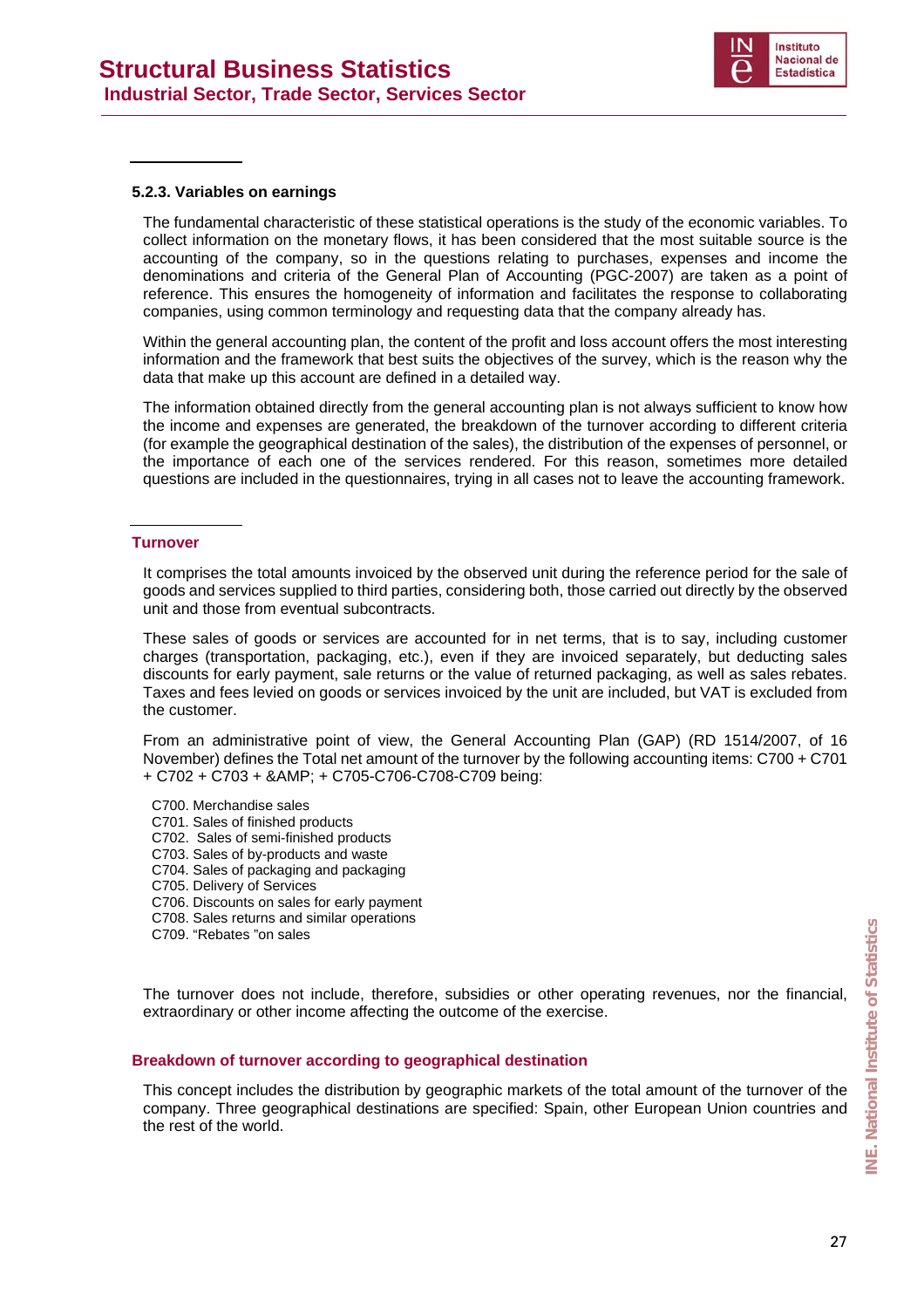

#### **Sales of products (Industrial Sector only)**

This concept includes the total amount of sales of finished or semi-finished products, as well as byproducts, waste, containers or packaging made by the company during the reference year. These terms are defined below:

- Finished products: manufactured goods by the company in its production process, or by third parties, via production by subcontracts, and those that are destined for the final consumption or to its use by other companies.
- Semi-Finished Products: Goods manufactured by the company which are not normally intended for sale until they are processed, incorporated or transformed later.
- By-products: Goods obtained during the production process that has the character of secondary or accessories to the main manufacture.
- Residues: obtained inevitably and at the same time as the products or by-products, whenever they have intrinsic value and can later be used or sold
- Containers: containers or vessels, normally intended for sale in conjunction with the product they contain.
- Packaging: Covers or wrappings, usually irretrievable, destined to protect products or goods to be transported.

Sales are considered net, that is, once discounted the "rebates" on sales (discounts and similar that are based on reaching a certain volume of orders) and the returns of sales (deliveries returned by customers, normally due to non-compliance with the conditions of the order), as well as the discounts due to quality defects, delays in the delivery period of orders, etc., which have occurred after the invoice is issued.

#### **Sales of merchandises (goods purchased for resale in the same condition as received) (industrial sector only)**

This concept includes the total amount of sales made by the company during the reference year of all goods or goods purchased for subsequent sale without processing (resale of goods in the same condition in which they were purchased).

Sales are considered net, that is, once discounted "rebates," returns and the like.

#### **Income from delivery of services (Industrial Sector only)**

This concept includes the total amount of income obtained by the company during the year of reference counterpart for the services (which are the subject of the ordinary traffic of the company) provided to other companies, individuals or entities. Due to its importance, within this item, the income for subcontracts, i.e. the payments made to the company as a result of its participation, as a subcontractor, in the design or production of a certain product for another company.

#### **Work performed by the company for its assets**

This concept collects the counterpart of the expenses made by the company for its fixed assets using its own equipment and personnel. It can affect both the fixed asset (physical facilities, equipment for information processes, major repairs or improvements, etc.), the real estate investments (land, buildings, and constructions as investment), as well as intangible assets (computer applications, research and development, audiovisual productions, etc.)

This concept includes both the production of equipment or buildings, as well as the major repairs and improvements made to the existing ones in order to increase the useful life of the goods, their production capacity or their performance. Also included within this heading is the counterpart of the expenses that are activated corresponding to the payments made to other companies for the payment for the work awarded to them for research and development purposes (expenses for extramural research and development).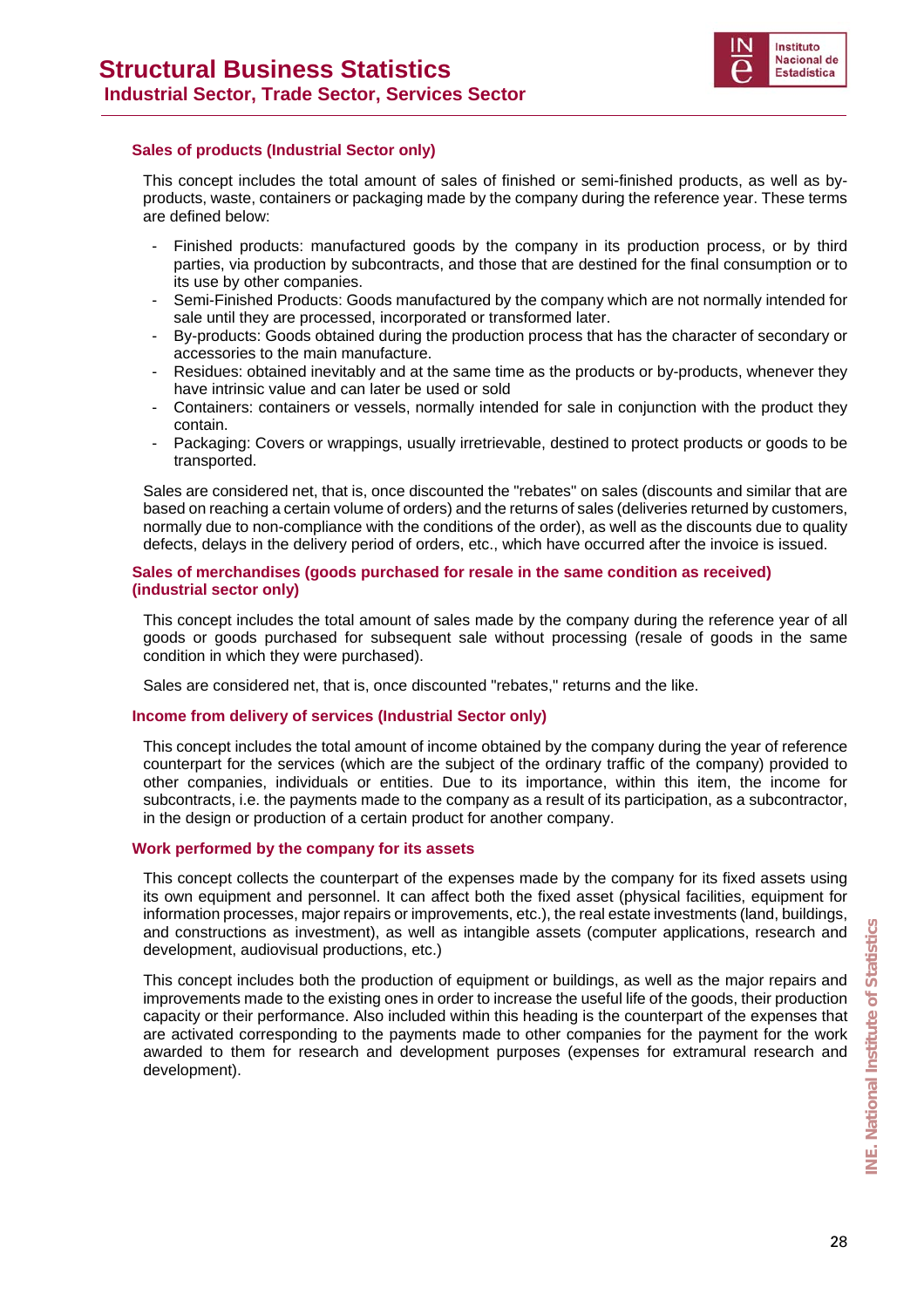

The work carried out by the company itself for its assets is valued at cost price, that is determined by adding to the purchase price of the raw materials and other consumable materials, the costs directly attributable to the product, as well as the indirect costs that can reasonably be assigned to the product concerned.

#### **Other management income**

Includes other income other than those considered in the turnover, such as income from leases, income from industrial property transferred in operation, income from commissions, income from services to personnel (such as stores transport, housing, etc.), income originated by the eventual provision of certain services to other companies or individuals (eventual transport services, consultancies, reports), etc. It does not include subsidies for exploitation, which are considered in the following variable.

#### **Subsidies for exploitation**

This concept includes the amounts of the transfers granted to the company by the public administrations, companies or individuals in order to assure to this one a minimum profitability, to compensate deficit of exploitation of the exercise or previous exercises, or to allow sufficient remuneration for the production factors. Not included are those made by the partners or companies of the group, multi-group or associates. Nor are the amounts received in the form of tax exemption or investment aid included. It also includes the amount passed to the result of the exercise of other subsidies, donations, and legacies other than capital grants.

#### **5.2.4. Variables on changes in stocks**

#### **Variation of stocks of finished and ongoing products**

The amount corresponding to the difference between the final and initial stocks (at the end and the beginning of the reference year of the data) of the different products (finished, semi-finished, in progress, by-products, waste, and recovered materials) manufactured by the company. These stocks are valued at the production cost.

#### **Variation of stocks of raw materials and supplies**

The amount corresponding to the difference between the final and initial stocks (at the end and the beginning of the data reference year) of raw materials and supplies. These stocks are valued at acquisition prices

#### **Variation of stocks of goods and services for resale**

The amount corresponding to the difference between the final and initial stocks (at the end and the beginning of the data reference year) of goods and services for resale. These stocks are valued at acquisition prices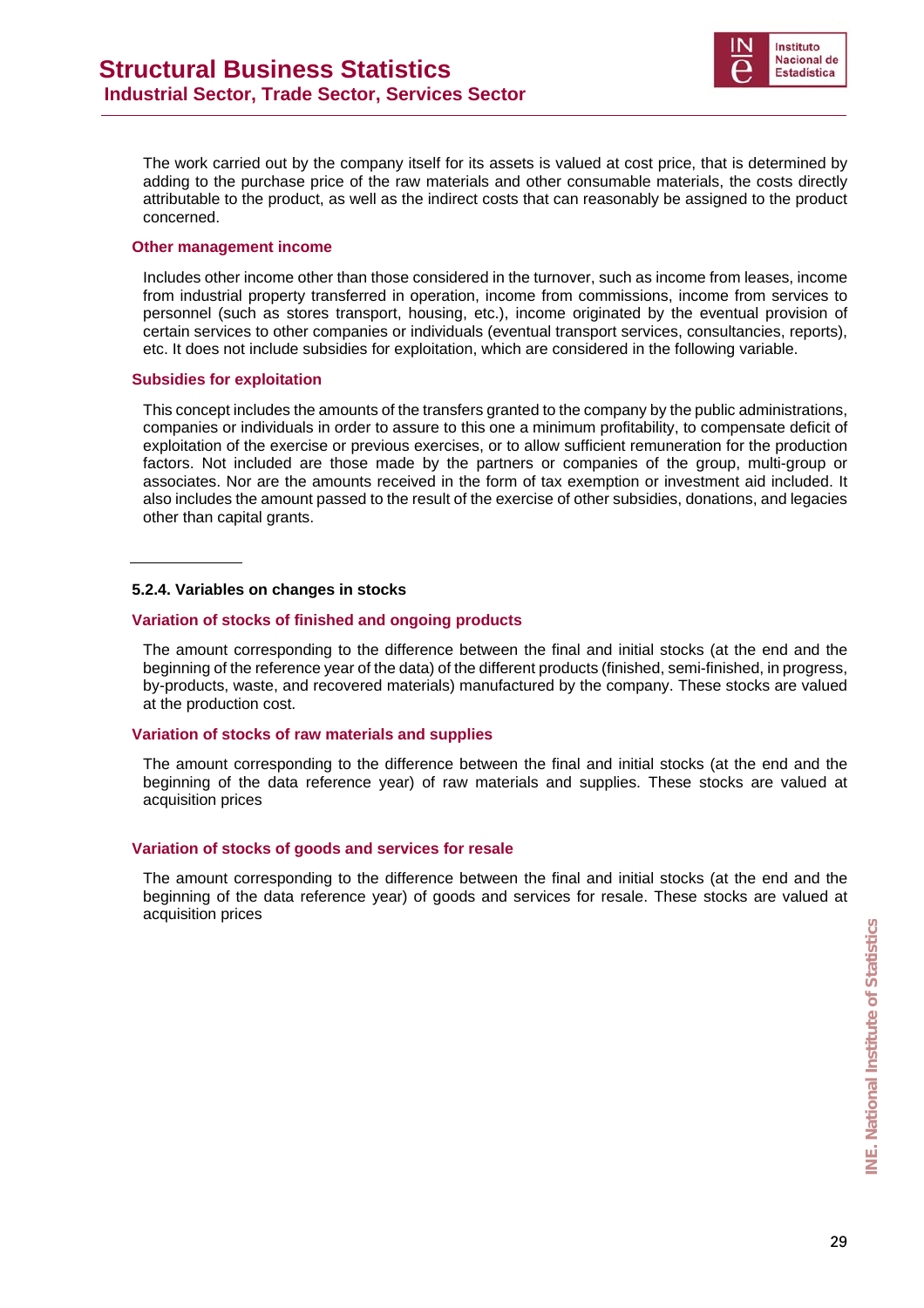

#### **5.2.5. Variables on expenditure (except for personnel expenditure)**

#### **Total purchases of goods and services**

This concept includes:

- *Purchases of Goods:* The amount of goods acquired by the company during the reference year for resale in the same state in which they are purchased without processing them. They are accounted in net terms, that is, discounting the discounts on purchases by early payment<sup>1</sup>, rebates<sup>2</sup> on purchases and returns of purchases<sup>3</sup> and similar operations.
- *Purchases of raw materials and other supplies:* The value of goods acquired for their processing during the production process (raw materials) and the amount of purchases of supplies such as fuel, spare parts, packaging, office supplies, etc. (supplies must have the characteristic of being storable). They are posted in net terms, that is, discounting the discounts on purchases for early payment<sup>1</sup>,  $rebates<sup>2</sup>$  on the purchases and the return of purchases<sup>3</sup> and similar operations.
- Work done by other companies or professionals in the sector. Value of the works that, as part of their own production process, are commissioned and carried out by other companies or professionals. Due to its importance, within this heading, worth noting are expenses from subcontracting, that is, the payments made by the company to other companies as a result of their participation, as subcontractors, in the design or production of a given product.
- *Expenses in foreign services:* Are operating expenses of a different nature made by the company during the year of reference, such as R & D expenses, leases and royalties, repair and maintenance, services of independent professionals, transportation, insurance premiums, banking and similar services, advertising, propaganda and public relations, supplies and other services.

The literal definition of Regulation No 295/2008 is detailed below:

*Also included are the services paid for during the reference period, both industrial and non-industrial, and the amounts paid for work carried out by third parties on behalf of the unit, including common repairs and maintenance, installation work and technical studies. The amounts paid for the installation of capital goods and the value of assets capitalized are excluded.* 

*Also included are payments made by non-industrial services such as legal and accounting fees, patents and licenses (when not capitalized), insurance premiums, costs of meetings of shareholders and government bodies, contributions to business and professional associations, mailing, telephone, electronic, telegraph and fax, transportation services for goods and personnel, advertising costs , commissions (when not included in salaries and salaries), rents, bank charges (excluding payments of interest) and all other commercial services provided*  for by third parties. It includes the services that the unit transforms and capitalizes on capitalized production.

*Expenses classified as financial or income in the form of interest or dividends are excluded from the total purchases of goods and services.* 

*The value of all goods and services purchased during the accounting period for resale or the consumption in the production process are included in total purchases of goods and services, excluding capital goods, consumption which is recorded as fixed capital consumption. The goods and services in question may be resold with or without further processing, used completely in the production process or stored.* 

*These purchases include materials that are directly incorporated into the goods produced (raw materials, intermediates, and components), plus small tools and non-capitalized equipment. The value of auxiliary materials (lubricants, water, packaging, materials for maintenance and repair or office supplies) and energy products are also included. This variable includes purchases of materials made for the production of capital goods by the unit.* 

<sup>1</sup> *Discounts on purchases for early payment. Discounts and assimilations that are given to the company by its suppliers, for early payment, not included in the invoice.* 

<sup>&</sup>lt;sup>2</sup> Rebates Are the discounts and the like that are based on having reached a certain volume of orders

*<sup>3</sup> Shopping returns. It comprises deliveries returned to suppliers normally due to non-compliance with the order conditions.*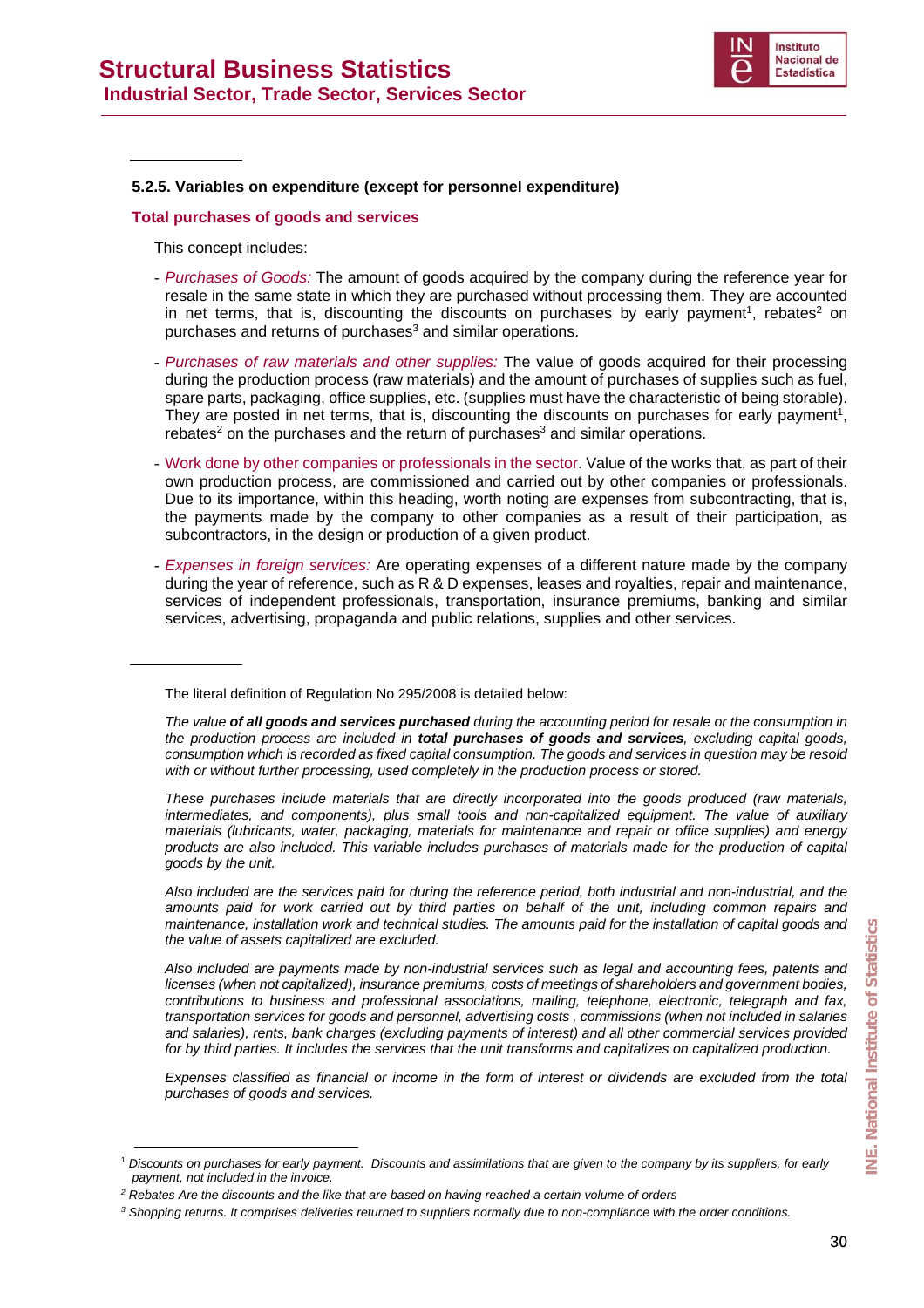

*The value of purchases of goods and services will be the purchase price, that is, the price actually paid by the purchaser for the products, including all taxes (minus the subsidies) that are charged for the products purchased, except the taxes on the added value. Consequently, all other taxes and fees on products are not deducted from the valuation of purchases of goods and services. The treatment of taxes on production is not relevant in the valuation of these purchases.* 

*For statistics on industrial, commercial and service activities, except in the case of companies whose activities are financial and insurance, the expenses classified as financial in corporate accounting are excluded from the total purchases of goods and services.* 

#### **Consumption of goods and services for resale**

Are purchases of goods and services for resale minus the variation of stocks of the same.

Resale purchases are purchases of goods for resale to third parties without any transformation. They also include services purchased by service companies that, in turn, "re billed," that is, those companies whose turnover is formed not only by the fees charged for a service transaction (as in the case of real estate companies) but also by the actual amount of the service transaction (for example, transportation purchases by travel companies). The value of goods and services sold to third parties by commission are excluded, since the agent receiving the commission does not buy or sell the goods and services in question.

#### **Consumption of raw materials, intermediate products, and other supplies**

Are purchases of raw materials, intermediate products, and other supplies less the variation of stocks of the same.

#### **Expenses in external services**

This concept comprises the total amount of the whole of operating expenses of a different nature carried out by the company during the year of reference, such as the following, as listed in PGC-2007:

- *Research and development*. Expenses in research and development for services ordered to other companies.
- *Leases and Royalties.* The amount of the payments accrued by the rental of movable and fixed property used by the company and the fixed or variable amounts that are satisfied for the right to use the various manifestations of industrial property.
- *Repairs and conservation.* Maintenance costs of the goods included in the tangible assets (computer equipment, buildings, vehicles, machinery, etc.) made by third parties.
- *Independent professional services.* It comprises the fees of economists, lawyers, auditors, notaries, etc., as well as commissions to independent mediators
- *Transport carried out by third parties.* Expenditure by the company for transport carried out by third parties when it is not necessary to include them in the purchase price.
- *Non-social insurance premiums.* Amounts satisfied in respect to insurance that does not have a social character referred to the staff of the company.
- *Banking and similar services.* Amounts satisfied in the concept of banking and similar services, such as commissions for different concepts (management of collections, transfers, cheques, cards, cancellations of account, etc.).
- *Publicity, propaganda and public relations.* Expenses for these concepts contracted with third parties to make the company or its products known.
- *Supplies.* The value of the expenses made by the company in the acquisition of supplies that do not have the quality of storable: water, electricity, gas, etc.
- *Other expenses in foreign services*. They include payments to temporary work companies, travel expenses, diets, personnel transportation, mail, telephone, fax, messaging, local cleaning, surveillance and security and all other office expenses that have not been collected previously.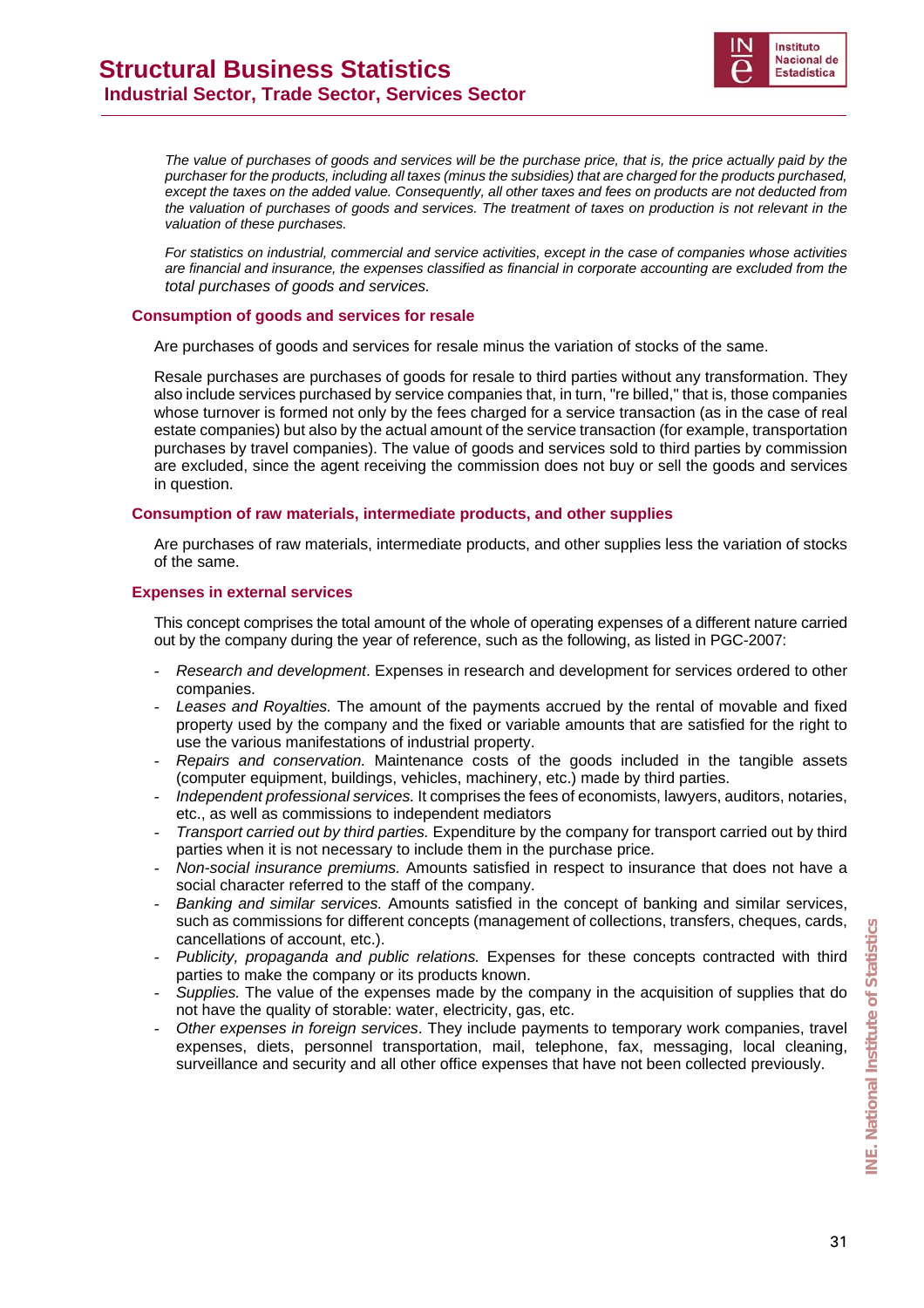

#### **Taxes linked to production and non-VAT products and excise duties**

Compulsory payments made to the public administrations, which tax the productive activity of the company and the utilization of the factors of production. Income, equity, and capital taxes are not included for the survey and, in particular, the corporation tax or the income tax of individuals. VAT and excise duties are excluded.

They include the tax on economic activities (TEA), the fixed assets tax (FAT), the tax on mechanical traction vehicles, import-related taxes, the vehicle registration tax, the tax on gaming and lotteries, the property transfer tax and documented legal acts, taxes on pollution for electricity companies, the Tax on the Value of Electricity Production (IVPEE), municipal fees ...

#### **5.2.6. Variables on personnel expenditure**

#### **Personnel costs**

This concept contains the total aggregate amount of payments made by the company during the year of reference in respect to salaries and salaries, allowances, social security and other personnel expenses. It is broken down into the following concepts:

#### **Wages and salaries**

They comprise all amounts, obligatory or voluntary, paid in cash or in kind by the company to their salaried personnel of all types (fixed and eventual), in the concept of remuneration for the work carried out by them.

These payments are accounted for by their gross amount, i.e. before making the deductions corresponding to the social security and income taxes of the physical persons in charge of the workers. **It also includes compensations**, i.e. payments made directly by the company to its employees in case of sickness, unemployment, dismissal, accident, pension, early retirement, ... It also includes remuneration for staff liquidated with equity instruments (e.g. shares, participations, etc.).

The full base salary is included; supplements in money for overtime, seniority, title, endangerment, incentives, assistance, residence, transportation premium, etc.; Premiums for benefits, Christmas bonuses and extraordinary pay; The remuneration in kind (valued according to the net cost that it represents for the company) supplied free or at reduced price to its employees in the concept of consumers (foodstuffs, fuels, housing, dress, shares, etc.).

Payments made to free and independent professionals or collaborators linked to the company by a business contract, travel expenses of the company's staff, payments to temporary work companies are not included. Also included in this heading are contributions to social security and pension funds in charge of the company, which is considered under the following heading.

#### **Social burdens**

It includes the statutory contributions to the social security in charge of the company, i.e. the contributions that the company pays to the social security for the various benefits that it carries out (old age, invalidity, sickness, maternity, work accident, occupational illnesses, unemployment and family allowances).

It also includes the long-term remuneration by means of defined contribution systems (amounts of contributions accrued for long term pay to the company's staff, such as pensions or other retirement/retirement benefits, which are articulate through a defined contribution system). Also, other social expenses are included, in compliance with a legal or voluntary disposition of the company, in favour of its employees.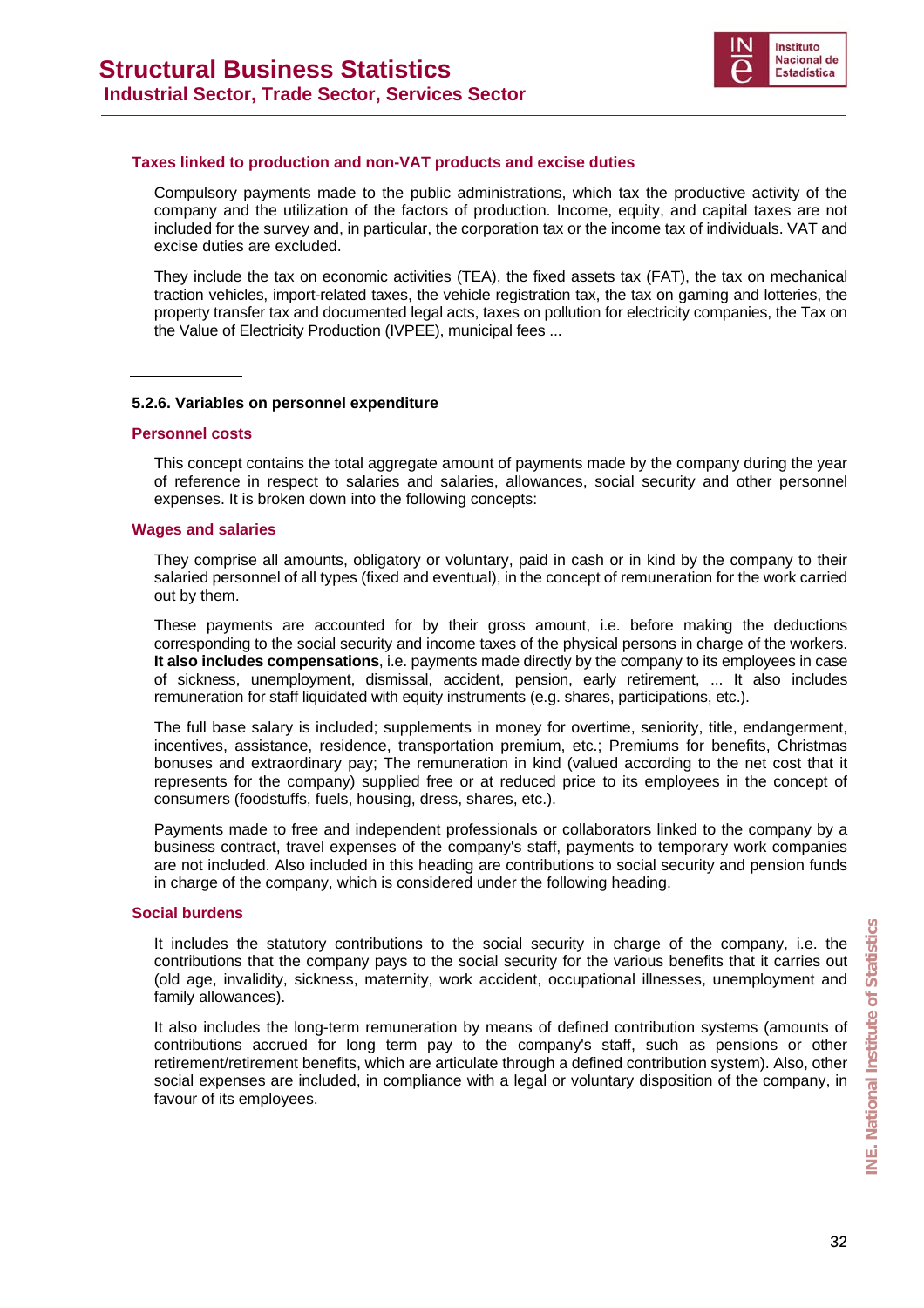

#### **Other personnel expenses**

This concept includes provisions for personnel expenses. They are express or tacit obligations in the long term, clearly specified as to their nature, but which, on the closing date of the financial year, are indeterminate as to their exact amount or to the date in which they will be produced (long-term remunerations through defined benefit systems, cash-liquidated personnel remunerations based on equity instruments, excess provision for staff remuneration, excess provision for transactions with payments based on equity instruments).

#### **5.2.7. Variables on investments**

#### **Investment**

Investment is defined as real increases in the value of capital resources made by the company in the reference year. This is gross investment.

It is understood by real increase of the productive resources, the increases of value that occur in the different types of assets, that have their origin in purchases of goods to third parties (new or used), in own production of assets, or in works carried out by the company itself or by third parties on existing elements in order to increase their productive capacity, its performance or its useful life (acquisitions, improvements and own production).

The investment operations are reflected by the total of their value. If purchased from third parties, they are valued at acquisition prices, excluding deductible VAT and including transportation, installation costs, registration and notary fees, and other non-deductible taxes. The work done by the company with its resources is valued at cost price.

The SBE distinguishes between investment in material assets and investment in intangible assets, concepts that are defined below.

#### **Investment in tangible assets**

Included are the material capital goods, both new and existing, regardless of whether they have been purchased from third parties, they have been acquired through a financial leasing contract (the right to use a durable asset in exchange for the payment of rents for a long and pre-determined period) or have been manufactured for self consumption (capitalized production of material assets), which have a shelf life of more than one year, including unfabricated material goods, such as land. Property acquired through restructuring (such as mergers, takeovers, fragmentation, or breakups) is excluded. Current maintenance costs are excluded. Current maintenance costs are excluded.

This is gross investment during the reference period in material goods. It establishes a differentiation of the investment depending on the type of good.

The following concepts are distinguished:

- *1. Land and natural goods.* They comprise the urban-natured plots, rustic farms, other non-urban land, mines, and quarries, excluding any construction carried out on the surface. It includes the adaptation of land and natural goods (levelling, piping, or roads and roads).
- *2. Buildings, constructions, and renovations.* It includes the cost of existing buildings and structures acquired during the reference period, as well as expenditure on the construction, renovation or transformation of buildings.

In the case of acquisition of buildings including land, if the value of the two components is not separable, the total is recorded under this heading if the estimated value of the buildings exceeds the value of the land.

With respect to the transformation of buildings, all additions, alterations, improvements and renovations that extend the useful life or increase the productive capacity of the buildings are included.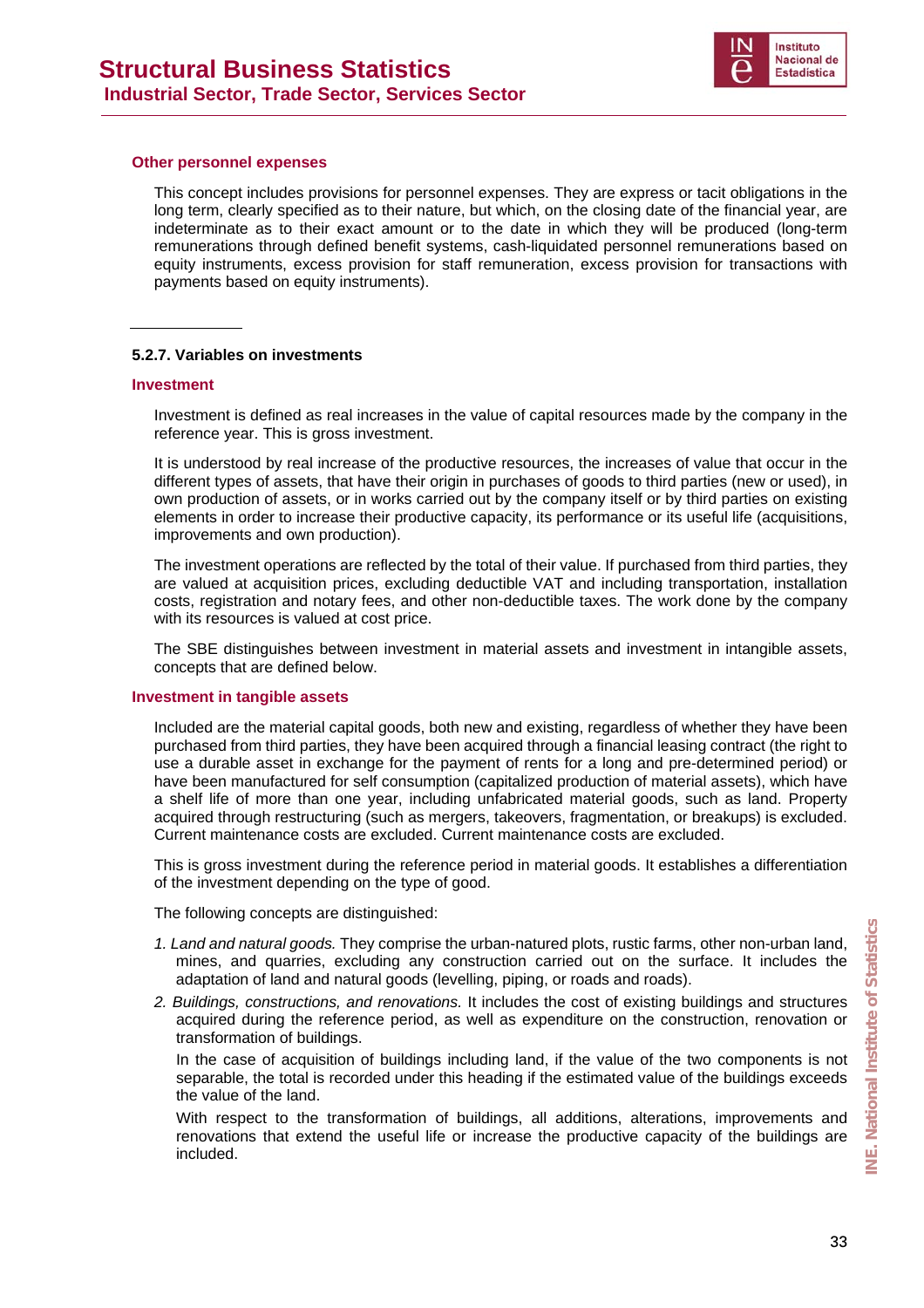

Permanent installations, such as water supply, central heating, air conditioning, electricity are included, as well as expenditure on the construction of oil wells (drilling), mines in operation, gas pipelines, power lines, canals, railway lines, port facilities, roads, bridges, viaducts, drainages and other land improvements.

- *3. Technical facilities.* The technical installations are complex, specialized units used in the production process (buildings, machinery, material, parts or elements, including computer systems that, even though they are detachable by nature, are permanently linked to their operation).
- *4. Machinery and tooling.* Machinery or equipment used for the elaboration of the products as well as the utensils or tools intended for this purpose and which can be used autonomously or in conjunction with the machinery.
- *5. Transport elements and others.* Vehicles of all kind destined for land, sea or air transportation of persons, animals or goods *are included*, *as well* as other tangible assets such as furniture, information processing equipment, office equipment and other materials and other fixed assets not listed above.

#### **Investments in intangible assets**

They refer to the expenses of the company for the acquisition of elements of long duration that are not materials such as concessions, patents, licenses, trademarks, designs, royalties, .... They include active research and development expenditures, administrative concessions, industrial property, goodwill, the right to transfer premises and investments in computer applications.

#### **5.2.8. Economic aggregates**

The economic aggregates presented in this publication are calculated from the variables of the questionnaire as required by Regulation No. 295/2008 of Structural Statistics.

#### **Production value**

The value of the production measures the amount of the goods and services produced by the company during the financial year.

The value of the production is defined as the turnover, more or less the variations of the stocks of finished products, ongoing work and goods and services purchased for resale, less purchases of goods and services for resale, plus the work done by the company for its asset (capitalized production) and other management income (excluding subsidies).

The literal definition of Regulation No 295/2008 is detailed below:

*Value of production is understood as the turnover or the income from the sale of goods and the provision of services, more or less the variation of the stocks of finished and ongoing products and the goods and services purchased for resale, less purchases of goods and services for resale (only goods and services sold during the reporting period , excluding the storage and transport costs of goods purchased for resale), plus capitalized production, plus other (exploitation and extraordinary) income, excluding subsidies. Income and expenses classified as financial or income in the form of interest and dividends in business accounting are excluded from the value of production. In the purchases of goods and services for resale are included the services purchased to lend to third parties under the same conditions.* 

*N.B.: In the capitalized production is included the production of all the goods that the producers retain as an investment. The latter includes the production of fixed assets (buildings, etc.) and intangible assets (software development, etc.). Capitalized production is an unsold production and is valued at its production cost. Note that these capital assets should also be included in the investment.* 

*N.B.: Other income (of exploitation and extraordinary) is an accounting heading of the company. Its contents can vary by sector and over time, so it cannot be defined precisely for statistical purposes.*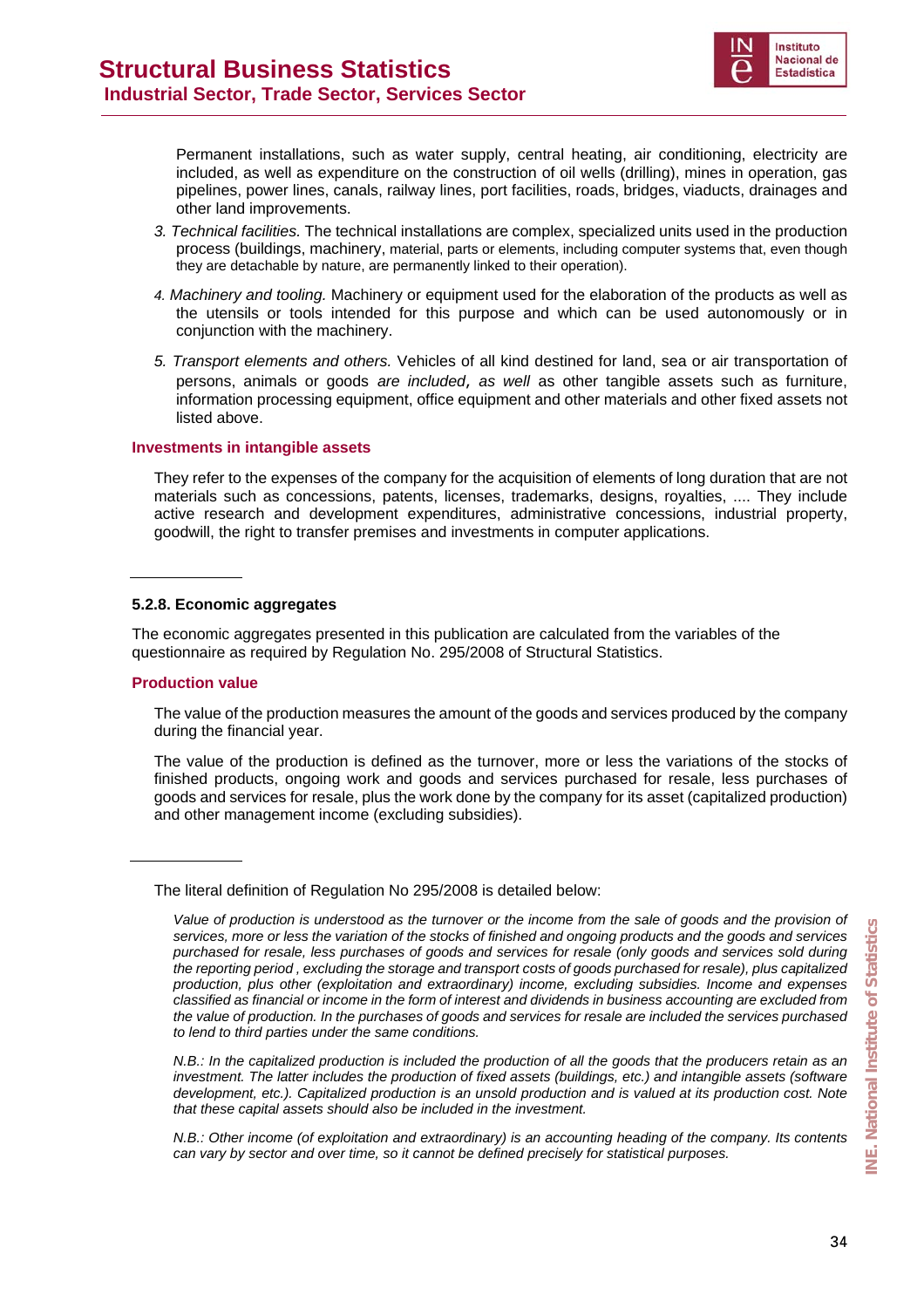

#### **Value added at market prices**

The value added at market prices is calculated from the value of the production minus the operating costs other than those destined for resale (consumption of raw materials, intermediates and other supplies and expenses in external services).

#### **Value added at factor cost**

The value added to the cost of the factors is the gross income of the exploitation activities after adjusting the effect of the exploitation subsidies and indirect taxes. It is calculated from the gross added value at market prices, deducting all the taxes linked to the production and the products and adding the subsidies to the exploitation.

The literal definition of Regulation No 295/2008 is detailed below:

*The value added to the cost of the factors amounts to the gross income from the exploitation activities after the adjustment by exploitation subsidies and indirect taxes.* 

*It can be calculated from the turnover, plus capitalized production, plus other operating income (including exploitation subsidies), more or less the variation of stocks, minus purchases of goods and services, minus other taxes on products linked to the volume of business but not deductible, minus taxes and productionrelated fees. The taxes and fees linked to production are compulsory payments without counterpart, in cash or kind, collected by the public administrations or by the institutions of the European Union, which encumber the production and imports of goods and services, the use of labour, the ownership or use of land, buildings and other assets used in the production, irrespective of the amount or value of goods and services produced or sold. It can also be calculated from gross operating surplus, adding personnel costs.* 

*The income and expenses classified as financial in the corporate accounting in accordance with the annual accounts of the capital companies are excluded from the added value. Income and expenses classified as interest income, dividend income, exchange earnings from foreign currency loans in relation to interest expenses, proceeds from rescue operations or the extinction of debt or financial expenses in accordance with international accounting standards are excluded from de added value.* 

*The added value at the cost of the factors is calculated as raw since the value adjustments (such as depreciation and impairment losses) are not subtracted.*

#### **Gross operating surplus**

The gross exploitation surplus is the surplus generated by the exploitation activities once the work factor has been rewarded. It can be calculated from the value added at the cost of the factors, less the costs of personnel. It is the available balance for the unit that allows you to reward your fund and debt providers, pay taxes, and eventually finance your entire investment or part of it.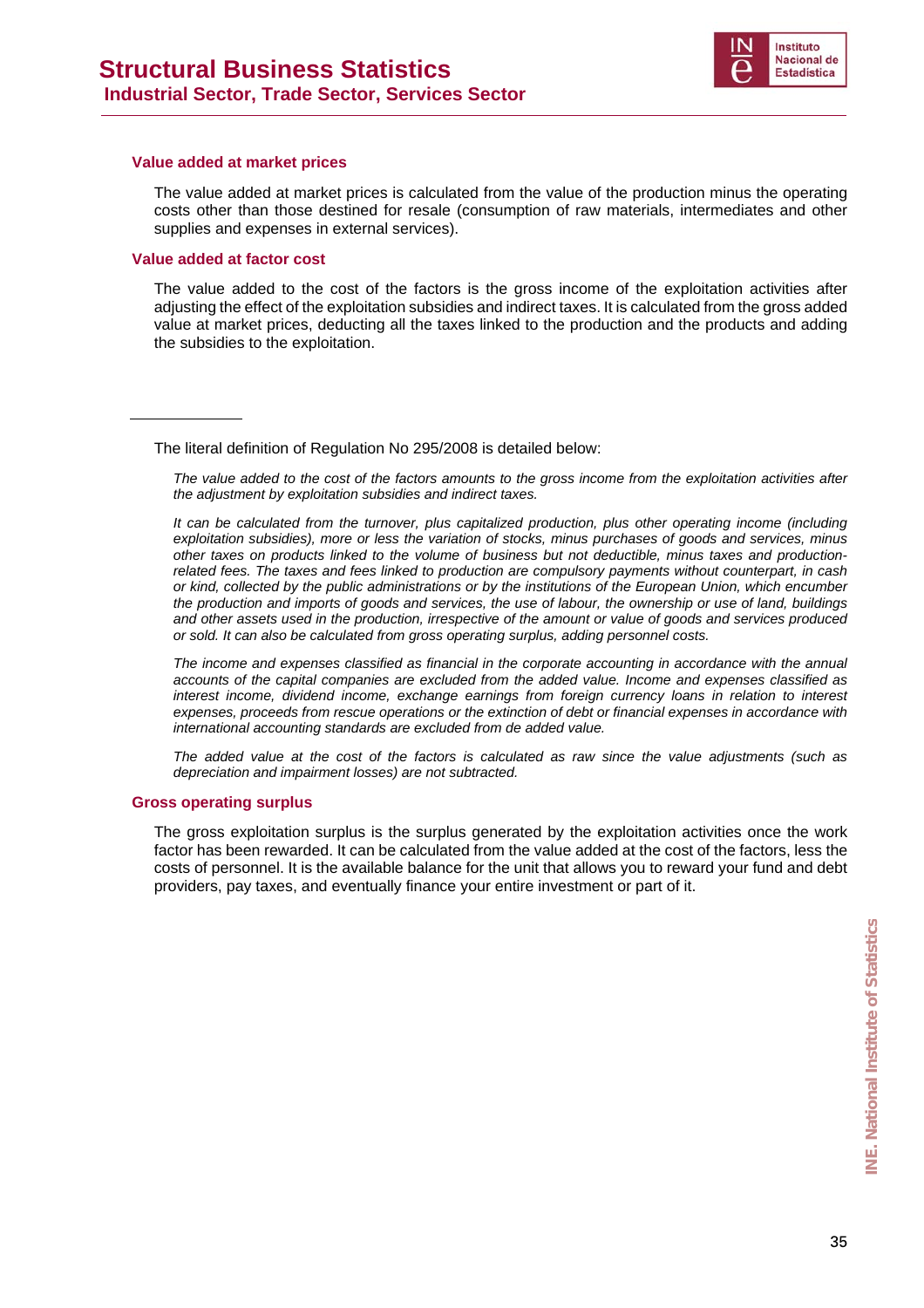

#### **5.2.9. Main indicators**

In order to facilitate the analysis of the particular characteristics of each sector investigated and, within these, to show the differences or similarities between the companies that compose them, some indicators are produced in the form of ratios from the previously exposed variables.

#### **Productivity**

It is the quotient between the value added at the cost of the factors and the average number of employees in the year. It represents the contribution of each employee (whether remunerated or not) to the generation of income of the company; Indirectly it is a measure of the relative weight of the work factor in each activity. It appears expressed in euros.

#### **Average personnel costs**

It is the quotient between the total staff costs and the average of paid staff in the company. It appears expressed in euros.

#### **Value added rate**

It is the proportion that the gross value added at the cost of the factors represents relative to the value of the production. It shows the capacity of income generation per unit of product or service. It appears expressed as a percent.

#### **Personnel costs rate**

It is the proportion that the staff costs represent relative to the value added at the cost of the factors. It can be considered as a measure of the participation of remunerated employment in the distribution of income generated in the sector. It 'is complementary is the surplus rate. It appears expressed as a percent.

#### **Gross exploitation rate**

It is the proportion that the gross operating surplus represents with respect to the turnover. It appears expressed as a percent.

#### **Investment rate**

It is the proportion that the total investment (in both material and intangible assets) represents in relation to the value added at the cost of the factors. It appears expressed as percent.

#### **Employees rate**

The proportion of employees for the total number of staff employed, both as an annual average. Its complement measures the degree of unpaid employment of each sector.

#### **Female participation rate over employees**

Proportion of the number of women over the total of employees, both variables as an annual average. It appears expressed as a percent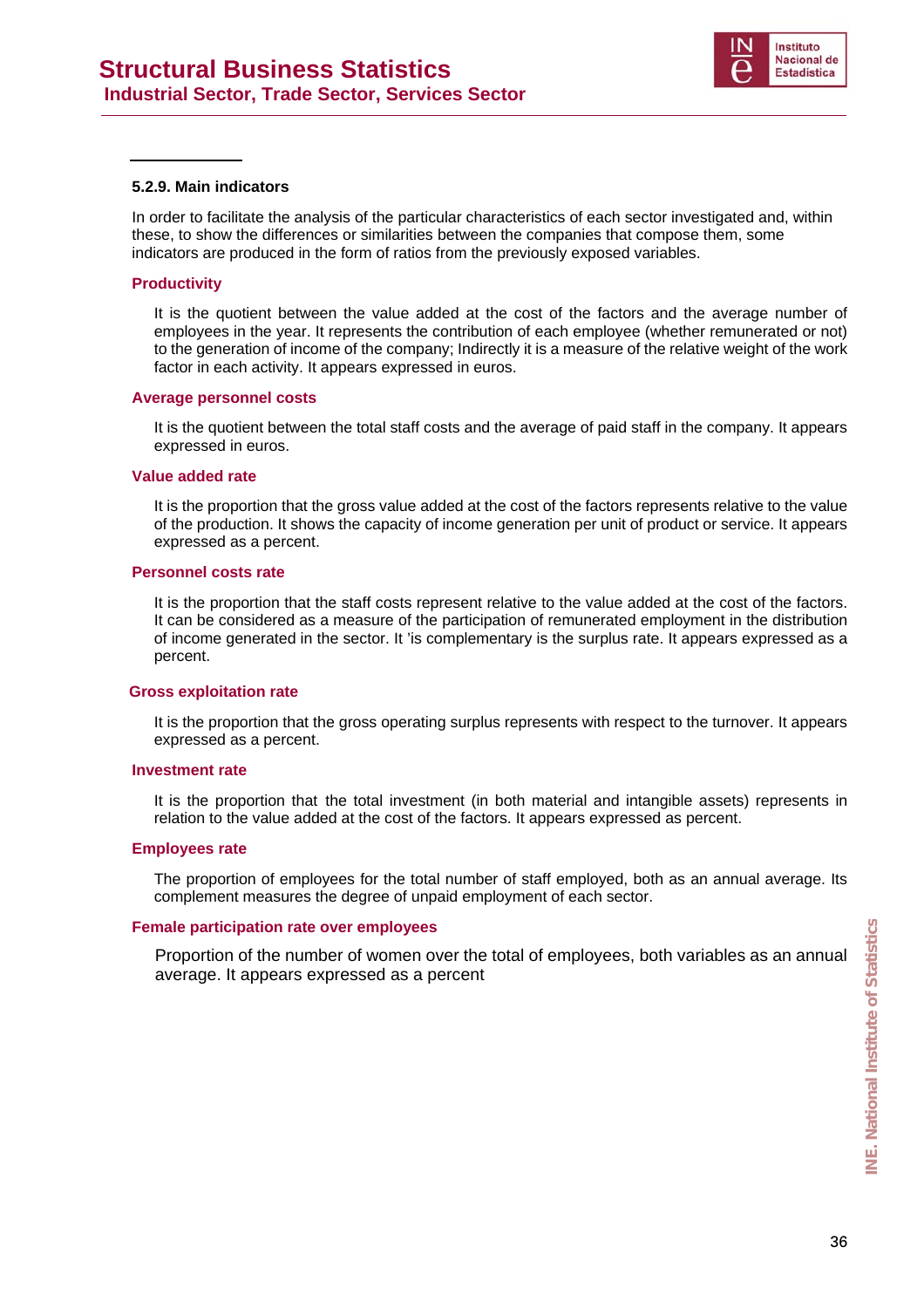

#### **6. Information collection**

#### **6.1. Questionnaires**

To adapt the required information to the specific characteristics of the companies, three basic types of questionnaires have been designed, taking into account aspects such as the legal nature, paid personnel and turnover of the company:

- Type1 Questionnaire: Broad model, mainly aimed at companies with legal personality (shareholding companies).
- Type2 Questionnaire: A reduced model for companies with legal personality (share holding companies).
- Type 3 Questionnaire: A reduced model for companies that are individuals.

These questionnaires are designed in a uniform way for the Industry and Trade/Services Sectors. However, some singularities have been maintained in each sector (for example, the different approach to the territorial section, or different requirements of the European regulation for the industrial sector).

For the design of the questionnaires, an effort has been made to simplify and reduce as much as possible the statistical load and to facilitate the completion of economic data for the informant. To do this:

 The Type1 and Type2 questionnaires have been designed around the development of the company's profit and loss account.

In addition to facilitating the completion of the required data, this new design will enable, for the collection of information, mechanisms consisting of direct data upload, either of the electronic version of the accounts presented by companies to the Mercantile Registry (load of XML files), or of tax administrative sources based on Corporate Tax.

 On the other hand, the Type3 questionnaire has focused around the concepts used for the income tax return of the natural persons.

It should be noted that, for certain activities, together with the main questionnaire of the SBE, an additional questionnaire is included to collect additional information on the characteristics of each subsector. So:

- For Trade and certain Services activities, an annex Questionnaire (module) is included, which, among other characteristics, requests the breakdown of the turnover by product types or according to customer types. The statistical results obtained are disseminated annually in the operations called *Statistics of Products of the Trade Sector and Statistics of Products of the Services Sector.*
- With regards to the industrial sector, and in particular for a subsample of companies in the extractive and manufacturing industry, a module on energy consumption is included every two years, the statistical results of which are disseminated under the operation called *Energy Consumption Survey.*  This statistical operation is only performed for odd years of reference.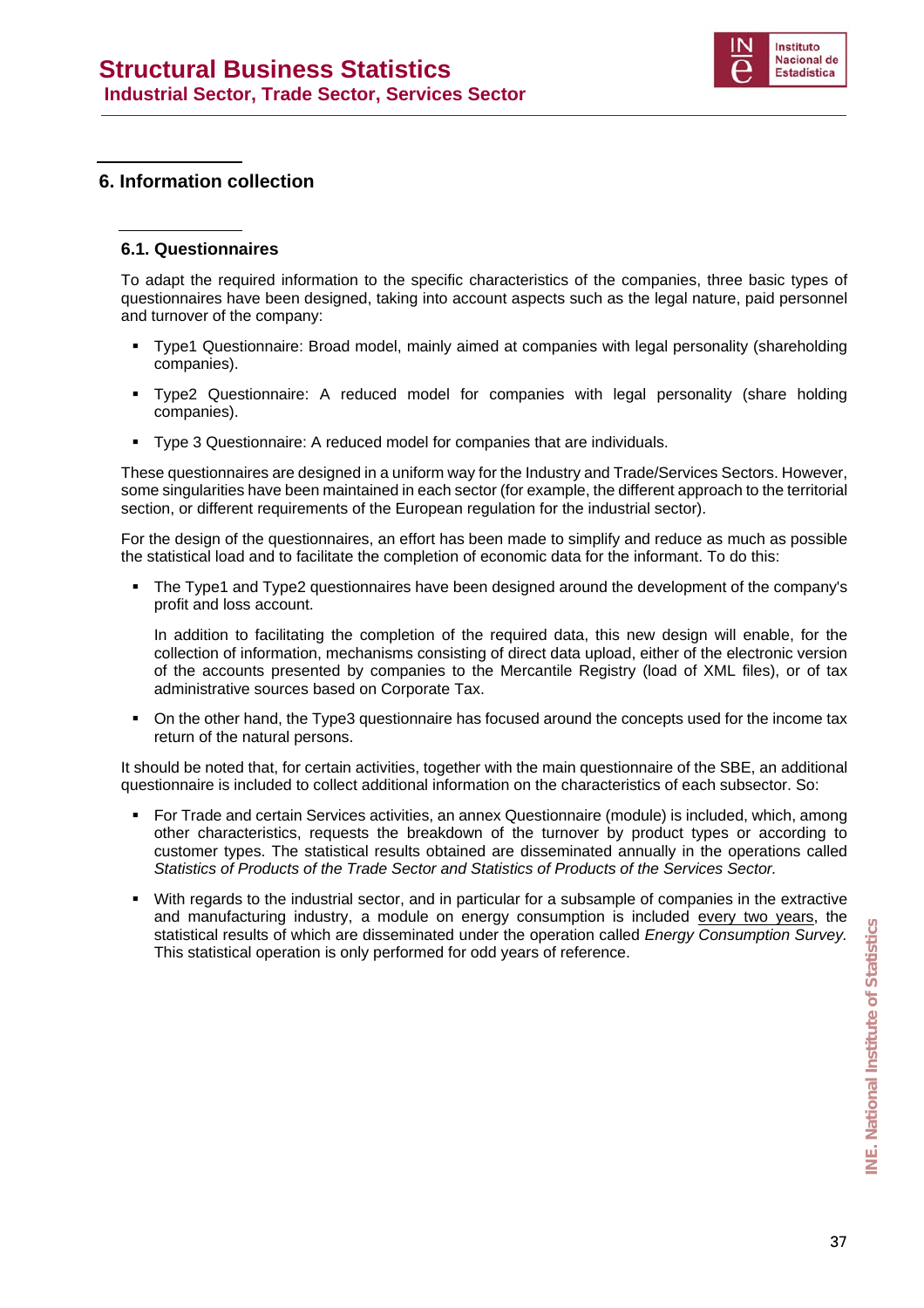

#### **6.2. General organization**

The information is collected annually during the months of April to December.

For reference year t, collection is organised in two phases or waves:

- First Wave: consists of a main sample (which will allow the preparation of the Advance Results) and takes place from April to September of the year t+1.
- Second Wave: it is made up of a complementary sample (which, together with the main sample, will allow to obtain the final results in greater detail) and takes place from October to December of year t+1.

Collection is carried out through the INE Collection Units. The completion of the questionnaire via the Internet is encouraged, although in any case, respondents have other response channels available (fax, post, telephone, etc.).

The Collection Units are responsible for the implementation of the collection, recording and cleaning of the questionnaires, as well as the telephone assistance for the resolution of queries from respondents. Telephone contacts with companies are also made in cases where no response is obtained within the established period or is considered insufficient or inconsistent.

For the control of the field work the different situations that can be encountered during the collection of the information are taken into account. The company is deemed to have been effectively surveyed if it has a main activity included in the population area of study, the completed questionnaire has been obtained and the data verify the established controls of completeness and consistency.

Also, in the process of collecting information, a series of incidents that do not allow obtaining the questionnaire can happen. Its rigorous treatment is of great importance since its analysis allows to update the framework of the survey and to affect the treatment of the information.

The incidents taken into account are:

- Discharge or definitive closing: The company has ceased in its activity in a definitive way, a situation that can be justified with some official document that accredits this.
- Temporarily or inactively closed: The company remains closed during the information collection period and cannot be located to any informant or has no activity during the year.
- Erroneously included: The company has a main activity that is outside the scope of the survey.
- Out-of-scope: Other characteristics of the unit, other than the main activity, situate it outside the scope of study of the survey.
- Duplicate: The company is listed in the directory more than once.
- Untraceable, negative and non-responsive. These situations, which at the end of the collection are small, are treated specially by the collection units to try to minimize the lack of response.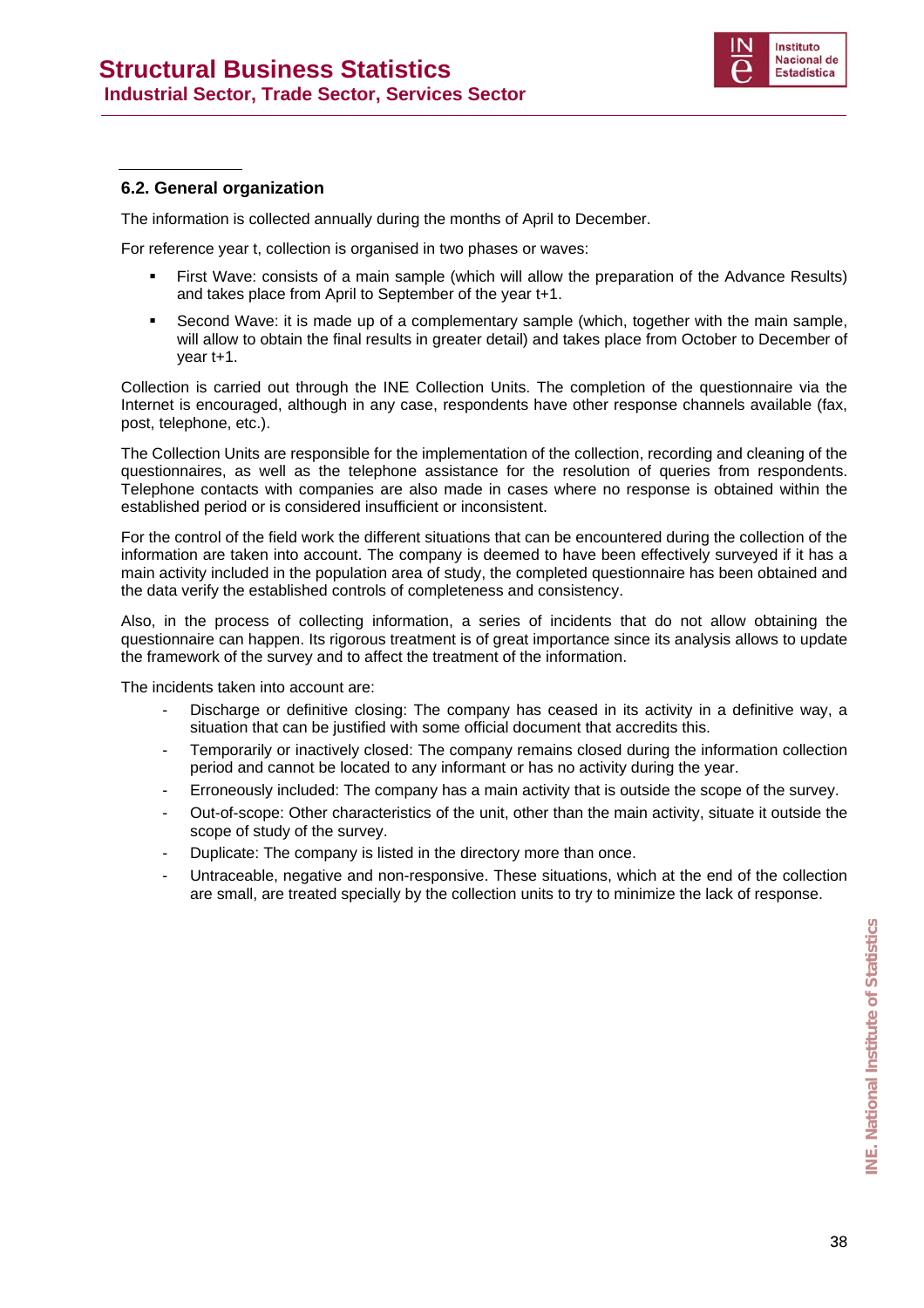

#### **6.3. Measures to reduce the statistical burden of the business**

The INE, aware of the statistical burden that companies support, tries to apply in its surveys certain measures to reduce it as much as possible and, in any case, to facilitate the filling of the information required to the informers.

The following are some of the measures taken in these operations to reduce the statistical burden:

- Formulas for cooperation are established in order to make the best use of the information available and to avoid unnecessary duplication of statistical operations. The sample size and the length of the questionnaires are reduced to the bare minimum.
- In the sample selection process, negative coordination methods are applied, that is to say, minimal overlap possible (covering the survey's objectives) between surveys samples that coexist in the same period.
- Use of different models of questionnaires with different levels of simplification according to the characteristics of each company. Thus, small companies usually fill out a questionnaire with fewer variables and breakdowns. In all the questionnaire models we try to reduce the breadth of the questionnaires to the bare minimum.
- The completion through the internet is enhanced using electronic questionnaires with questions, flows, and validations adapted to the informant company, which facilitates the completion and improves the quality of the data collected. The design of the questionnaires for the Internet are posed in such a way that they can avoid or at least minimize subsequent re-contacts with the informers.
- The reform of the questionnaire for the Structural Survey Integration Project has led to the reduction of certain variables, such as some related to employment, which are estimated using the administrative data of the Social Security system.
- For the trade and services sectors, the UFAES project (Acronym for Utilización de Fuentes Administrativas para Encuestas Económicas: Use of Administrative Sources for Economic Surveys) has been implemented since the year of Reference 2012, whereby 23% of the sample of Services or Trade (alternatively, each year) is estimated from administrative data, so the number of companies required to fill out the questionnaires has been reduced by approximately 16,000 annual units. Until 2014, this reduction in the sample for direct collection was applied biennially to the service sector and, in the alternate years, to the trade sector. Since the implementation of the Integration Project of the Structural Business Statistics, with its consequent sample reformulation, it has been possible to apply the reduction annually to the two sectors without the need for alternation.

#### **7. Data processing**

#### **7.1. Data validation**

During the collection phase of the questionnaires, a first purification and codification process of them is carried out. Both the electronic questionnaires that the informers fill out on the Internet, as the application of management, recording and debugging of the collection used by the collection units of the INE, have systems programmed for the detection of errors to validating the data as they are introduced by the user. It distinguishes between serious type errors (which must be necessarily corrected) and anomalies of a second level (which, after confirmation, must be justified). Also, during data collection and debugging, measures are also taken to reduce the lack of response.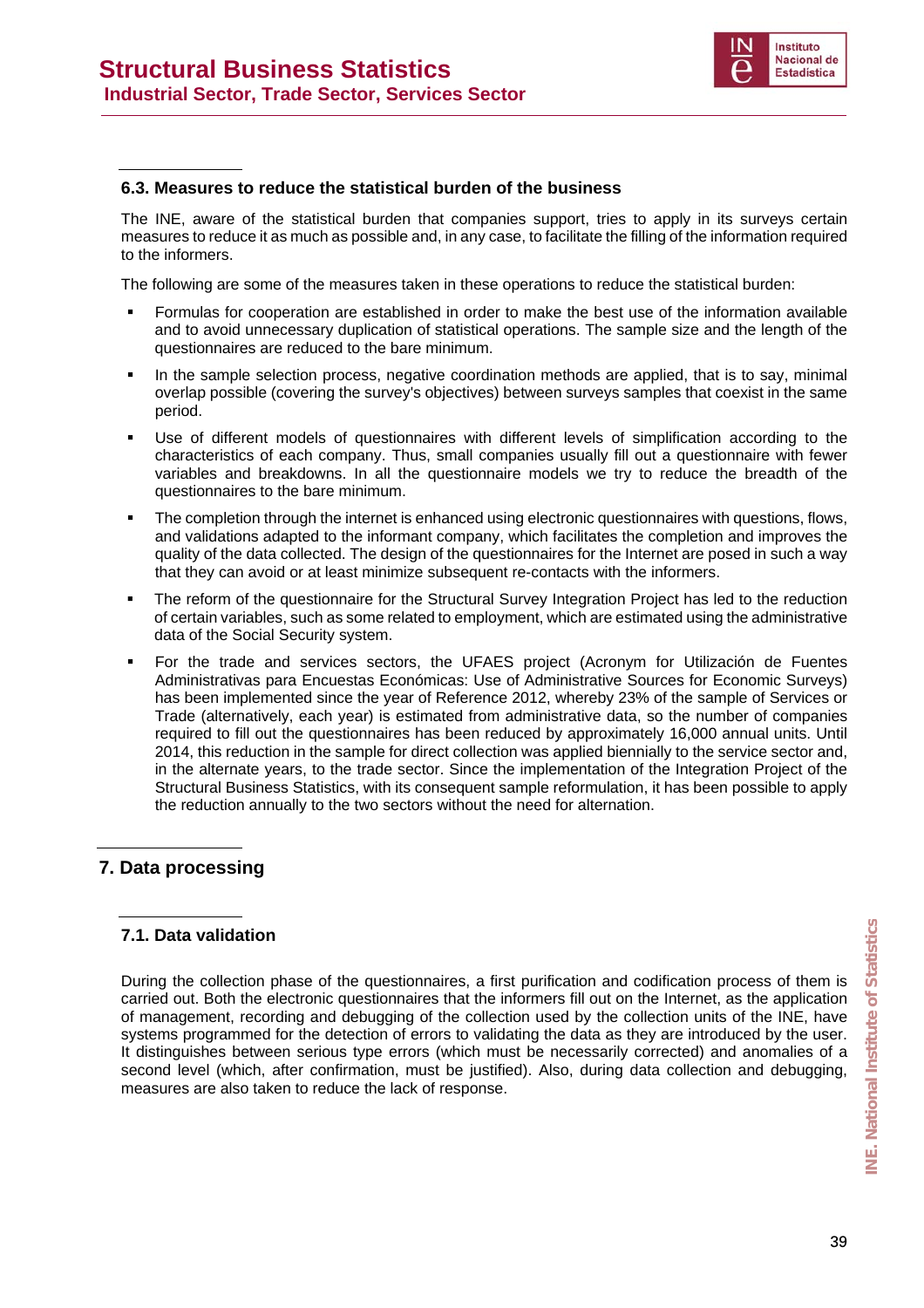

The registers recorded by the Collection Units form and feed, at least every fifteen days, the complete recording files on which the subsequent phases of the joint processing of the information are made. These files are processed in the Central Services where information coverage is controlled to guarantee completeness of the recorded data, detect duplicates and coverage errors and at the same time carry out an initial assessment of the quality of the variables collected.

#### **7.2. Data compilation**

As the collection progresses and the complete recording files are formed, at the data is subjected to additional controls of micro-debugging at Central Services, focused, in a selective way, on the detection and debugging of errors and inconsistencies in the variables of each register, as well as the debugging and imputation of errors in the contents. Depending on the characteristics of each type of error, automatic imputation procedures are used in certain cases. Likewise, the systematic errors detected in the studies and analyses carried out previously on the recorded data are corrected.

As from 2016, a number of methodological improvements have been implemented on the SBS within the framework of the "Integration Project of the Structural Business Statistics". These improvements are related to the treatment of companies that enter or leave the target population during the reference year, as well as the estimation of lack of response. On the other hand, the estimation of employment variables has also been improved using administrative sources.

 The lack of response (companies considered active for which it is not possible to obtain a duly completed questionnaire) is automatically imputed, which allows it to be taken into account as an effective sample. This represents a relevant methodological change with respect to what was being done until 2015: only very relevant companies with a lack of response were imputed; the rest were not considered effective samples and therefore they contributed to increase the magnitude of elevation factors, since the companies that were in fact included in their stratum were the ones that represented them.

Internal methodological studies concluded that reweighting the lack of response led to some overestimation of the monetary variables, given that a relevant part of the lack of response was only active for part of the reference year. It has therefore been decided to replace this reweighting by the application of different imputation techniques, based on administrative data. The minimum objective of these imputations has been that both turnover and the number of paid employees should correspond to a company's own value during the year in question. The rest of the variables are imputed either by means of highly correlated administrative information or conditionally to these two variables, which guarantees the overall coherence of the registers imputed.

 With respect to employment variables, their estimation has been improved by combining the information collected in the questionnaires with data from administrative sources for each company. Further details can be found in the document "Structural Business Statistics. Methodology".

For the effective sample, (which as of 2016 includes, for the above reasons, the lack of response), the calculation of the elevation factors is calculated to determine the estimations of the different variables. The last stage, before the tabulation and diffusion of the results, is the obtaining of analysis tables to eliminate the errors and detected inconsistencies using macro-debugging techniques. The data is also undergoes compared with other statistics (e.g., other INE short-term surveys on the sectors under study) and with information from administrative sources, in order to guarantee a final product of sufficient quality.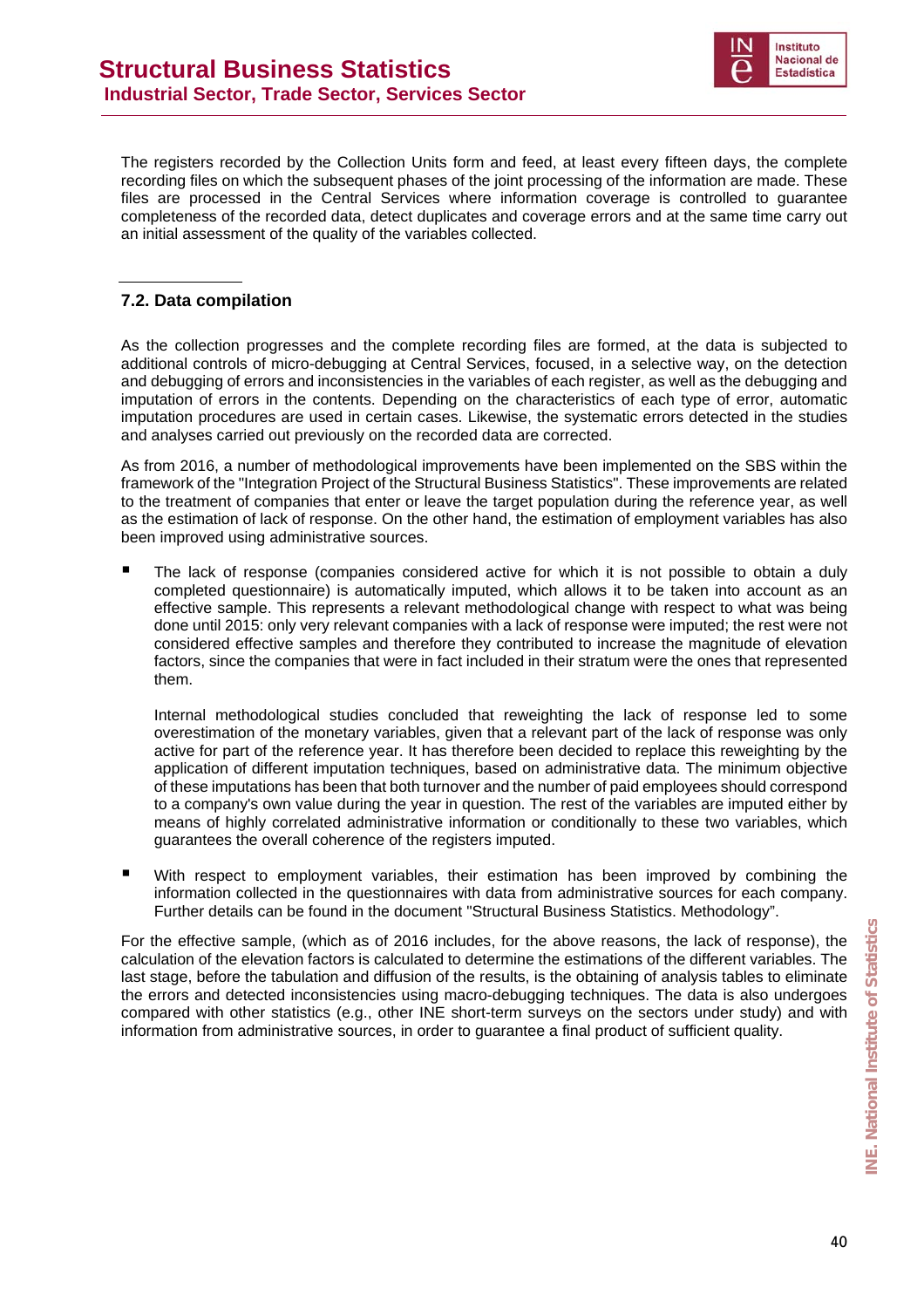

#### **8. Dissemination of the results**

#### **8.1. Dissemination plan**

Starting from the reference year 2016, the new sample designs and the simultaneous organisation of the collection of the three sectors under study allow to establish two different moments for the dissemination of the results:

- Advance results, using the information from the 'main sample 'collected up to the end of September of year t+1, sample that allows to offer results with sufficient quality for a first level of disaggregation by activities (at least up to 3 digits of the CNAE-2009 for the industry and trade sectors, and up to 2 digits for the services sector).
- Final results, based on the 'complete sample '(main and complementary, the latter collected up to December of year t+1), at the maximum level of detail by activities (up to 4 digits of the CNAE-2009), as required by the Community Regulation.

According to the objectives for the *Integration of the economic structural surveys*, and to facilitate the comparability of the statistical results of the Industrial, Trade and Services Sectors, a new **homogeneous** dissemination plan **for the three sectors of study** has been designed.

The tabulation is presented according to the following classification criteria:

**Main economic activity**, according to the codes of CNAE-2009.

 The data is presented under the entire hierarchy of the CNAE-2009 until it reaches the detail indicated for each table. For example, for Final Results the table of major magnitudes is detailed at a level of 1, 2, 3, and 4 digits.

- **Company size**, according to the number of employed persons.
- **Geographical distribution**, by Autonomous Community.
- **Target study variables**: main figures, main indicators, exploitation results, investment, turnover breakdown by geographical destination of sales, external services expenditure.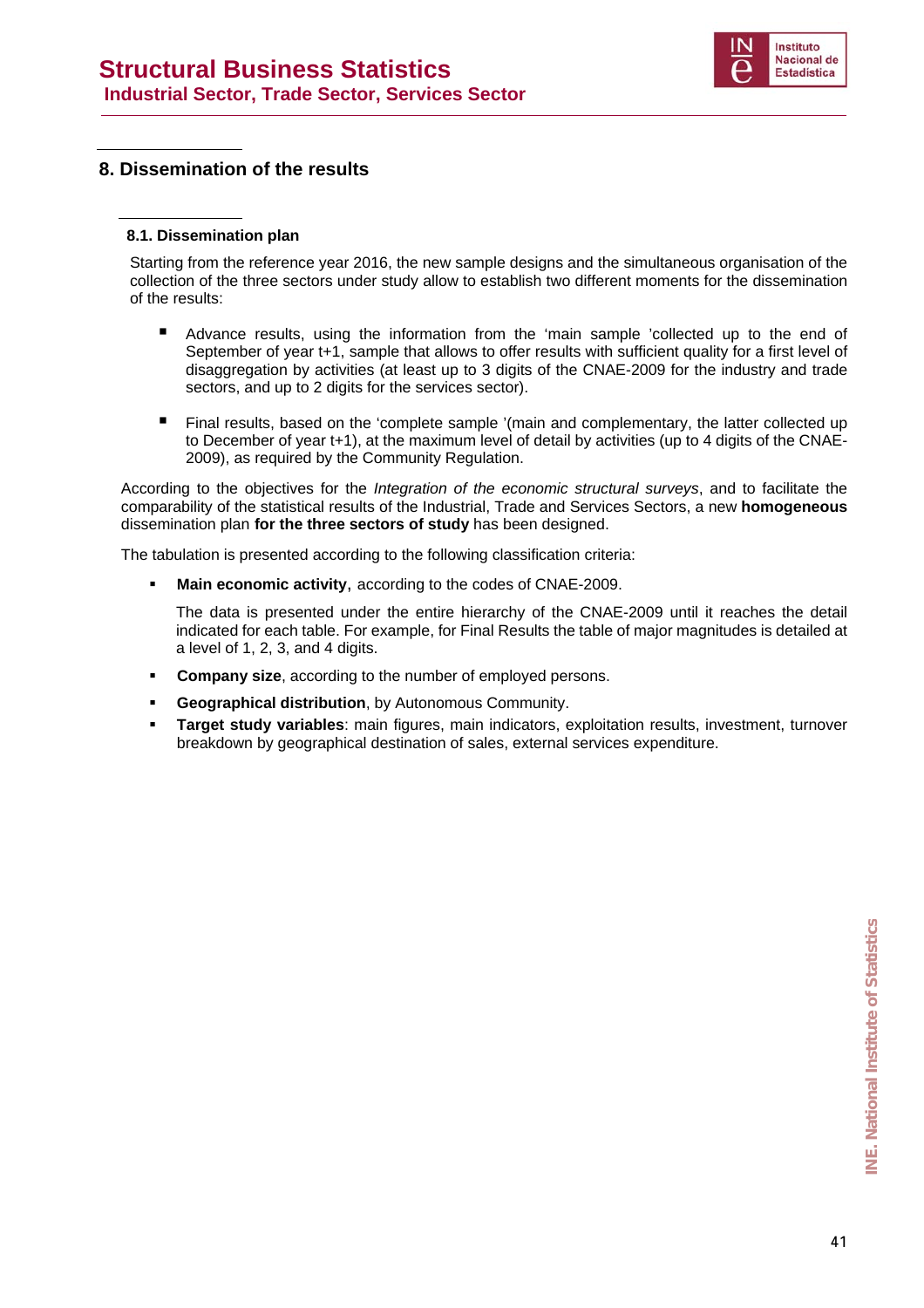

Specifically, the publication of results is organised in the following tables:

#### **National results**

- 1 Main magnitudes
	- According to main activity
	- According to main activity and size (by employees)
- 2 Main indicators
	- According to the main activity
	- According to main activity and size (by employees)
- 3 Exploitation results, according to main activity
- 4 Investment, according to main activity
- 5 Other Economic data
	- Breakdown of turnover by geographical destination of sales, according to main activity
	- Breakdown of expenses in external services, according to main activity

#### **Results by Autonomous Communities and Cities**

6 Regionalized magnitudes according to communities and main activity

#### **Sampling errors.**

- 7. Sampling errors based on main activity
- 8. Sampling errors according to communities and main activity



**FOR THE INDUSTRIAL SECTOR:** As noted in paragraph 5.1.1, as from the year of reference 2015, in order to obtain the national statistical results by activities of the Industrial sector, the **main activity of the company** (a criterion also used for the Trade and Service sectors) applies as a classification criterion. However, the previous series of the Industrial sector (*Industrial Survey of Companies*, series 2008-2014) based the mentioned results on the **main activity of the establishments**.

With a change in criteria, in addition to the new statistical series, for the year of reference 2015, a table of statistical results is offered under the previous criterion so that the users can also have the old statistical series without discontinuity

With regard to the statistical results of these operations, it should be noted that the inter-annual variations obtained from their data may be due, on some occasions (and to a greater or lesser extent), to changes in the structure of the relevant reference populations (e.g., changes in activity in certain companies that result in their assignment to a sector of activity other than that of the previous year, etc.), therefore, not in all cases, the aforementioned variations must be directly associated with a change of the same magnitude in the productive activity of the group of companies of a particular sector or sub population.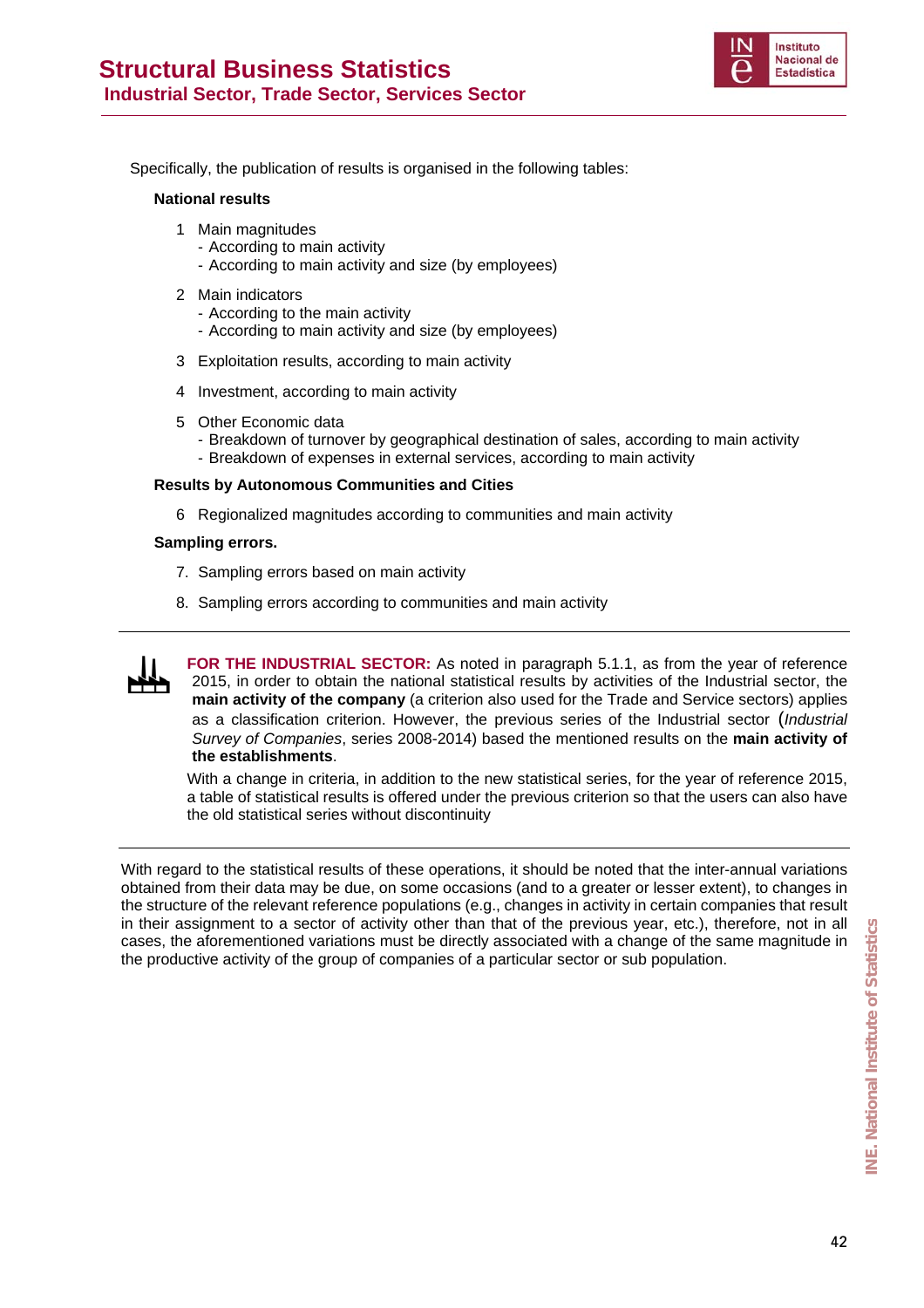

#### **8.2. Treatment of confidential data**

Law 12/1989 of the Public Statistical Function establishes that the INE cannot disseminate, or make available in any way, individual or aggregate data that could lead to the identification of previously unfamiliar data for a person or entity.

The INE adopts the logical, physical and administrative measures necessary to ensure that the protection of confidential data is effective, from data collection to the publication.

- The questionnaires in the surveys include a legal clause informing the protection that covers the data collected.
- In the phases of information processing the data that allow direct identification is only retained while they are strictly necessary to guarantee the quality of the processes.
- The publication of the result tables analyses the detail of the information to avoid that confidential data from statistical units can be deducted. Cells that could result in the identification of individual data are marked as confidential and do not show the information they contain (primary and secondary confidentiality).
- In the tailored requests, likewise, the same treatment is carried out to preserve the statistical secrecy.



#### **FOR TRADE AND SERVICES SECTORS:**

**Until the reference year 2015** included, in the Trade and Services Sectors, certain 4-digit activities of the CNAE-2009 were classified as CETO (Contribution to European Totals Only) when designing the samples for these sectors. This measure, provided for in Article 8.3 of Regulation 295/2008 on structural statistics and applicable only to a limited number of activities with a smaller weight on the totals of each sector, made it possible to mitigate as far as possible the increase in sample sizes. This implied that the results of these activities were only representative for the elaboration of aggregates at the European level and the commitment not to publish such data at the national level and, therefore, not at a more disaggregated level of Autonomous Community or province.

The activity codes of the CNAE-2009 to 4 digits considered as CETO are as follows:

#### **Trade Sector:**

4511 - 4519 - 4531 - 4532 - 4647 - 4648 - 4649 - 4665 - 4666 - 4741 - 4742 - 4743 - 4753 - 4754 - 4759 - 4763 - 4764 - 4765 - 4776 - 4777 - 4778 - 4781 - 4782 - 4789

#### **Services Sector:**

4941 - 4942 - 5221 - 5222 - 5223 - 5621 - 5629 - 5811 - 5812 - 5813 - 5814 - 5819 - 5821 - 5829 - 5912 -.5914 - 5915 - 5916 - 5917 - 5918 - 6201 - 6202 - 6203 - 6209 - 6311 - 6312 - 6391 - 6399 - 6831 - 6832 - 7021 - 7022 - 7711 - 7712 - 7721 - 7722 - 7729 - 7731 - 7732 - 7733 - 7734 - 7735 - 7739 - 8121 - 8122 - 8129 - 8211 - 8219 - 8291 - 8292 - 8299 - 9511 - 9512 - 9521 - 9522 - 9523 - 9524 - 9525 - 9529

**As of the reference year 2016** included, thanks to the reform and optimization of the sample designs, all the activities to 4 digits of the CNAE-2009 of the sectors under study have their corresponding sample support, so it has been possible to cease applying the CETO figure. Thus, from that year onwards, the publication of the final SBS data will be able to offer, for all activities not affected by confidential data, statistical results up to the 4-digit level of the CNAE-2009.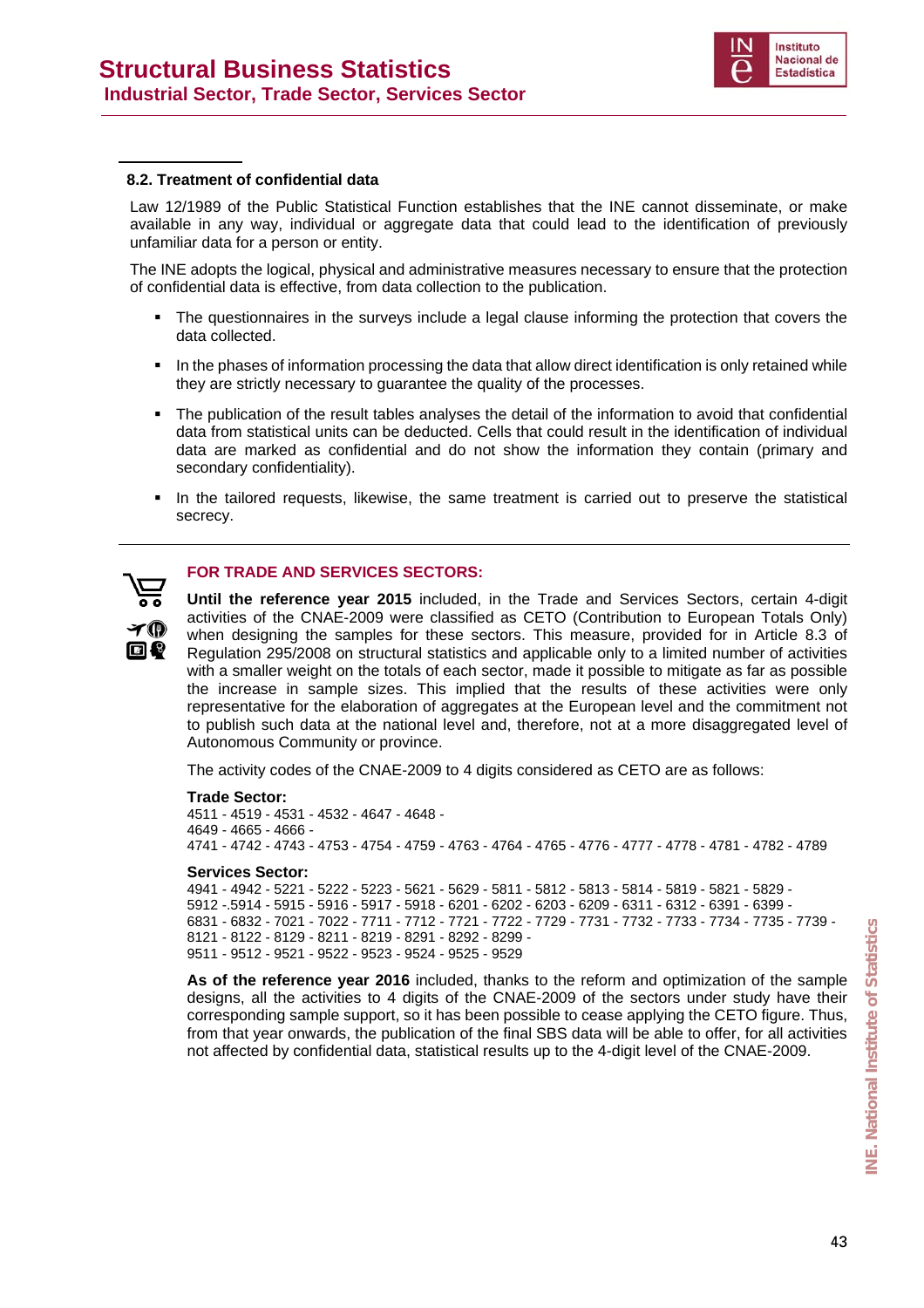

#### **Annex 1. CNAE-2009 activities included in the scope of the survey**

The population subject to the structural statistics of companies. The Industrial Sector, Trade Sector, Services Sector are formed by the companies whose main activity is described in sections B to E, G, H to J, L to N, R and Divisions 95 and 96 of section S, of the National Classification of Economic Activities (CNAE-2009) which includes the following divisions, groups and classes:

#### **Activities according to CNAE-2009**

#### **INDUSTRIAL SECTOR**

| <b>B</b> Extractive industries                                                                                                            |  |
|-------------------------------------------------------------------------------------------------------------------------------------------|--|
|                                                                                                                                           |  |
| 05 Extraction of anthracite, coal and lignite                                                                                             |  |
| 051 Extraction of anthracite and coal<br>0510 Extraction of anthracite and coal                                                           |  |
| 052 Extraction of lignite                                                                                                                 |  |
| 0520 Extraction of lignite                                                                                                                |  |
| 06 Crude oil and natural gas extraction                                                                                                   |  |
| 061 Crude oil extraction                                                                                                                  |  |
| 0610 Crude oil extraction                                                                                                                 |  |
| 062 Extraction of natural gas                                                                                                             |  |
| 0620 Extraction of natural gas                                                                                                            |  |
| 07 Extraction of metal ores                                                                                                               |  |
| 071 Extraction of iron ores                                                                                                               |  |
| 0710 Extraction of iron ores<br>072 Extraction of non-ferrous metal ores                                                                  |  |
| 0721 Extraction of uranium and thorium ores                                                                                               |  |
| 0729 Extraction of other non-ferrous metal ores                                                                                           |  |
| 08 Other extractive industries                                                                                                            |  |
| 081 Extraction of stone, sand and clay                                                                                                    |  |
| 0811 Extraction of ornamental stone and for construction, limestone, gypsum, chalk and slate                                              |  |
| 0812 Extraction of gravels and sands; clay and kaolin extraction                                                                          |  |
| 089 Extractive industries n.e.c.                                                                                                          |  |
| 0891 Extraction of minerals for chemicals and fertilizers                                                                                 |  |
| 0892 Extraction of peat                                                                                                                   |  |
| 0893 Salt Extraction                                                                                                                      |  |
| 0899 Other extractive industries n.e.c.<br>09 Activities to support the extractive industries                                             |  |
| 091 Activities to support the extraction of oil and natural gas                                                                           |  |
| 0910 Activities to support the extraction of oil and natural gas                                                                          |  |
| 099 Activities to support other extractive industries                                                                                     |  |
| 0990 Activities to support other extractive industries                                                                                    |  |
|                                                                                                                                           |  |
|                                                                                                                                           |  |
| <b>C</b> Manufacturing Industry                                                                                                           |  |
| <b>10 Feed industry</b>                                                                                                                   |  |
| 101 Processing and conservation of meat and processing meat products                                                                      |  |
| 1011 Processing and conservation of meat<br>1012 Processing and conservation of poultry                                                   |  |
| 1013 Elaboration of meat and poultry products                                                                                             |  |
| 102 Processing and conservation of fish, crustaceans and molluscs                                                                         |  |
| 1021 Processing of fish, crustaceans and molluscs                                                                                         |  |
| 1022 Manufacture of canned fish                                                                                                           |  |
| 103 Processing and conservation of fruits and vegetables                                                                                  |  |
| 1031 Processing and conservation of potatoes                                                                                              |  |
| 1032 Elaboration of fruit and vegetable juices                                                                                            |  |
|                                                                                                                                           |  |
| 1039 Other processing and conservation of fruits and vegetables                                                                           |  |
| 104 Manufacture of vegetable and animal oils and fats                                                                                     |  |
| 1042 Manufacture of margarine and similar edible fats                                                                                     |  |
| 1043 Manufacture of olive oil                                                                                                             |  |
| 1044 Manufacture of other oils and fats                                                                                                   |  |
| 105 Manufacture of dairy products                                                                                                         |  |
| 1052 Manufacture of ice creams                                                                                                            |  |
| 1053 Manufacture of cheeses                                                                                                               |  |
| 1054 Preparation of milk and other dairy products                                                                                         |  |
| 106 Manufacture of milling products, starches and starch products                                                                         |  |
| 1061 Manufacture of milling products                                                                                                      |  |
| 1062 Manufacture of starches and starch products                                                                                          |  |
| 107 Manufacture of bakery products and pasta                                                                                              |  |
| 1071 Manufacture of bread and fresh bakery and pastry products                                                                            |  |
| 1072 Manufacture of biscuits and long-lasting bakery and pastry products<br>1073 Manufacture of food pasta, couscous and similar products |  |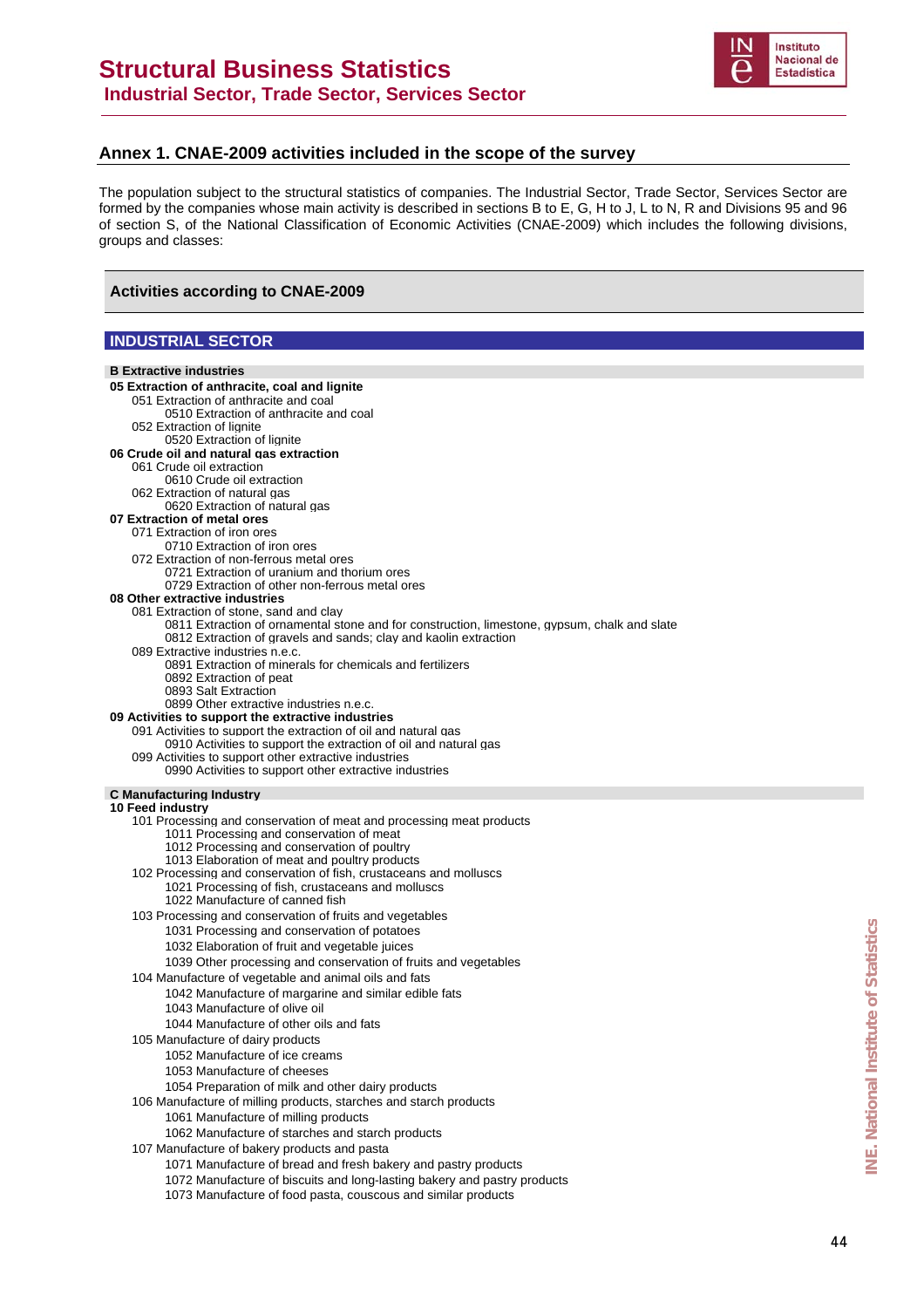

108 Manufacture of other foodstuffs 1081 Manufacture of sugar 1082 Manufacture of cocoa, chocolate and confectionery products 1083 Elaboration of coffee, tea and infusions 1084 Elaboration of spices, sauces and condiments 1085 Elaboration of prepared dishes and meals 1086 Elaboration of homogenized food preparations and dietetic foods 1089 Elaboration of other food products n.e.c. 109 Manufacture of products for animal feed 1091 Manufacture of farm animal feed products 1092 Manufacture of pet food products **11 Manufacture of beverages**  110 Manufacture of beverages 1101 Distillation, rectification and mixing of alcoholic beverages 1102 Wine making 1103 Elaboration of cider and other fermented beverages from fruits 1104 Elaboration of other non-distilled beverages, from fermentation 1105 Manufacture of beer 1106 Manufacture of malt 1107 Manufacture of non-alcoholic beverages; Production of mineral water and other bottled water **12 Tobacco industry**  120 Tobacco industry 1200 Tobacco industry **13 Textile industry**  131 Preparation and spinning of textile fibres 1310 Preparation and spinning of textile fibres 132 Manufacture of textile fabrics 1320 Manufacture of textile fabrics 133 Finishing of textiles 1330 Finishing of textiles 139 Manufacture of other textile products 1391 Manufacture of knitted fabrics 1392 Manufacture of articles made with textiles, except garments 1393 Manufacture of carpets and carpets 1394 Manufacture of ropes, cords, twines and nets 1395 Manufacture of non-woven fabrics and articles made with them, except apparel 1396 Manufacture of other textile products for technical and industrial use 1399 Manufacture of other textile products n.e.c. **14 Garment making**  141 Garment-making, except for furriery 1411 Manufacture of leather garments 1412 Making work clothes 1413 Manufacture of other outerwear 1414 Manufacture of underwear 1419 Manufacture other apparel and accessories 142 Manufacture of fur products 1420 Manufacture of fur products 143 Manufacture knitted clothing garments 1431 Manufacture of hosiery 1439 Manufacture of other knitwear **15 Leather and footwear industry**  151 Preparation, tanning and finishing of the leather; Manufacture of articles of leather goods, travel and saddlery; Preparation and dyeing of skins

- 1511 Preparation, tanning and finishing of the leather; Preparation and dyeing of skins
- 1512 Manufacture of leather goods, travel and saddlery
- 152 Manufacture of footwear
- 1520 Manufacture of footwear

#### **16 Wood and cork industry, excluding furniture; basketry and plaiting**

#### 161 Sawmilling and planing of wood

1610 Sawmilling and planing of wood

- 162 Manufacture of wood products, cork, basketry and plaiting
	- 1621 Manufacture of veneers and wood panels 1622 Manufacture of assembled wood floors
	- 1623 Manufacture of other timber structures and carpentry and woodworking parts for construction
	- 1624 Manufacture of packaging and packaging of wood
	- 1629 Manufacture of other wood products; Articles of Cork, basketry and plaiting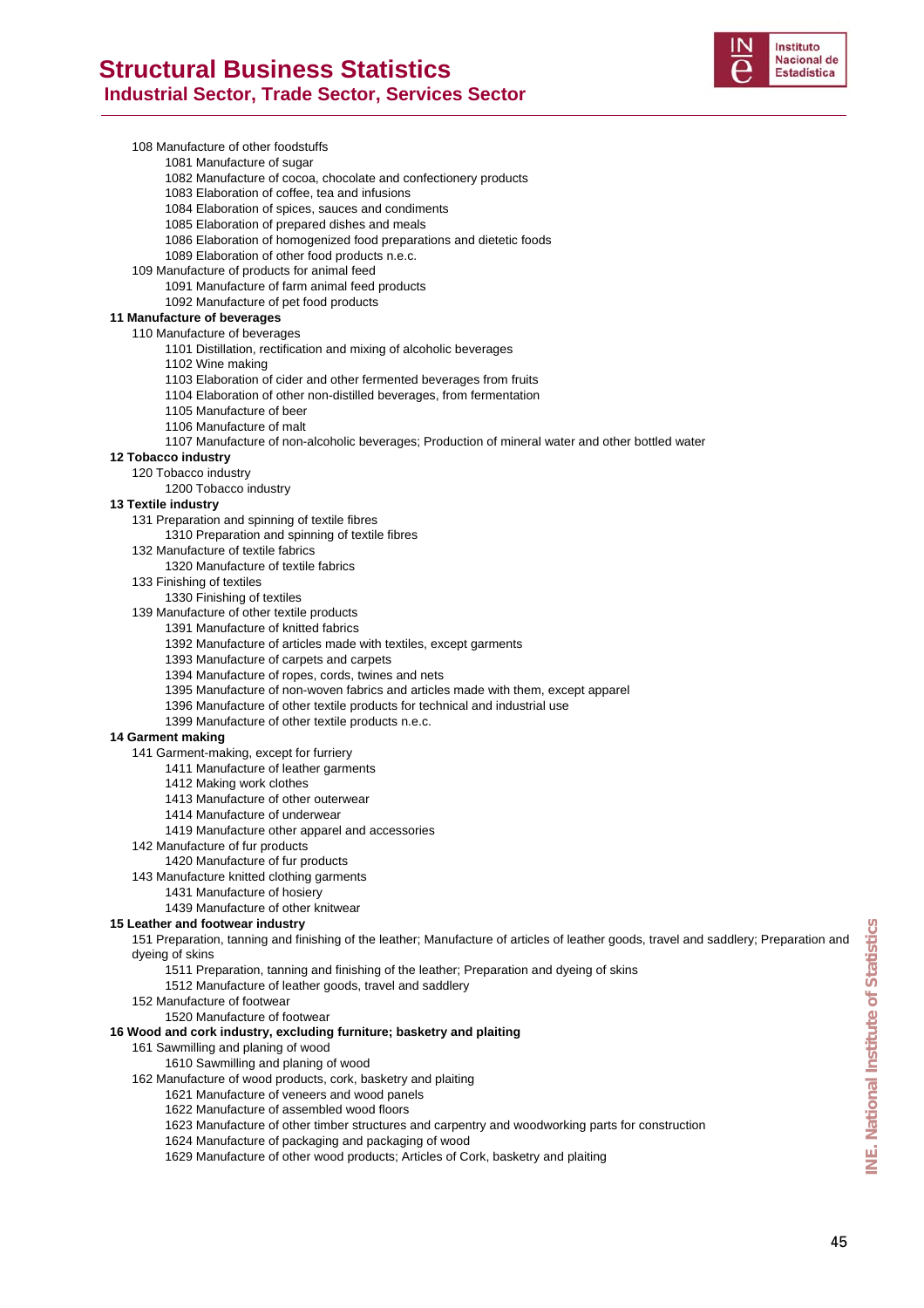

#### **17 Paper industry**

- 171 Manufacture of pulp bin, paper and cardboard
	- 1711 Manufacture of pulp bin
	- 1712 Manufacture of paper and cardboard
- 172 Manufacture of paper and cardboard items
	- 1721 Manufacture of corrugated paper and paperboard; Manufacture of packaging and packaging of paper and cardboard 1722 Manufacture of paper and cardboard articles for household, sanitary and hygienic use
	- 1723 Manufacture of stationery articles
	- 1724 Manufacture of wallpapers
	- 1729 Manufacture of other paper and cardboard items

#### **18 Graphic arts and reproduction of recorded media**

- 181 Graphic arts and related services
	- 1811 Graphic arts and related services
	- 1812 Other printing and graphic arts activities
	- 1813 Pre-press and media preparation services
	- 1814 Bookbinding and related services
- 182 Reproduction of recorded media
- 1820 Reproduction of recorded media

#### **19 Manufacture of coke and refined petroleum products**

- 191 Coke oven products
	- 1910 Coke oven products
- 192 Refining Oil
- 1920 Refining Oil

#### **20 Chemical Industry**

- 201 Manufacture of basic chemicals, nitrogen compounds, fertilizers, plastics and synthetic rubber in primary forms 2011 Manufacture of industrial gases
	- 2012 Manufacture of dyes and pigments
	- 2013 Manufacture of other basic inorganic chemical products
	- 2014 Manufacture of other basic organic chemical products
	- 2015 Manufacture of fertilisers and nitrogen compounds
	- 2016 Manufacture of plastics in primary forms
	- 2017 Manufacture of synthetic rubber in primary forms
- 202 Manufacture of pesticides and other agrochemical products
	- 2020 Manufacture of pesticides and other agrochemical products
- 203 Manufacture of paints, varnishes and similar coatings; Printing inks and mastics
- 2030 Manufacture of paints, varnishes and similar coatings; Printing inks and mastics
- 204 Manufacture of soaps, detergents and other cleaning and polishing articles; Manufacture of perfumes and cosmetics
	- 2041 Manufacture of soaps, detergents and other cleaning and polishing articles
	- 2042 Manufacture of perfumes and cosmetics
- 205 Manufacture of other chemical products
	- 2051 Manufacture of explosives
	- 2052 Manufacture of glues
	- 2053 Manufacture of essential oils
	- 2059 Manufacture of other chemical products n.e.c.
- 206 Manufacture of artificial and synthetic fibres
- 2060 Manufacture of artificial and synthetic fibres

#### **21 Manufacture of pharmaceutical products**

- 211 Manufacture of basic pharmaceutical products
	- 2110 Manufacture of basic pharmaceutical products
- 212 Manufacture of pharmaceutical specialities

#### 2120 Manufacture of pharmaceutical specialities

#### **22 Manufacture of rubber and plastic products**

221 Manufacture of rubber products

2211 Manufacture of rubber tyres and tubes; retreading and rebuilding of rubber tyres

#### 2219 Manufacture of other rubber products

- 222 Manufacture of plastic products
	- 2221 Manufacture of plates, sheets, tubes and plastic profiles
	- 2222 Manufacture of plastic containers and packaging
		- 2223 Manufacture of plastic products for construction
		- 2229 Manufacture of other plastic products

#### **23 Manufacture of other non-metallic mineral products**

- 231 Manufacture of glass and glass products
	- 2311 Manufacture of flat glass
	- 2312 Manipulation and transformation of flat glass
	- 2313 Manufacture of hollow glass
	- 2314 Manufacture of fibreglass
	- 2319 Manufacture and handling of other glass, including technical glass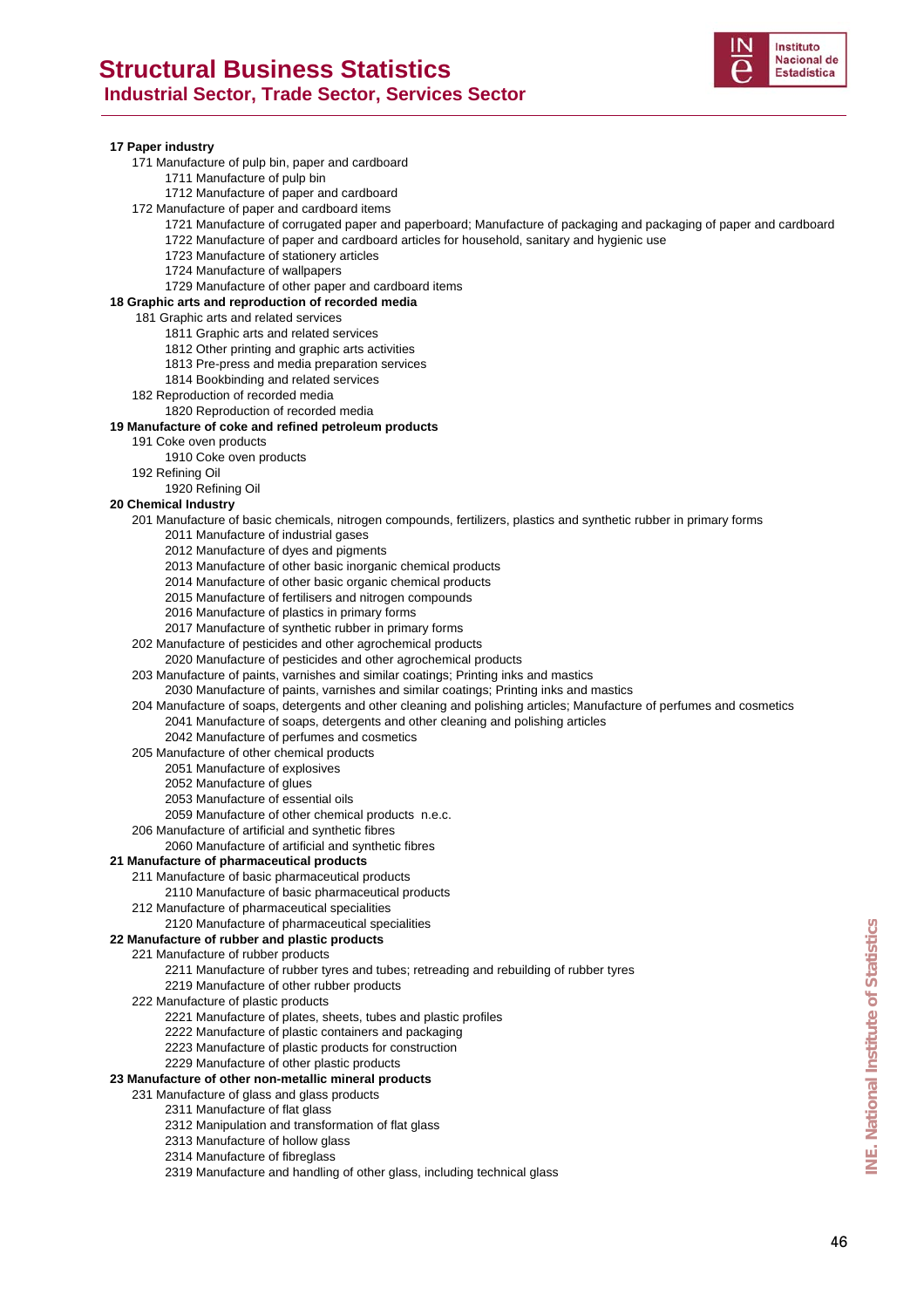

232 Manufacture of refractory ceramic products 2320 Manufacture of refractory ceramic products 233 Manufacture of ceramic products for construction 2331 Manufacture of ceramic tile 2332 Manufacture of bricks, tiles and construction products, in baked clay 234 Manufacture of other ceramic products 2341 Manufacture of ceramic products for home and ornamental use 2342 Manufacture of ceramic sanitary fixtures 2343 Manufacture of insulators and insulating parts of ceramic material 2344 Manufacture of other ceramic products for technical use 2349 Manufacture of other ceramic products 235 Manufacture of cement, lime and gypsum 2351 Manufacture of cement 2352 Manufacture of lime and gypsum 236 Manufacture of concrete, cement and gypsum elements 2361 Manufacture of concrete elements for construction 2362 Manufacture of gypsum elements for construction 2363 Manufacture of fresh concrete 2364 Manufacture of mortar 2365 Manufacture of fibre cement 2369 Manufacture of other concrete, gypsum and cement products 237 Cutting, carving and finishing of the stone 2370 Cutting, carving and finishing of the stone 239 Manufacture of abrasive products and non-metallic mineral products n.e.c. 2391 Manufacture of abrasive products 2399 Manufacture of other non-metallic mineral products n.e.c. **24 Metallurgy; manufacture of iron, steel and ferro-alloy products**  241 Manufacture of basic products in iron, steel and ferro-alloys 2410 Manufacture of basic products in iron, steel and ferro-alloys 242 Manufacture of steel pipes, pipes, hollow profiles and their accessories 2420 Manufacture of steel pipes, pipes, hollow profiles and their accessories 243 Manufacture of other first-processing steel products 2431 Cold drawn 2432 Cold rolling 2433 Production of cold-forming profiles with folding 2434 Cold drawn wire 244 Production of precious metals and other non-ferrous metals 2441 Production of precious metals 2442 Aluminium production 2443 Production of lead, zinc and tin 2444 Copper production 2445 Production of other non-ferrous metals 2446 Processing of nuclear fuels 245 Casting of metals 2451 Casting of iron 2452 Casting of steel 2453 Casting of light metals 2454 Casting of other non-ferrous metals **25 Manufacture of metal products, except machinery and equipment**  251 Manufacture of metal elements for construction 2511 Manufacture of metal structures and their components 2512 Manufacture of metal carpentry 252 Manufacture of tanks, reservoirs and containers of metal 2521 Manufacture of radiators and boilers for central heating 2529 Manufacture of other tanks, reservoirs and containers of metal 253 Manufacture of steam generators, except central heating boilers 2530 Manufacture of steam generators, except central heating boilers 254 Manufacture of weapons and ammunition 2540 Manufacture of weapons and ammunition 255 Forging, stamping and drawing of metals; powder metallurgy 2550 Forging, stamping and drawing of metals; powder metallurgy 256 Treatment and coating of metals; Mechanical engineering on behalf of third parties 2561 Treatment and coating of metals 2562 Mechanical Engineering on behalf of third parties 257 Manufacture of cutlery and silverware articles, tools and hardware 2571 Manufacture of cutlery and silverware articles 2572 Manufacture of locks and fittings

2573 Manufacture of tools

47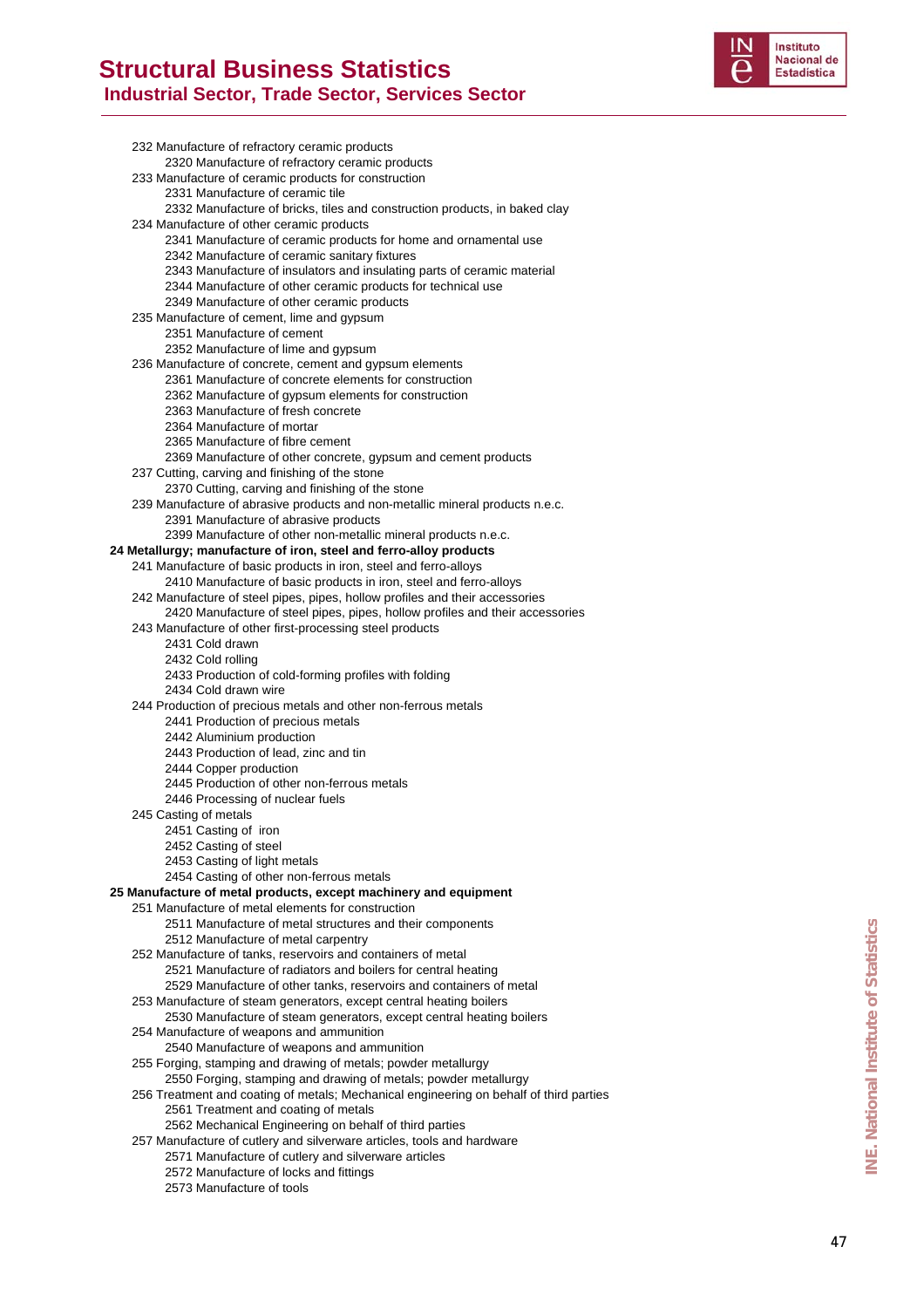

|  | 259 Manufacture of other metallic products                                                                          |
|--|---------------------------------------------------------------------------------------------------------------------|
|  | 2591 Manufacture of steel drums and similar containers                                                              |
|  | 2592 Manufacture of light metal packaging                                                                           |
|  | 2593 Manufacture of wire, chain and spring products                                                                 |
|  | 2594 Manufacture of bolts and hardware products                                                                     |
|  | 2599 Manufacture of other metallic products n.e.c.                                                                  |
|  | 26 Manufacture of computer, electronic and optical products                                                         |
|  | 261 Manufacture of electronic components and printed assembled circuits                                             |
|  | 2611 Manufacture of electronic components                                                                           |
|  | 2612 Manufacture of loaded electronic boards                                                                        |
|  | 262 Manufacture of computers and peripheral equipment                                                               |
|  | 2620 Manufacture of computers and peripheral equipment                                                              |
|  | 263 Manufacture of telecommunications equipment                                                                     |
|  | 2630 Manufacture of telecommunications equipment                                                                    |
|  | 264 Manufacture of consumer electronics products                                                                    |
|  | 2640 Manufacture of consumer electronics products                                                                   |
|  | 265 Manufacture of instruments and appliances for measuring, testing and navigation; Clock manufacturing            |
|  | 2651 Manufacture of instruments and appliances for measuring, testing and navigation                                |
|  | 2652 Manufacture of watches                                                                                         |
|  | 266 Manufacture of radiation, electromedical and electro therapeutic equipment                                      |
|  | 2660 Manufacture of radiation, electromedical and electro therapeutic equipment                                     |
|  | 267 Manufacture of optical instruments and photographic equipment                                                   |
|  | 2670 Manufacture of optical instruments and photographic equipment                                                  |
|  | 268 Manufacture of magnetic and optical supports                                                                    |
|  | 2680 Manufacture of magnetic and optical supports<br>27 Manufacture of electrical material and equipment            |
|  | 271 Manufacture of electric motors, generators and transformers, and of electrical control and distribution devices |
|  | 2711 Manufacture of electric motors, generators and transformers                                                    |
|  | 2712 Manufacture of electricity distribution and control apparatus                                                  |
|  | 272 Manufacture of batteries and electric accumulators                                                              |
|  | 2720 Manufacture of batteries and electric accumulators                                                             |
|  | 273 Manufacture of cables and wiring devices                                                                        |
|  | 2731 Manufacture of fibre optic cables                                                                              |
|  | 2732 Manufacture of other electronic and electrical wires and cables                                                |
|  | 2733 Manufacture of wiring devices                                                                                  |
|  | 274 Manufacture of lamps and electrical lighting fixtures                                                           |
|  | 2740 Manufacture of lamps and electrical lighting fixtures                                                          |
|  | 275 Manufacture of household appliances                                                                             |
|  | 2751 Manufacture of household appliances                                                                            |
|  | 2752 Manufacture of non-electric household appliances                                                               |
|  | 279 Manufacture of other material and electrical equipment                                                          |
|  | 2790 Manufacture of other material and electrical equipment                                                         |
|  | 28 Manufacture of machinery and equipment n.e.c.                                                                    |
|  | 281 Manufacture of machinery for general purposes                                                                   |
|  | 2811 Manufacture of engines and turbines, except for aircraft, automobiles and mopeds                               |
|  | 2812 Manufacture of hydraulic and pneumatic transmission equipment                                                  |
|  | 2813 Manufacture of other pumps and compressors                                                                     |
|  | 2814 Manufacture of other taps and valves                                                                           |
|  | 2815 Manufacture of bearings, gears, gearing and driving elements                                                   |
|  | 282 Manufacture of other general purpose machinery                                                                  |
|  | 2821 Manufacture of furnaces and burners                                                                            |
|  | 2822 Manufacture of lifting and handling machinery                                                                  |
|  | 2823 Manufacture of office machines and equipment, except computer equipment                                        |
|  | 2824 Manufacture of manual power tools                                                                              |
|  | 2825 Manufacture of non-domestic ventilation and refrigeration machinery                                            |
|  | 2829 Manufacture of other general purpose machinery n.e.c.                                                          |
|  | 283 Manufacture of agricultural and forestry machinery                                                              |
|  | 2830 Manufacture of agricultural and forestry machinery                                                             |
|  | 284 Manufacture of machine tools to work metal and other machine tools                                              |
|  | 2841 Manufacture of machine-tools for working metal                                                                 |
|  | 2849 Manufacture of other machine tools                                                                             |
|  |                                                                                                                     |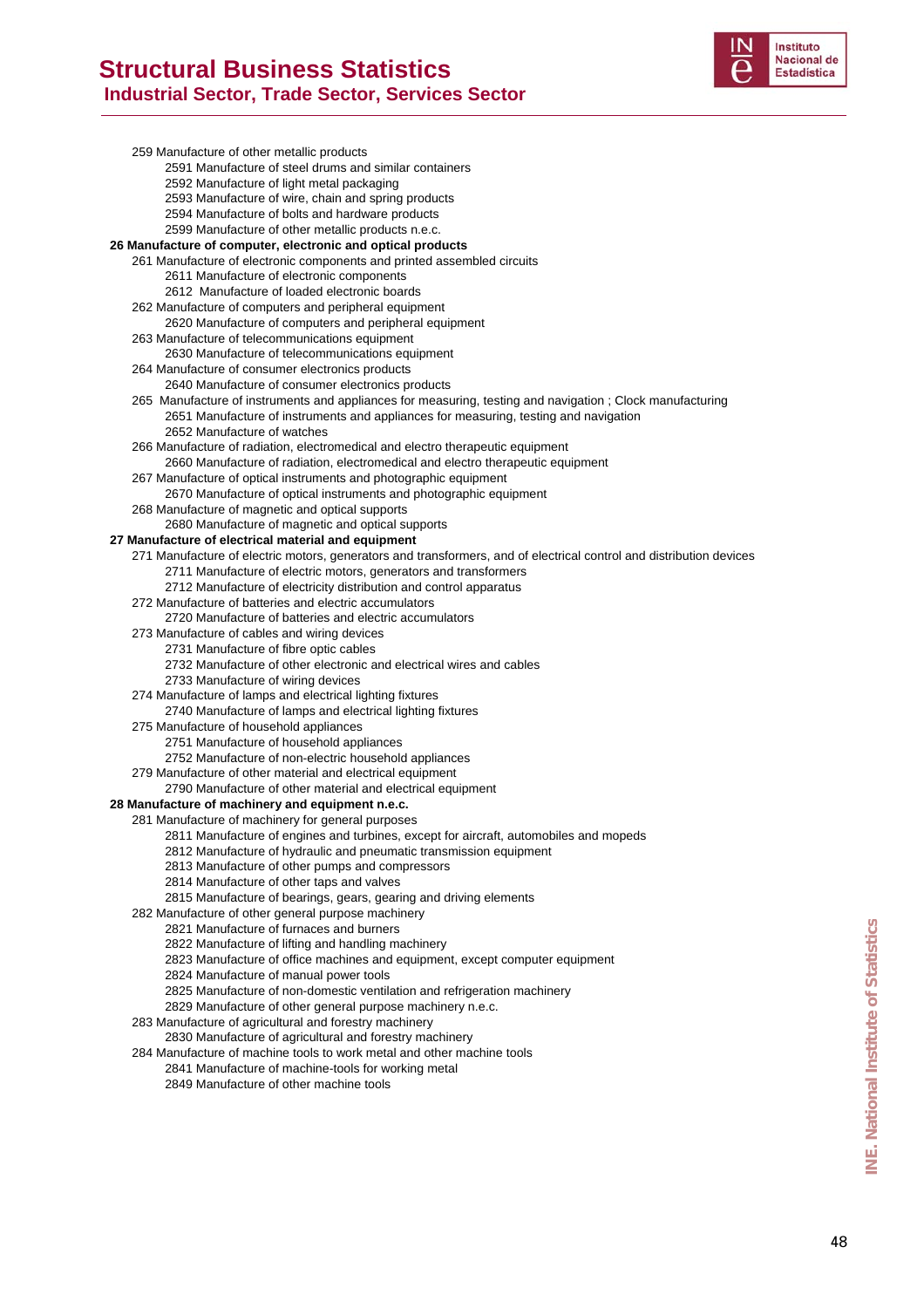

289 Manufacture of other machinery for specific uses 2891 Manufacture of machinery for metallurgical industry 2892 Manufacture of machinery for extractive and construction industries 2893 Manufacture of machinery for the food, beverage and tobacco industry 2894 Manufacture of machinery for textile, garment and leather industries 2895 Manufacture of machinery for paper and paperboard industry 2896 Manufacture of machinery for the plastic and rubber industry 2899 Manufacture of other machinery for specific uses n.e.c. **29 Manufacture of motor vehicles, trailers and semi-trailers**  291 Manufacture of motor vehicles 2910 Manufacture of motor vehicles 292 Manufacture of bodyworks for motor vehicles; Manufacture of trailers and semi-trailers 2920 Manufacture of bodyworks for motor vehicles; Manufacture of trailers and semi-trailers 293 Manufacture of components, parts and accessories for motor vehicles 2931 Manufacture of electrical and electronic equipment for motor vehicles 2932 Manufacture of other components, parts and accessories for motor vehicles **30 Manufacture of other transport material**  301 Building of ships and boats 3011 Construction of ships and floating structures 3012 Construction of recreational and sport boats 302 Manufacture of railway and tramway locomotives and rolling stock 3020 Manufacture of railway and tramway locomotives and rolling stock 303 Manufacture of air and spacecraft and related machinery 3030 Manufacture of air and spacecraft and related machinery 304 Manufacture of military combat vehicles 3040 Manufacture of military combat vehicles 309 Manufacture of other transport material n.e.c. 3091 Manufacture of motorcycles 3092 Manufacture of bicycles and vehicles for disabled persons 3099 Manufacture of other transport material n.e.c. **31 Manufacture of furniture**  310 Manufacture of furniture 3101 Manufacture of office and shop furniture 3102 Manufacture of kitchen furniture 3103 Manufacture of mattresses 3109 Manufacture of other furniture **32 Other manufacturing industries**  321 Manufacture of jewellery, bijouterie and related articles 3211 Manufacture of coins 3212 Manufacture of jewellery and related articles 3213 Manufacture of bijouterie and similar articles 322 Manufacture of musical instruments 3220 Manufacture of musical instruments 323 Manufacture of sporting goods 3230 Manufacture of sporting goods 324 Manufacture of games and toys 3240 Manufacture of games and toys 325 Manufacture of medical and dental instruments and supplies 3250 Manufacture of medical and dental instruments and supplies 329 Manufacturing industries n.e.c. 3291 Manufacture of brooms and brushes 3299 Other Manufacturing industries n.e.c. **33 Repair and installation of machinery and equipment**  331 Repair of metal products, machinery and equipment 3311 Repair of Metal Products 3312 Repair of machinery 3313 Repair of electronic and optical equipment 3314 Repair of electrical equipment 3315 Repair and maintenance of naval items 3316 Repair and maintenance of aircraft and spacecraft 3317 Repair and maintenance of other transport equipment 3319 Repair of other equipment 3291 Manufacture of brooms and brushes.<br> **Institute of Manufacturing industries n.e.c.**<br> **IPapari of metal products**, machinery and equipment<br>
331 Repair of metal products, machinery and equipment<br>
3312 Repair of Mealth Pr

332 Installation of industrial machines and equipment

3320 Installation of industrial machines and equipment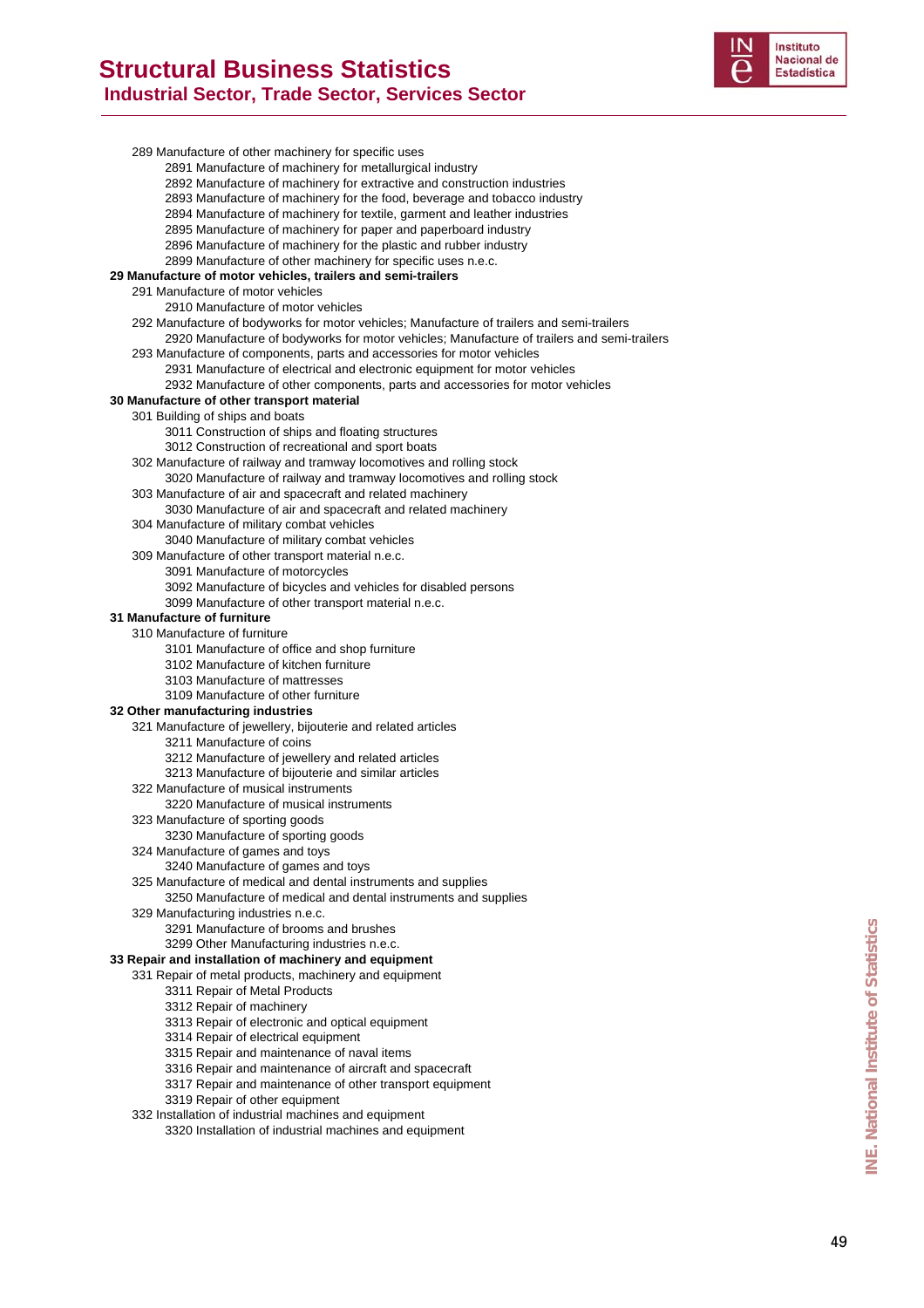

#### **D Electric energy, gas, steam and air conditioning supply**

#### **35 Electric energy, gas, steam and air conditioning supply**

351 Production, transport and distribution of electrical energy

- 3512 Transmission of electricity
- 3513 Distribution of electricity
- 3514 Trade of electricity
- 3515 Production of hydroelectric energy
- 3516 Production of electric power from a conventional thermal origin
- 3517 Production of electrical energy from a nuclear source
- 3518 Production of electrical energy from a wind source
- 3519 Production of electrical energy of another type
- 352 Production of gas; Pipeline distribution of gaseous fuels
	- 3521 Gas production
	- 3522 Distribution of gaseous fuels through mains
	- 3523 Trade of gas through mains
- 353 Supply of steam and air conditioning
	- 3530 Supply of steam and air conditioning

#### **E Water supply, sanitation activities, waste management and decontamination**

- **36 Collection, purification and distribution of water** 
	- 360 Collection, purification and distribution of water
	- 3600 Collection, purification and distribution of water

#### **37 Collection and treatment of wastewater**

370 Collection and treatment of wastewater

3700 Collection and treatment of wastewater

#### **38 Collection, treatment and disposal of waste; recovery**

381 Collection of waste

- 3811 Collection of non-hazardous waste
- 3812 Collection of hazardous waste
- 382 Treatment and disposal of waste
	- 3821 Treatment and disposal of non-hazardous waste
	- 3822 Treatment and disposal of hazardous waste

#### 383 Recovery

3831 Separation and classification of materials

3832 Recovery of sorted materials

#### **39 Decontamination activities and other waste management services**

390 Decontamination activities and other waste management services

3900 Decontamination activities and other waste management services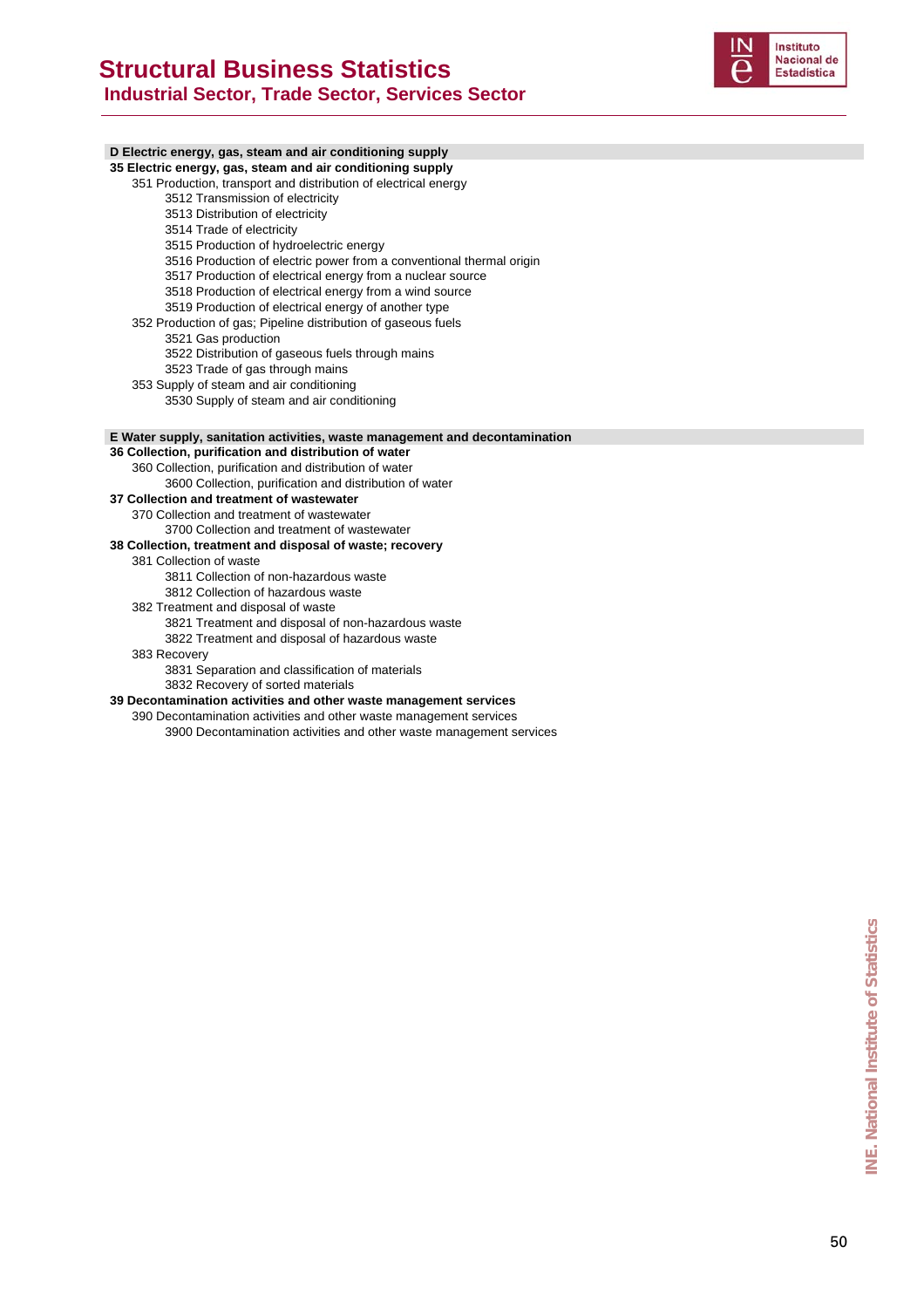

#### **Activities according to CNAE-2009**

#### **TRADE SECTOR**

**G Wholesale and retail trade; repair of motor vehicles and motorcycles 45 Sale and repair of motor vehicles and motorcycles** 451 Sale of motor vehicles 4511 Sale of cars and light motor vehicles 4519 Sale of other motor vehicles 452 Maintenance and repair of motor vehicles 4520 Maintenance and repair of motor vehicles 453 Trade in spare parts and accessories for motor vehicles 4531 Wholesale trade of spare parts and accessories of motor vehicles 4532 Retail trade of spare parts and accessories of motor vehicles 454 Sale, maintenance and repair of motorcycles and their spare parts and accessories 4540 Sale, maintenance and repair of motorcycles and their spare parts and accessories **46 Wholesale trade and trade intermediaries, except for motor vehicles and motorcycles** 461 Agents involved in trade 4611 Agents involved in the sale of agricultural raw materials, live animals, textile raw materials and semi-finished goods 4612 Agents involved in the sale of fuels, ores, metals and industrial chemicals 4613 Agents involved in trade of timber and building materials 4614 Agents involved in trade of machinery, industrial equipment, boats and aircrafts 4615 Agents involved in trade of furniture, housewares and Ironmongery 4616 Agents involved in trade of textiles, apparel, furriery, footwear and leather goods 4617 Agents involved in trade of foodstuffs, beverages and tobacco 4618 Agents involved in trade other specific products, specializing in the sale 4619 Agents involved in trade of diverse products 462 Wholesale trade of agricultural raw materials and live animals 4621 Wholesale trade in cereals, branch tobacco, seeds and animal feed 4622 Wholesale trade of flowers and plants 4623 Wholesale trade of live animals 4624 Wholesale trade of leathers and skins 463 Wholesale trade of foodstuffs, beverages and tobacco 4631 Wholesale trade of fruits and vegetables 4632 Wholesale trade in beef and meat products 4633 Wholesale trade in dairy products, eggs, edible oils and fats 4634 Wholesale trade of beverages 4635 Wholesale trade of tobacco products 4636 Wholesale trade in sugar, chocolate and confectionery 4637 Wholesale trade of coffee, tea, cocoa and spices 4638 Wholesale trade of fish and shellfish and other foodstuffs 4639 Wholesale, non-specialized, food, beverage and tobacco trade 464 Wholesale trade of household items 4641 Wholesale trade of textiles 4642 Wholesale trade of garments and footwear 4643 Wholesale trade of household appliances 4644 Wholesale trade of porcelain, glassware and cleaning articles 4645 Wholesale trade of perfumery and cosmetic products 4646 Wholesale trade of pharmaceuticals 4647 Wholesale trade of furniture, rugs and lighting fixtures 4648 Wholesale trading of watchmaking and jewellery items 4649 Wholesale trade of other household items 465 Wholesale trade of equipment for information and communications technologies 4651 Wholesale trade of computers, peripheral equipment and software 4652 Wholesale trade of electronic and telecommunications equipment and their components 466 Wholesale trade of other machinery, equipment and supplies 4661 Wholesale trade of agricultural machinery, equipment and supplies 4662 Wholesale trade of machine tools 4663 Wholesale trade of machinery for mining, construction and civil engineering 4664 Wholesale trade of machinery for textile and sewing machines and knitting machines 4665 Wholesale trade of office furniture 4666 Wholesale trade of other machinery and office equipment 4669 Wholesale trade of other machinery and equipment 467 Other specialized wholesale trade 4671 Wholesale trade of solid, liquid and gaseous fuels, and similar products 4672 Wholesale trade of metals and metal ores 4673 Wholesale trade of timber, building materials and sanitary fixtures 4674 Wholesale trade of hardware, plumbing and heating 4675 Wholesale trade of chemicals 4676 Wholesale trade of other semi-finished products 4677 Wholesale trade of scrap and waste products 469 Non-specialized wholesale trade 4690 Non-specialized wholesale trade

**INE. National Institute of Statistics**

一<br>NE

National Institute of Statistics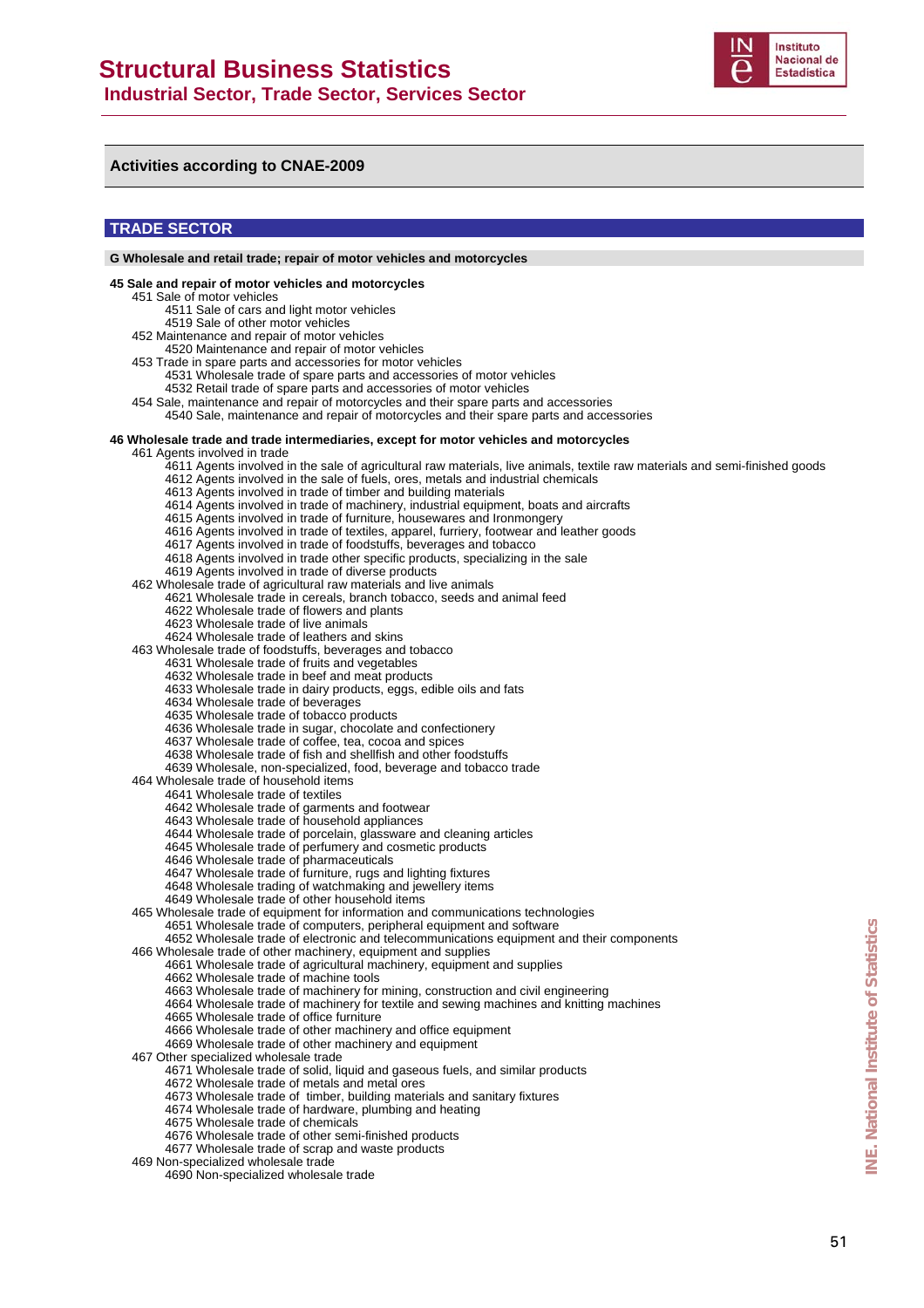### **Structural Business Statistics Industrial Sector, Trade Sector, Services Sector**



#### **47 Retail trade, except motor vehicles and motorcycles**

471 Retail trade in non-specialized establishments

- 4711 Retail trade in non-specialized establishments, with predominance in foodstuffs, beverages and tobacco 4719 Other retail trade in non-specialized establishments
- 472 Retail trade of foodstuffs, beverages and tobacco in specialized establishments
	- 4721 Retail trade of fruits and vegetables in specialized establishments
	- 4722 Retail trade in meats and meat products in specialized establishments
	- 4723 Retail trade of fish and shellfish in specialized establishments
	- 4724 Retail trade of bread and bakery products, confectionery and confectionery in specialized establishments
	- 4725 Retail trade of beverage in specialized establishments
	- 4726 Retail trade in tobacco products in specialized establishments
	- 4729 Other retail food trade in specialized establishments

473 Retail sale of fuel for automotive in specialized establishments 4730 Retail sale of fuel for automotive in specialized establishments

- 
- 474 Retail sale of equipment for information and communications technologies in specialized establishments 4741 Retail sale of computers, peripheral equipment and software in specialized establishments
	- 4742 Retail sale of telecommunications equipment in specialized establishments
	- 4743 Retail sale of audio and video equipment in specialized establishments
- 475 Retail sale of other articles of domestic use in specialized establishments
	- 4751 Retail sale of textiles in specialized establishments 4752 Retail sale of hardware, painting and glass in specialized establishments
		- 4753 Retail sale of carpets, carpets and wall and floor coverings in specialized establishments
		- 4754 Retail sale of household appliances in specialized establishments
- 4759 Retail sale of furniture, lighting fixtures and other articles of domestic use in specialized establishments

476 Retail sale of cultural and recreational articles in specialized establishments

- 4761 Retail sale of books in specialized establishments
- 4762 Retail sale of newspapers and stationery articles in specialized establishments
- 4763 Retail sale of music and video recordings in specialized establishments
- 4764 Retail sale of sporting goods in specialized establishments
- 4765 Retail sale of games and toys in specialized establishments
- 477 Retail sale of other articles in specialized establishments
	- 4771 Retail sale of clothing in specialised stores
		- 4772 Retail sale of footwear and leather goods in specialized establishments
		- 4773 Retail sale of pharmaceuticals in specialized establishments
		- 4774 Retail sale of medical and orthopaedic articles in specialized establishments
		- 4775 Retail sale in cosmetic and hygienic products in specialized establishments
		- 4776 Retail sale of flowers, plants, seeds, fertilizers, petfood and food for the same in specialized establishments
		- 4777 Retail sale of watches and jewellery in specialized establishments
		- 4778 Other retail sale of new articles in specialized establishments
		- 4779 Retail sale of second-hand goods in establishments
- 478 Retail sale in sales stalls and in flea markets
	- 4781 Retail sale of food products, beverages and tobacco in stalls and in flea markets
	- 4782 Retail sale of textile products, apparel and footwear in stalls and in flea markets
	- 4789 Retail sale of other products in sales stalls and in flea markets
- 479 Retail sale not carried out in establishments or in stalls or in flea markets
	- 4791 Retail sale by correspondence or internet
	- 4799 Other retail sale not carried out in establishments, in stalls or in markets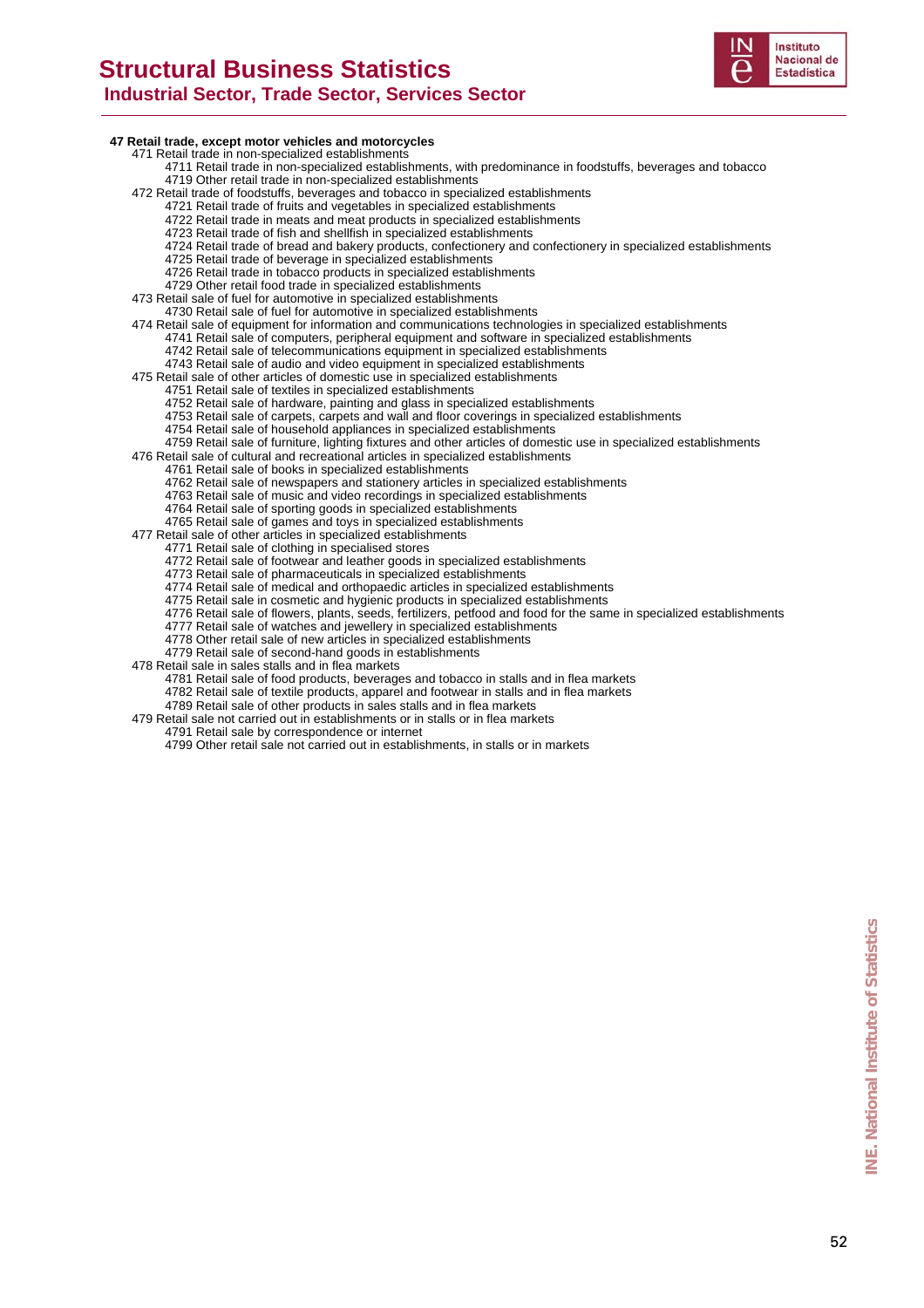

#### **Activities according to CNAE-2009**

#### **SERVICES SECTOR**

#### **H Transport and storage 49 Ground and pipe transport** 491 Intercity passenger transport by rail 4910 Intercity passenger transport by rail 492 Carriage of goods by rail 4920 Carriage of goods by rail 493 Other passenger ground transportation 4931 Urban and suburban passenger land transport 4932 Transport by taxi 4939 Other types of passenger land transport n.e.c. 494 Transport of goods by road and moving services 4941 Transport of goods by road 4942 Moving services 495 Transport by pipe 4950 Transport by pipe **50 Maritime and inland waterway transport**  501 Sea and coastal passenger water transport 5010 Sea and coastal passenger water transport 502 Sea and coastal freight water transport 5020 Sea and coastal freight water transport 503 Inland passenger water transport 5030 Inland passenger water transport 504 Inland freight water transport 5040 Inland freight water transport **51 Air transport**  511 Passenger air transport 5110 Passenger air transport 512 Air freight and space transport 5121 Air Freight 5122 Space Transport **52 Storage and activities attached to transport** 521 Deposit and Storage 5210 Deposit and Storage 522 Service activities incidental to land transportation 5221 Service activities incidental to land transportation 5222 Service activities incidental to water transportation 5223 Service activities incidental to air transportation 5224 Handling of goods 5229 Other activities incidental to the transportation **53 Postal and mail activities** 531Postal activities under universal service obligation 5310 Postal activities under universal service obligation 532 Other postal and post activities 5320 Other postal and post activities **I. Accommodation 55 Accommodation services** 551 Hotels and similar accommodations 5510 Hotels and similar accommodations 552 Holiday accommodation and other short stay accommodation 5520 Holiday accommodation and other short stay accommodation 553 Campsites and parking for caravans 5530 Campsites and parking for caravans 559 Other Accommodation 5590 Other Accommodation **56 Food and Beverage services**  561 Restaurants and food stalls 5610 Restaurants and food stalls 562 Provision of prepared meals for events and other food services 5621 Provision of prepared meals for events

- 5629 Othe r food Services 563 Beverage Establishments
	- 5630 Beverage Establishments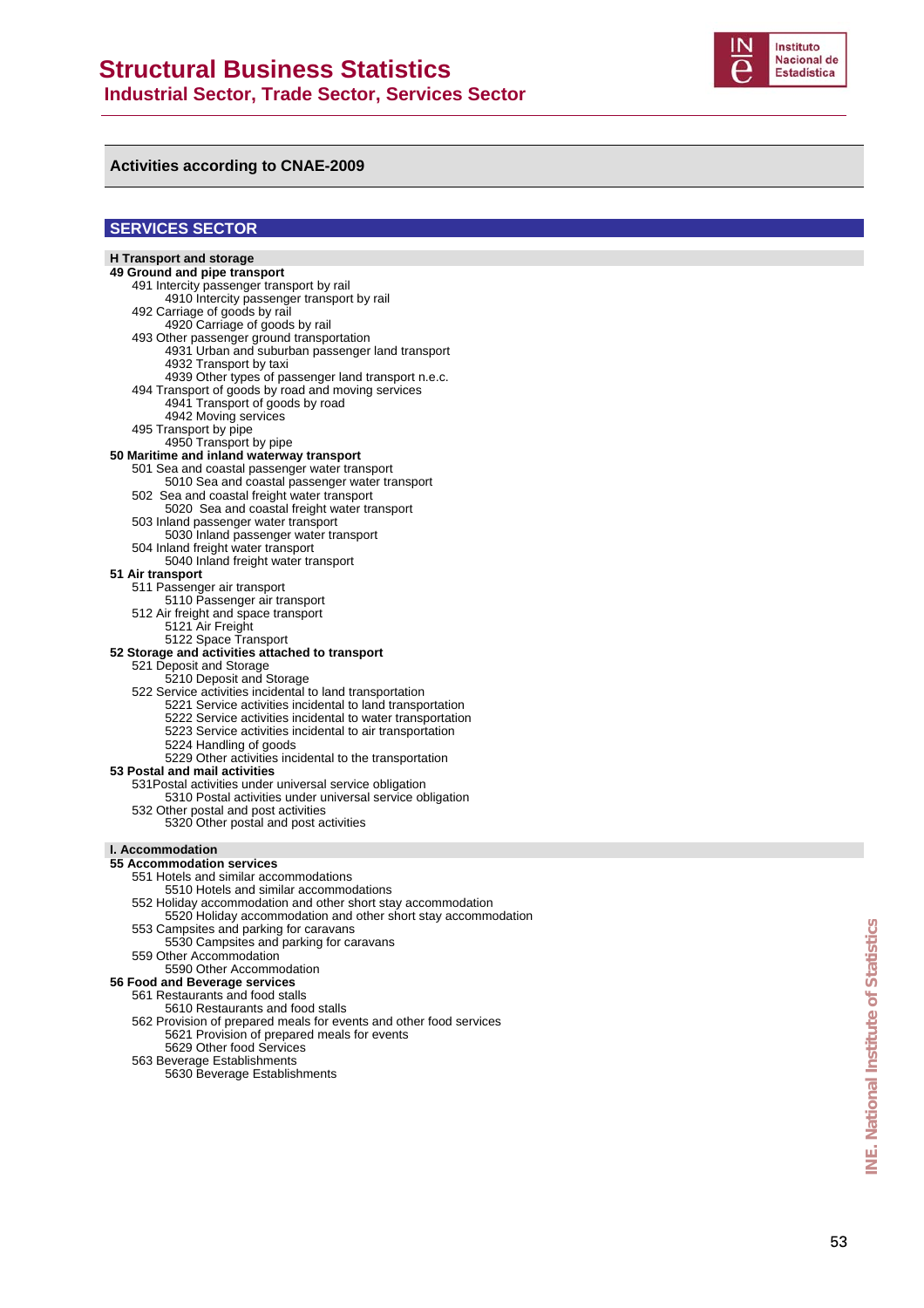

| <b>J</b> Information and Communications                                                                                                                         |
|-----------------------------------------------------------------------------------------------------------------------------------------------------------------|
| <b>58 Edition</b><br>581 Publishing of books, newspapers and other editorial activities                                                                         |
| 5811 Book publishing                                                                                                                                            |
| 5812 Publishing of directories and mailing lists                                                                                                                |
| 5813 Publishing of newspapers                                                                                                                                   |
| 5814 Publishing of magazines<br>5819 Other editorial activities                                                                                                 |
| 582 Publishing of Software                                                                                                                                      |
| 5821 Publishing of video games                                                                                                                                  |
| 5829 Publishing of other software                                                                                                                               |
| 59 Cinematographic, video and television programs, sound recording and music publishing                                                                         |
| 591 Film, video and television programmes<br>5912 Motion picture, video and television programme post-production activities                                     |
| 5914 Motion picture exhibition activities                                                                                                                       |
| 5915 Motion picture and video production activities                                                                                                             |
| 5916 Television production activities                                                                                                                           |
| 5917 Motion picture and video distribution activities<br>5918 Television programme distribution activities                                                      |
| 592 Sound recording and music publishing activities                                                                                                             |
| 5920 Sound recording and music publishing activities                                                                                                            |
| 60 Radio and television programming and broadcast activities                                                                                                    |
| 601 Broadcasting Activities<br>6010 Broadcasting Activities                                                                                                     |
| 602 Television programming and broadcasting activities                                                                                                          |
| 6020 Television programming and broadcasting activities                                                                                                         |
| 61 Telecommunications                                                                                                                                           |
| 611 Wired telecommunications activities                                                                                                                         |
| 6110 Wired telecommunications activities<br>612 Wireless telecommunications                                                                                     |
| 6120 Wireless telecommunications                                                                                                                                |
| 613 Satellite telecommunications                                                                                                                                |
| 6130 Satellite telecommunications                                                                                                                               |
| 619 Other telecommunications activities<br>6190 Other telecommunications activities                                                                             |
| 62 Programming, consultancy and other computer-related activities                                                                                               |
| 620 Programming, consultancy and other computer-related activities                                                                                              |
| 6201 Computer programming activities                                                                                                                            |
| 6202 Computer Consulting activities<br>6203 Management of computer resources                                                                                    |
| 6209 Other services related to information technology and informatics                                                                                           |
| <b>63 Information Services</b>                                                                                                                                  |
| 631 Data processing, hosting and related activities; Web portals                                                                                                |
| 6311 Data processing, hosting and related activities<br>6312 Web portals                                                                                        |
| 639 Other information services                                                                                                                                  |
| 6391 Activities of the news agencies                                                                                                                            |
| 6399 Other information services n.e.c.                                                                                                                          |
| <b>L Real Estate Activities</b>                                                                                                                                 |
| <b>68 Real Estate Activities</b>                                                                                                                                |
| 681 Buying and selling of own real estate                                                                                                                       |
| 6810 Buying and selling of own real estate                                                                                                                      |
| 682 Renting and operating of own or leased real estate<br>6820 Renting and operating of own or leased real estate                                               |
| 683 Real estate activities on behalf of third parties                                                                                                           |
| 6831 Agents of the real estate                                                                                                                                  |
| 6832 Management of real estate on a fee or contract basis                                                                                                       |
|                                                                                                                                                                 |
| M Professional, scientific and technical activities                                                                                                             |
| 69 Legal and accounting activities                                                                                                                              |
| 691 Legal activities                                                                                                                                            |
| 6910 Legal activities                                                                                                                                           |
| 692 Accounting, book bookkeeping, auditing and tax consultancy activities                                                                                       |
| 6920 Accounting, book bookkeeping, auditing and tax consultancy activities<br>70 Headquarters activities; Business management consulting activities             |
| 701 Activities of head offices                                                                                                                                  |
| 7010 Activities of head offices                                                                                                                                 |
| 702 Business management consulting activities                                                                                                                   |
| 7021 Public relations and communication<br>7022 Other business management consulting activities                                                                 |
| 71 Technical services of architecture and engineering; Technical testing and analysis                                                                           |
| 711 Technical services of architecture and engineering and other activities related to technical advice                                                         |
| 7111 Technical services of architecture                                                                                                                         |
| 7112 Engineering technical services and other technical advisory-related activities<br>712 Technical essays and analyses<br>7120 Technical testing and analysis |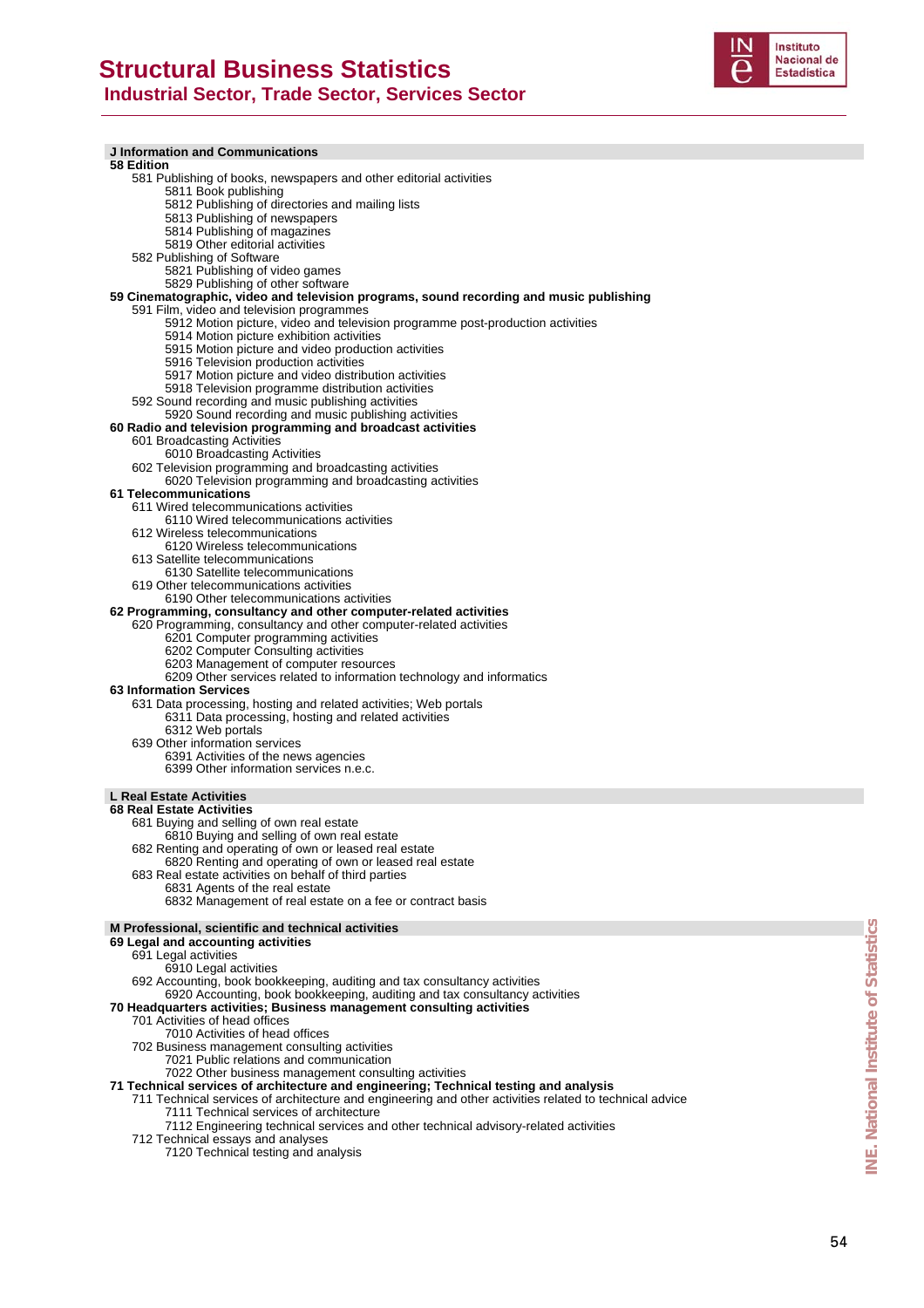

#### **72 Research and development**

- 721 Research and experimental development in natural and technical sciences
	- 7211 Research and experimental development in biotechnology
	- 7219 Other research and experimental development in natural and technical sciences
- 722 Research and experimental development in social sciences and humanities 7220 Research and experimental development in social sciences and humanities
- **73 Advertising and market research** 
	- 731 Advertising
		- - 7311 Advertising agencies 7312 Media representation services
	- 732 Market research and public opinion surveys
		- 7320 Market research and public opinion surveys
- **74 other professional, scientific and technical activities**
- 741 Specialized design activities
	- 7410 Specialized design activities
	- 742 Photography activities
		- 7420 Photography activities
	- 743 Translation and interpretation activities
		- 7430 Translation and interpretation activities
	- 749 Other professional, scientific and technical activities n.e.c. 7490 Other professional, scientific and technical activities n.e.c.

#### **75 Veterinary Activities**

#### 750 Veterinary Activities

7500 Veterinary Activities

#### **N Administrative and support service activities**

#### **77 Rental activities**

- 771 Motor vehicle rental
	- 7711 Car rental and light motor vehicles
	- 7712 Truck rental
- 772 Rent of personal effects and articles of domestic use
	- 7721 Rental of leisure and sporting goods
	- 7722 Rental of video tapes and discs
- 7729 Renting and leasing of other personal and household goods
- 773 Rental of other machinery, equipment and tangible goods
	- 7731 Rental of machinery and equipment for agricultural use
	- 7732 Rental of machinery and equipment for construction and civil engineering
	- 7733 Rental of machinery and office equipment, including computers
	- 7734 Renting and leasing of water transport equipment
	- 7735 Renting and leasing of air transport equipment
	- 7739 Rental of other machinery, equipment and tangible goods n.e.c.
- 774 Leasing of intellectual property and similar products, except for copyright-protected works
- 7740 Leasing of intellectual property and similar products, except for copyright-protected works

#### **78 Employment-related activities**

- 781 Activities of employment placement agencies
- 7810 Activities of employment placement agencies
- 782 Temporary employment agency activities
- 7820 Temporary employment agency activities
- 783 Other Human resources provision
- 7830 Other Human resources provision

#### **79 Activities of travel agencies, tour operators, reservation services and related activities**

- 791 Travel agency and tour operators activities
	- 7911 Travel agency activities
	- 7912 Tour operators activities
- 799 Other reservation services and related activities
- 7990 Other reservation services and related activities

#### **80 Safety and research activities**

- 801 Private security activities
	- 8010 Private security activities
	- 802 Security system services
	- 8020 Security system services
	- 803 Research Activities
		- 8030 Research Activities

#### **81 Services to buildings and gardening activities**

- 811 Combined facilities support activities
- 8110 Combined facilities support activities
- 812 Cleaning activities
	- 8121 General cleaning of buildings
		- 8122 Other industrial and building cleaning activities
	- 8129 Other cleaning activities
- 813 Gardening activities
	- 8130 Gardening activities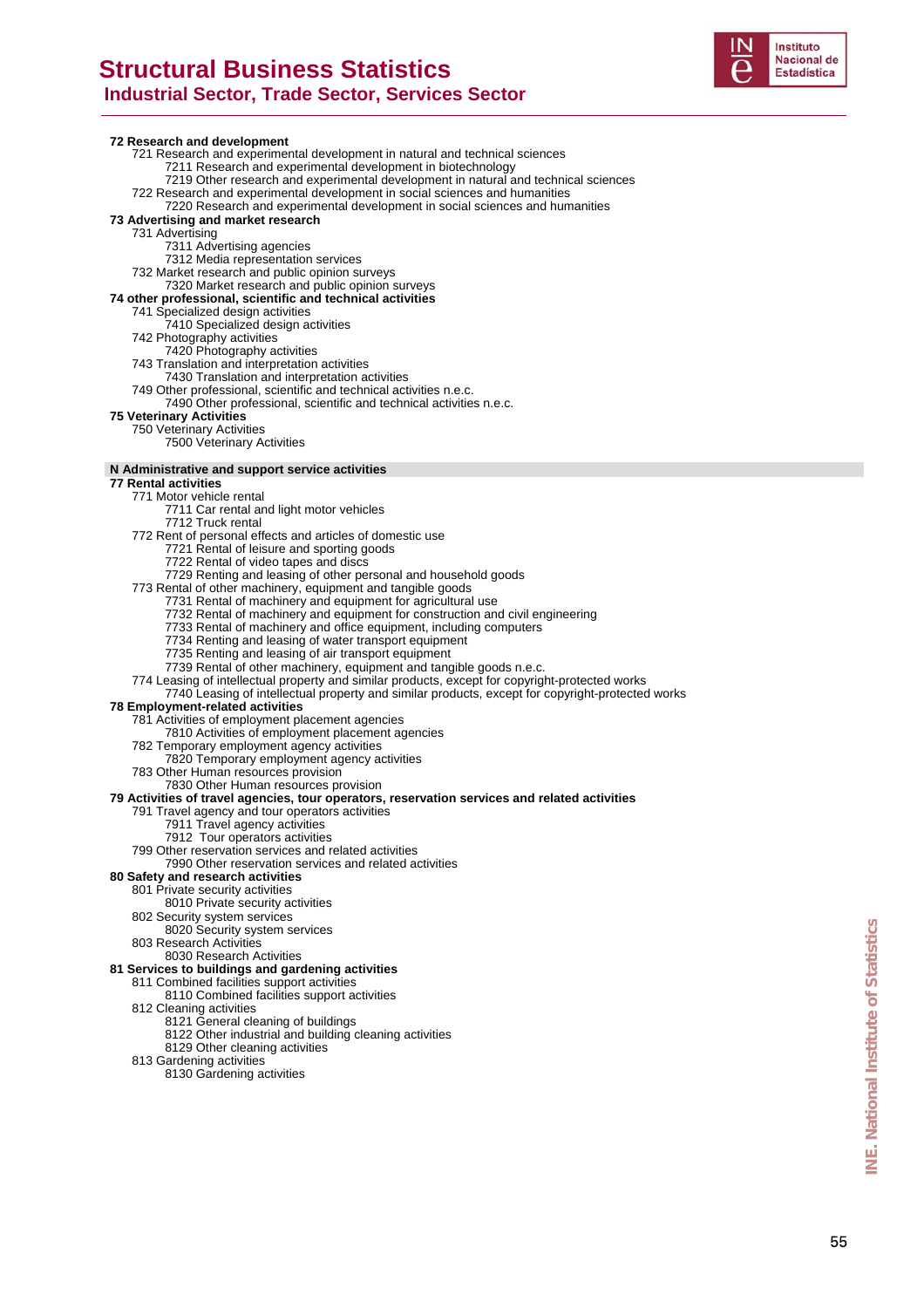# **Structural Business Statistics**



 **Industrial Sector, Trade Sector, Services Sector 82 Administrative activities of the office and other ancillary activities to the companies** 821 Administrative activities and office assistants 8211 Combined administrative Services 8219 Photocopying, document preparation and other specialised office support activities 822 Call centre activities 8220 Call centre activities 823 Organization of conventions and samples fairs 8230 Organization of conventions and samples fairs 829 Activities to support companies n.e.c. 8291 Activities of collection agencies and credit bureaus 8292 Packaging and packaging activities 8299 Other activities to support companies n.e.c. **R Artistic, recreational and entertainment activities 90 Creation, artistic and entertainment activities** 900 Creation, artistic and entertainment activities 9001 Performing Arts 9002 Ancillary activities to the performing arts 9003 Artistic and literary creation 9004 Management of Show rooms **91 Activities of libraries, archives, museums and other cultural activities** 910 Activities of libraries, archives, museums and other cultural activities 9102 Museum Activities 9103 Management of historic sites and buildings 9104 Activities of the botanical gardens, zoos and nature reserves 9105 Library activities 9106 File activities **92 Gambling activities and betting**  920 Gambling activities and betting 9200 Gambling activities and betting **93 Sporting, recreational and entertainment activities** 931 Sporting activities 9311 Management of sports facilities 9312 Sports club activities 9313 Activities of the gymnasiums 9319Oother sporting activities 932 Recreational and entertainment activities 9321 Amusement park activities and theme parks 9329 Other recreational and entertainment activities **S Other services 95 Repair of computers, personal effects and articles for household use** 951 Repair of computers and communication equipment 9511 Repair of computers and peripheral equipment 9512 Repair of communication equipment 952 Repair of personal effects and articles of household use 9521 Repair of electronic devices of audio and video of domestic use 9522 Repair of household appliances and home and garden equipment 9523 Repair of footwear and leather goods 9524 Repair of furniture and articles of kitchenware 9525 Repair of watches and jewellery 9529 Repair of other personal effects and articles of household use **96 Other personal Services**  960 Other personal Services 9601 Washing and cleaning of textiles and leather garments 9602 Hairdresser and other beauty treatments 9603 Funeral pomps and related activities 9604 Physical maintenance activities 9609 Other personal services n.e.c.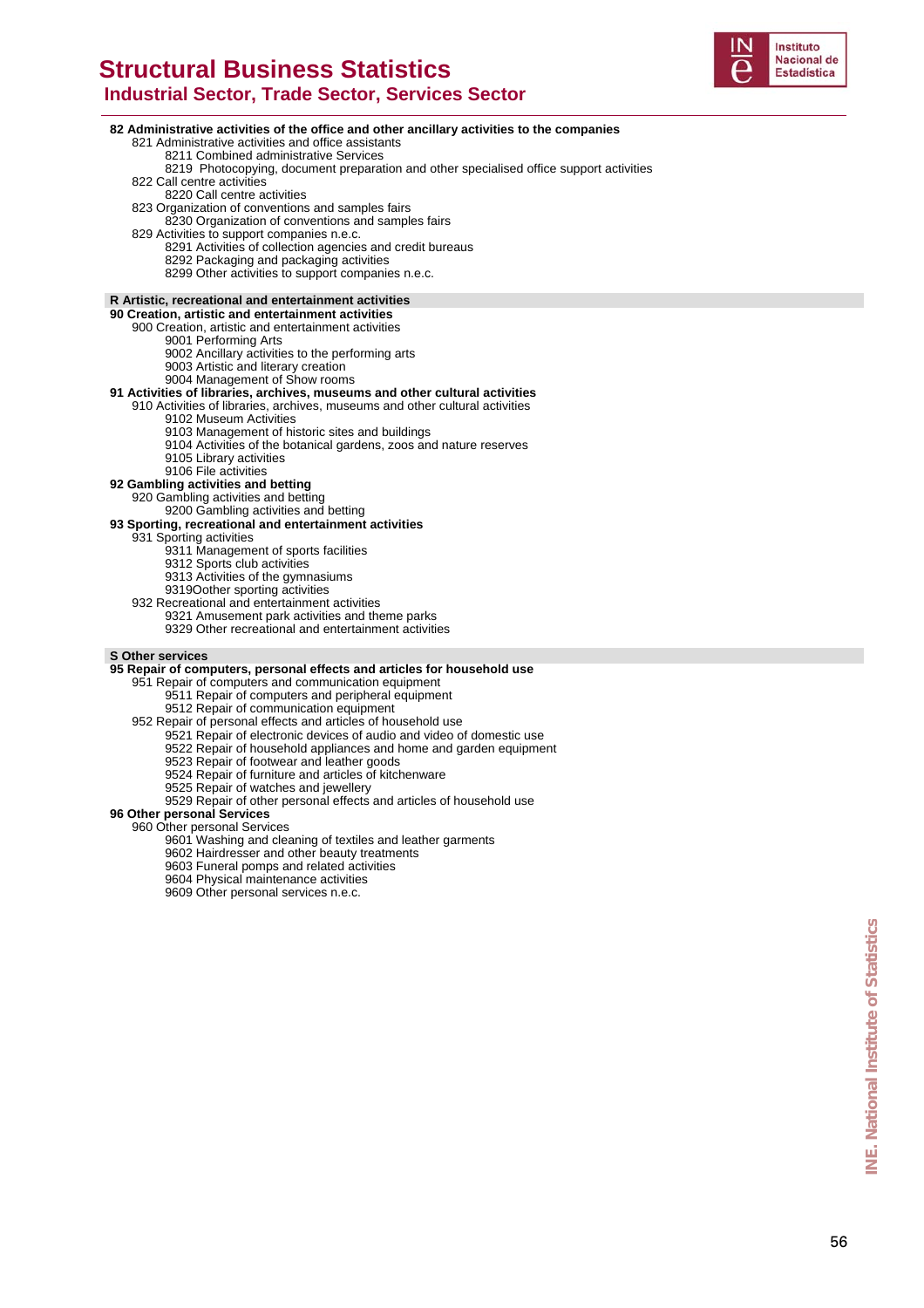

### **Annex 2. Industrial Sector. Sectors used for sample design as of the SBS-2016**

| <b>SECTOR</b>    |                                                                                                              | <b>CNAE-2009 Activities</b><br><b>Includina</b> |
|------------------|--------------------------------------------------------------------------------------------------------------|-------------------------------------------------|
| <b>B05</b>       | Mining of coal and lignite                                                                                   | <b>B05</b>                                      |
| <b>B06</b>       | Extraction of crude petroleum and natural gas                                                                | <b>B06</b>                                      |
| <b>B07</b>       | Mining of metal ores                                                                                         | <b>B07</b>                                      |
| B081             | Quarrying of stone, sand and clay                                                                            | <b>B081</b>                                     |
| <b>B089</b>      | Mining and quarrying n.e.c.                                                                                  | <b>B089</b>                                     |
| <b>B09</b>       | Mining support service activities                                                                            | <b>B09</b>                                      |
| C1013            | Production of meat and poultry meat products                                                                 | C1013                                           |
| C101R            | Rest of activities of the group of Processing and preserving of meat and production of meat<br>products      | C1011/2                                         |
| C102             | Processing and preserving of fish, crustaceans and molluscs                                                  | C102                                            |
| C <sub>103</sub> | Processing and preserving of fruit and vegetables                                                            | C <sub>103</sub>                                |
| C1043            | Manufacture of olive oil                                                                                     | C1043                                           |
| C104R            | Rest of activities of the group of Manufacture of vegetable and animal oils and fats                         | C1042/4                                         |
| C1054            | Preparation of milk and other dairy products                                                                 | C1054                                           |
| C105R            | Rest of activities of the group of Manufacture of dairy products                                             | C1052/3                                         |
| C106             | Manufacture of grain mill products, starches and starch products                                             | C <sub>106</sub>                                |
| C1071            | Manufacture of bread; manufacture of fresh pastry goods and cakes                                            | C1071                                           |
| C107R            | Rest of activities of the group of Manufacture of bakery and farinaceous products                            | C1072/3                                         |
| C1082            | Manufacture of cocoa, chocolate and sugar confectionery                                                      | C1082                                           |
| C108R            | Rest of activities of the group of Manufacture of other food products                                        | C1081 /3 /4 /5 /6 /9                            |
| C109             | Manufacture of prepared animal feeds                                                                         | C <sub>109</sub>                                |
| C1102            | Manufacture of wine from grape                                                                               | C1102                                           |
| C1107            | Manufacture of soft drinks; production of mineral waters and other bottled waters                            | C1107                                           |
| C110R            | Rest of activities of the group of Manufacture of beverages                                                  | C1101 /3 /4 /5 /6                               |
| C120             | Manufacture of tobacco products                                                                              | C <sub>120</sub>                                |
| C131             | Preparation and spinning of textile fibres                                                                   | C <sub>131</sub>                                |
| C132             | Weaving of textiles                                                                                          | C132                                            |
| C <sub>133</sub> | Finishing of textiles                                                                                        | C <sub>133</sub>                                |
| C1392            | Manufacture of made-up textile articles, except apparel                                                      | C1392                                           |
| C139R            | Rest of activities of the group of Manufacture of other textiles                                             | C1391 /3 /4 /5 /6 /9                            |
| C1413            | Manufacture of other outerwear                                                                               | C1413                                           |
| C141R            | Rest of activities of the group of Manufacture of wearing apparel, except fur apparel                        | C1411 /2 /4 /9                                  |
| C142             | Manufacture of fur articles                                                                                  | C <sub>142</sub>                                |
| C143             | Manufacture of knitted and crocheted garments                                                                | C143                                            |
| C151             | Tanning and dressing of leather; manufacture of luggage, handbags, saddlery and harness;                     | C <sub>151</sub>                                |
| C <sub>152</sub> | dressing and dyeing of fur<br>Manufacture of footwear                                                        | C <sub>152</sub>                                |
| C161             | Sawmilling and planing of wood                                                                               | C <sub>161</sub>                                |
| C162             | Manufacture of products of wood, cork, straw and plaiting materials                                          | C162                                            |
| C171             | Manufacture of pulp, paper and paperboard                                                                    | C <sub>171</sub>                                |
| C1721            | Manufacture of corrugated paper and paperboard and of containers of paper and paperboard                     | C1721                                           |
| C172R            | Rest of activities of the group of Manufacture of articles of paper and paperboard                           | C1722 /3 /4 /9                                  |
| C1812            | Other printing and graphic arts activities                                                                   | C1812                                           |
| C181R            | Rest of activities of the group of Printing and service activities related to printing                       | C1811 /3 /4                                     |
| C <sub>182</sub> | Reproduction of recorded media                                                                               | C <sub>182</sub>                                |
| C19              | Manufacture of coke and refined petroleum products                                                           | C <sub>19</sub>                                 |
| C2014            | Manufacture of other organic basic chemicals                                                                 | C2014                                           |
| C2016            | Manufacture of plastics in primary forms                                                                     | C2016                                           |
| C201R            | Rest of activities of the group of Manufacture of basic chemicals, fertilisers and nitrogen                  | C2011 /2 /3 /5 /7                               |
|                  | compounds, plastics and synthetic rubber in primary forms                                                    |                                                 |
| C202             | Manufacture of pesticides and other agrochemical products                                                    | C <sub>202</sub>                                |
| C <sub>203</sub> | Manufacture of paints, varnishes and similar coatings; printing inks and mastics                             | C203                                            |
| C204             | Manufacture of soap and detergents, cleaning and polishing preparations, perfumes and toilet<br>preparations | C <sub>204</sub>                                |
| C205             | Manufacture of other chemical products                                                                       | C205                                            |
| C206             | Manufacture of man-made and synthetic fibres                                                                 | C <sub>206</sub>                                |
| C211             | Manufacture of basic pharmaceutical products                                                                 | C211                                            |
| C212             | Manufacture of pharmaceutical preparations                                                                   | C <sub>212</sub>                                |
| C221             | Manufacture of rubber products                                                                               | C221                                            |
| C222             | Manufacture of plastic products                                                                              | C222                                            |
|                  |                                                                                                              |                                                 |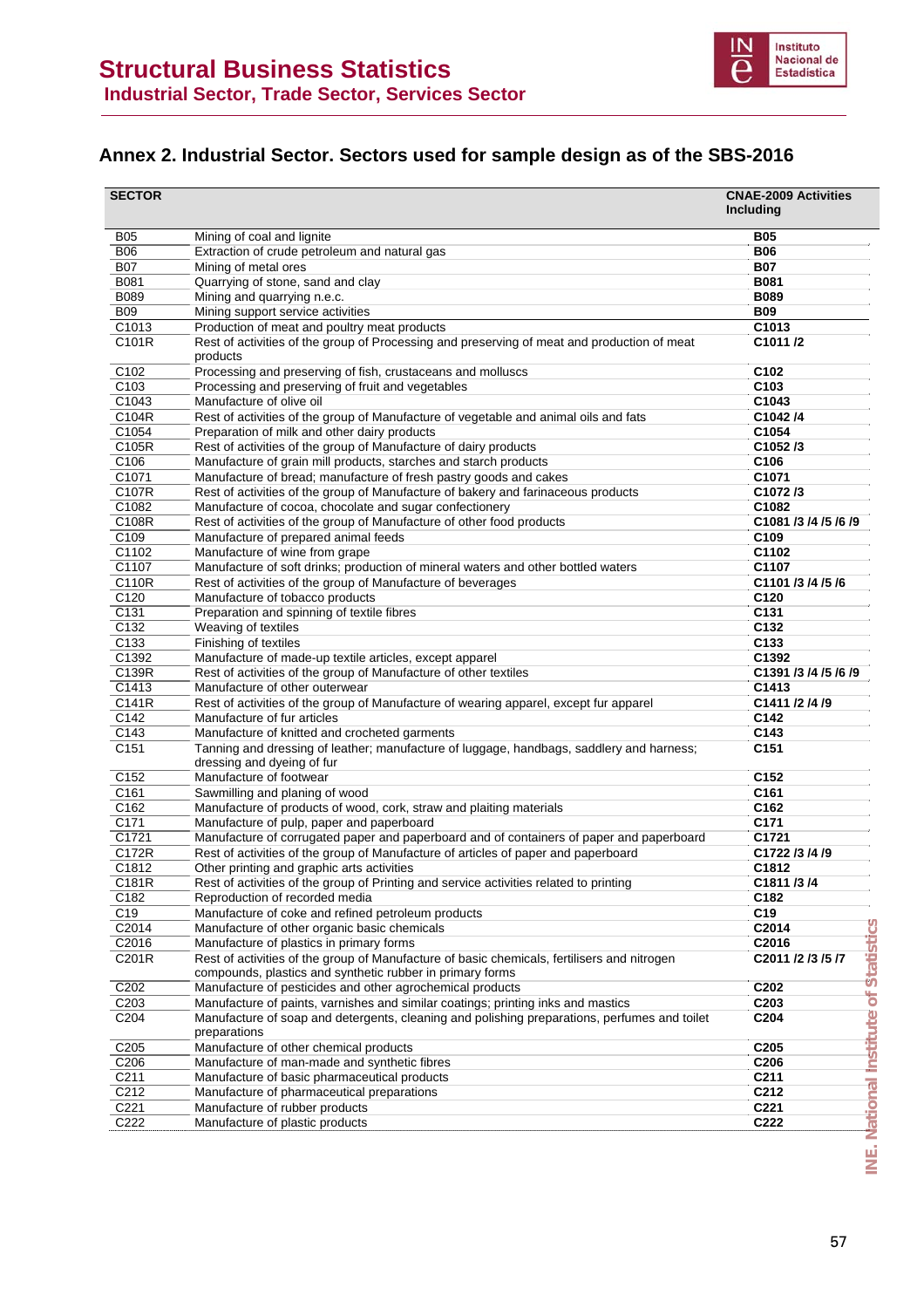### **Structural Business Statistics**





| C231<br>Manufacture of glass and glass products<br>C <sub>231</sub><br>C232<br>Manufacture of refractory products<br>C <sub>232</sub><br>C233<br>Manufacture of clay building materials<br>C <sub>233</sub><br>C <sub>234</sub><br>Manufacture of other ceramic products<br>C234<br>C235<br>Manufacture of cement, lime and plaster<br>C <sub>235</sub><br>C236<br>C236<br>Manufacture of articles of concrete, cement and plaster<br>C237<br>Cutting, shaping and finishing of stone<br>C237<br>C239<br>C239<br>Manufacture of abrasive products and non-metallic mineral products n.e.c.<br>C <sub>241</sub><br>Manufacture of basic iron and steel and of ferro-alloys<br>C241<br>C242<br>Manufacture of tubes, pipes, hollow profiles and related fittings, of steel<br>C242<br>C243<br>C243<br>Manufacture of other products of first processing of steel<br>C2442<br>C2442<br>Aluminium production<br>C244R<br>Rest of activities of the group of Production of precious metals and other non-ferrous metals<br>C2441 /3 /4 /5 /6<br>C245<br>C <sub>245</sub><br>Casting of metals<br>C2511<br>Manufacture of metal structures and parts of structures<br>C <sub>2511</sub><br>C2512<br>C2512<br>Manufacture of doors and windows of metal<br>C <sub>252</sub><br>C252<br>Manufacture of tanks, reservoirs and containers of metal<br>C253<br>Manufacture of steam generators, except central heating hot water boilers<br>C <sub>253</sub><br>C254<br>C254<br>Manufacture of weapons and ammunition<br>C255<br>Forging, pressing, stamping and roll-forming of metal; powder metallurgy<br>C <sub>255</sub><br>C2561<br>C2561<br>Treatment and coating of metals<br>C2562<br>Machining<br>C2562<br>C257<br>Manufacture of cutlery, tools and general hardware<br>C <sub>257</sub><br>C259<br>Manufacture of other metal products<br>C <sub>259</sub><br>C261<br>Manufacture of electronic components and boards<br>C261<br>C262<br>Manufacture of computers and peripheral equipment<br>C <sub>262</sub><br>C263<br>Manufacture of telecommunications equipment<br>C <sub>263</sub><br>C264<br>Manufacture of consumer electronics<br>C264<br>C265<br>Manufacture of instruments and appliances for measuring, testing and navigation; watches and<br>C <sub>265</sub><br>clocks<br>C26R<br>Manufacture of irradiation, electromedical and electrotherapeutic equipment; Manufacture of optical<br>C2660 /70 /80<br>instruments and photographic equipment; Manufacture of magnetic and optical media<br>C271<br>Manufacture of electric motors, generators, transformers and electricity distribution and control<br>C <sub>271</sub><br>apparatus<br>C272<br>Manufacture of electric batteries and accumulators.<br>C272<br>C273<br>Manufacture of wiring and wiring devices<br>C273<br>C274<br>Manufacture of electric lighting equipment<br>C274<br>C275<br>Manufacture of domestic appliances<br>C <sub>275</sub><br>C279<br>Manufacture of other electrical equipment<br>C279<br>C281<br>C281<br>Manufacture of general-purpose machinery<br>C2822<br>Manufacture of lifting and handling equipment<br>C2822<br>C282R<br>Rest of activities of the group of Manufacture of other general-purpose machinery<br>C2821 /3 /4 /5 /9<br>C283<br>Manufacture of agricultural and forestry machinery<br>C283<br>C284<br>Manufacture of metal forming machinery and machine tools<br>C284<br>C289<br>C289<br>Manufacture of other special-purpose machinery<br>C291<br>Manufacture of motor vehicles<br>C291<br>C292<br>Manufacture of bodies (coachwork) for motor vehicles; manufacture of trailers and semi-trailers<br>C292<br>C293<br>Manufacture of components, parts and accessories for motor vehicles<br>C293<br>C301<br>Building of ships and boats<br>C301<br>C302<br>Manufacture of railway locomotives and rolling stock<br>C302<br>C309<br>Manufacture of other transport material n.e.c.<br>C309<br>C30R<br>Rest of activities of the division of Manufacture of air and spacecraft and related machinery,<br>C3030/40<br>Manufacture of military fighting vehicles<br>C3109<br>Manufacture of other furniture<br>C3109<br>C310R<br>Rest of activities of the group of Manufacture of furniture<br>C3101 /2 /3<br>C321<br>Manufacture of jewellery, bijouterie and the like<br>C321<br>C322<br>Manufacture of musical instruments<br>C322<br>C323<br>Manufacture of sports goods<br>C323<br>C324<br>Manufacture of games and toys<br>C324<br>C325<br>C325<br>Manufacture of medical and dental instruments and supplies<br>C329<br>Manufacturing industries n.e.c.<br>C329<br>C3312<br>Repair of machinery<br>C3312<br>C331R<br>Rest of activities of the group of Repair of fabricated metal products, machinery and equipment<br>C3311 /3 /4 /5 /6 /7<br>/9<br>C332<br>C332<br>Installation of industrial machinery and equipment | <b>SECTOR</b> | <b>CNAE-2009 Activities</b><br>Including |
|---------------------------------------------------------------------------------------------------------------------------------------------------------------------------------------------------------------------------------------------------------------------------------------------------------------------------------------------------------------------------------------------------------------------------------------------------------------------------------------------------------------------------------------------------------------------------------------------------------------------------------------------------------------------------------------------------------------------------------------------------------------------------------------------------------------------------------------------------------------------------------------------------------------------------------------------------------------------------------------------------------------------------------------------------------------------------------------------------------------------------------------------------------------------------------------------------------------------------------------------------------------------------------------------------------------------------------------------------------------------------------------------------------------------------------------------------------------------------------------------------------------------------------------------------------------------------------------------------------------------------------------------------------------------------------------------------------------------------------------------------------------------------------------------------------------------------------------------------------------------------------------------------------------------------------------------------------------------------------------------------------------------------------------------------------------------------------------------------------------------------------------------------------------------------------------------------------------------------------------------------------------------------------------------------------------------------------------------------------------------------------------------------------------------------------------------------------------------------------------------------------------------------------------------------------------------------------------------------------------------------------------------------------------------------------------------------------------------------------------------------------------------------------------------------------------------------------------------------------------------------------------------------------------------------------------------------------------------------------------------------------------------------------------------------------------------------------------------------------------------------------------------------------------------------------------------------------------------------------------------------------------------------------------------------------------------------------------------------------------------------------------------------------------------------------------------------------------------------------------------------------------------------------------------------------------------------------------------------------------------------------------------------------------------------------------------------------------------------------------------------------------------------------------------------------------------------------------------------------------------------------------------------------------------------------------------------------------------------------------------------------------------------------------------------------------------------------------------------------------------------------------------------------------------------------------------------------------------------------------------------------------------------------------------------------------------------------------------------------------------------------------------------------------------------------------------------------------------------------------------------------------------------------------------------------------------------------------------------------------------------------------------------------------------------------------------------------------------------------------------------------------------------------------------------------------------------------------------------------|---------------|------------------------------------------|
|                                                                                                                                                                                                                                                                                                                                                                                                                                                                                                                                                                                                                                                                                                                                                                                                                                                                                                                                                                                                                                                                                                                                                                                                                                                                                                                                                                                                                                                                                                                                                                                                                                                                                                                                                                                                                                                                                                                                                                                                                                                                                                                                                                                                                                                                                                                                                                                                                                                                                                                                                                                                                                                                                                                                                                                                                                                                                                                                                                                                                                                                                                                                                                                                                                                                                                                                                                                                                                                                                                                                                                                                                                                                                                                                                                                                                                                                                                                                                                                                                                                                                                                                                                                                                                                                                                                                                                                                                                                                                                                                                                                                                                                                                                                                                                                                                                                         |               |                                          |
|                                                                                                                                                                                                                                                                                                                                                                                                                                                                                                                                                                                                                                                                                                                                                                                                                                                                                                                                                                                                                                                                                                                                                                                                                                                                                                                                                                                                                                                                                                                                                                                                                                                                                                                                                                                                                                                                                                                                                                                                                                                                                                                                                                                                                                                                                                                                                                                                                                                                                                                                                                                                                                                                                                                                                                                                                                                                                                                                                                                                                                                                                                                                                                                                                                                                                                                                                                                                                                                                                                                                                                                                                                                                                                                                                                                                                                                                                                                                                                                                                                                                                                                                                                                                                                                                                                                                                                                                                                                                                                                                                                                                                                                                                                                                                                                                                                                         |               |                                          |
|                                                                                                                                                                                                                                                                                                                                                                                                                                                                                                                                                                                                                                                                                                                                                                                                                                                                                                                                                                                                                                                                                                                                                                                                                                                                                                                                                                                                                                                                                                                                                                                                                                                                                                                                                                                                                                                                                                                                                                                                                                                                                                                                                                                                                                                                                                                                                                                                                                                                                                                                                                                                                                                                                                                                                                                                                                                                                                                                                                                                                                                                                                                                                                                                                                                                                                                                                                                                                                                                                                                                                                                                                                                                                                                                                                                                                                                                                                                                                                                                                                                                                                                                                                                                                                                                                                                                                                                                                                                                                                                                                                                                                                                                                                                                                                                                                                                         |               |                                          |
|                                                                                                                                                                                                                                                                                                                                                                                                                                                                                                                                                                                                                                                                                                                                                                                                                                                                                                                                                                                                                                                                                                                                                                                                                                                                                                                                                                                                                                                                                                                                                                                                                                                                                                                                                                                                                                                                                                                                                                                                                                                                                                                                                                                                                                                                                                                                                                                                                                                                                                                                                                                                                                                                                                                                                                                                                                                                                                                                                                                                                                                                                                                                                                                                                                                                                                                                                                                                                                                                                                                                                                                                                                                                                                                                                                                                                                                                                                                                                                                                                                                                                                                                                                                                                                                                                                                                                                                                                                                                                                                                                                                                                                                                                                                                                                                                                                                         |               |                                          |
|                                                                                                                                                                                                                                                                                                                                                                                                                                                                                                                                                                                                                                                                                                                                                                                                                                                                                                                                                                                                                                                                                                                                                                                                                                                                                                                                                                                                                                                                                                                                                                                                                                                                                                                                                                                                                                                                                                                                                                                                                                                                                                                                                                                                                                                                                                                                                                                                                                                                                                                                                                                                                                                                                                                                                                                                                                                                                                                                                                                                                                                                                                                                                                                                                                                                                                                                                                                                                                                                                                                                                                                                                                                                                                                                                                                                                                                                                                                                                                                                                                                                                                                                                                                                                                                                                                                                                                                                                                                                                                                                                                                                                                                                                                                                                                                                                                                         |               |                                          |
|                                                                                                                                                                                                                                                                                                                                                                                                                                                                                                                                                                                                                                                                                                                                                                                                                                                                                                                                                                                                                                                                                                                                                                                                                                                                                                                                                                                                                                                                                                                                                                                                                                                                                                                                                                                                                                                                                                                                                                                                                                                                                                                                                                                                                                                                                                                                                                                                                                                                                                                                                                                                                                                                                                                                                                                                                                                                                                                                                                                                                                                                                                                                                                                                                                                                                                                                                                                                                                                                                                                                                                                                                                                                                                                                                                                                                                                                                                                                                                                                                                                                                                                                                                                                                                                                                                                                                                                                                                                                                                                                                                                                                                                                                                                                                                                                                                                         |               |                                          |
|                                                                                                                                                                                                                                                                                                                                                                                                                                                                                                                                                                                                                                                                                                                                                                                                                                                                                                                                                                                                                                                                                                                                                                                                                                                                                                                                                                                                                                                                                                                                                                                                                                                                                                                                                                                                                                                                                                                                                                                                                                                                                                                                                                                                                                                                                                                                                                                                                                                                                                                                                                                                                                                                                                                                                                                                                                                                                                                                                                                                                                                                                                                                                                                                                                                                                                                                                                                                                                                                                                                                                                                                                                                                                                                                                                                                                                                                                                                                                                                                                                                                                                                                                                                                                                                                                                                                                                                                                                                                                                                                                                                                                                                                                                                                                                                                                                                         |               |                                          |
|                                                                                                                                                                                                                                                                                                                                                                                                                                                                                                                                                                                                                                                                                                                                                                                                                                                                                                                                                                                                                                                                                                                                                                                                                                                                                                                                                                                                                                                                                                                                                                                                                                                                                                                                                                                                                                                                                                                                                                                                                                                                                                                                                                                                                                                                                                                                                                                                                                                                                                                                                                                                                                                                                                                                                                                                                                                                                                                                                                                                                                                                                                                                                                                                                                                                                                                                                                                                                                                                                                                                                                                                                                                                                                                                                                                                                                                                                                                                                                                                                                                                                                                                                                                                                                                                                                                                                                                                                                                                                                                                                                                                                                                                                                                                                                                                                                                         |               |                                          |
|                                                                                                                                                                                                                                                                                                                                                                                                                                                                                                                                                                                                                                                                                                                                                                                                                                                                                                                                                                                                                                                                                                                                                                                                                                                                                                                                                                                                                                                                                                                                                                                                                                                                                                                                                                                                                                                                                                                                                                                                                                                                                                                                                                                                                                                                                                                                                                                                                                                                                                                                                                                                                                                                                                                                                                                                                                                                                                                                                                                                                                                                                                                                                                                                                                                                                                                                                                                                                                                                                                                                                                                                                                                                                                                                                                                                                                                                                                                                                                                                                                                                                                                                                                                                                                                                                                                                                                                                                                                                                                                                                                                                                                                                                                                                                                                                                                                         |               |                                          |
|                                                                                                                                                                                                                                                                                                                                                                                                                                                                                                                                                                                                                                                                                                                                                                                                                                                                                                                                                                                                                                                                                                                                                                                                                                                                                                                                                                                                                                                                                                                                                                                                                                                                                                                                                                                                                                                                                                                                                                                                                                                                                                                                                                                                                                                                                                                                                                                                                                                                                                                                                                                                                                                                                                                                                                                                                                                                                                                                                                                                                                                                                                                                                                                                                                                                                                                                                                                                                                                                                                                                                                                                                                                                                                                                                                                                                                                                                                                                                                                                                                                                                                                                                                                                                                                                                                                                                                                                                                                                                                                                                                                                                                                                                                                                                                                                                                                         |               |                                          |
|                                                                                                                                                                                                                                                                                                                                                                                                                                                                                                                                                                                                                                                                                                                                                                                                                                                                                                                                                                                                                                                                                                                                                                                                                                                                                                                                                                                                                                                                                                                                                                                                                                                                                                                                                                                                                                                                                                                                                                                                                                                                                                                                                                                                                                                                                                                                                                                                                                                                                                                                                                                                                                                                                                                                                                                                                                                                                                                                                                                                                                                                                                                                                                                                                                                                                                                                                                                                                                                                                                                                                                                                                                                                                                                                                                                                                                                                                                                                                                                                                                                                                                                                                                                                                                                                                                                                                                                                                                                                                                                                                                                                                                                                                                                                                                                                                                                         |               |                                          |
|                                                                                                                                                                                                                                                                                                                                                                                                                                                                                                                                                                                                                                                                                                                                                                                                                                                                                                                                                                                                                                                                                                                                                                                                                                                                                                                                                                                                                                                                                                                                                                                                                                                                                                                                                                                                                                                                                                                                                                                                                                                                                                                                                                                                                                                                                                                                                                                                                                                                                                                                                                                                                                                                                                                                                                                                                                                                                                                                                                                                                                                                                                                                                                                                                                                                                                                                                                                                                                                                                                                                                                                                                                                                                                                                                                                                                                                                                                                                                                                                                                                                                                                                                                                                                                                                                                                                                                                                                                                                                                                                                                                                                                                                                                                                                                                                                                                         |               |                                          |
|                                                                                                                                                                                                                                                                                                                                                                                                                                                                                                                                                                                                                                                                                                                                                                                                                                                                                                                                                                                                                                                                                                                                                                                                                                                                                                                                                                                                                                                                                                                                                                                                                                                                                                                                                                                                                                                                                                                                                                                                                                                                                                                                                                                                                                                                                                                                                                                                                                                                                                                                                                                                                                                                                                                                                                                                                                                                                                                                                                                                                                                                                                                                                                                                                                                                                                                                                                                                                                                                                                                                                                                                                                                                                                                                                                                                                                                                                                                                                                                                                                                                                                                                                                                                                                                                                                                                                                                                                                                                                                                                                                                                                                                                                                                                                                                                                                                         |               |                                          |
|                                                                                                                                                                                                                                                                                                                                                                                                                                                                                                                                                                                                                                                                                                                                                                                                                                                                                                                                                                                                                                                                                                                                                                                                                                                                                                                                                                                                                                                                                                                                                                                                                                                                                                                                                                                                                                                                                                                                                                                                                                                                                                                                                                                                                                                                                                                                                                                                                                                                                                                                                                                                                                                                                                                                                                                                                                                                                                                                                                                                                                                                                                                                                                                                                                                                                                                                                                                                                                                                                                                                                                                                                                                                                                                                                                                                                                                                                                                                                                                                                                                                                                                                                                                                                                                                                                                                                                                                                                                                                                                                                                                                                                                                                                                                                                                                                                                         |               |                                          |
|                                                                                                                                                                                                                                                                                                                                                                                                                                                                                                                                                                                                                                                                                                                                                                                                                                                                                                                                                                                                                                                                                                                                                                                                                                                                                                                                                                                                                                                                                                                                                                                                                                                                                                                                                                                                                                                                                                                                                                                                                                                                                                                                                                                                                                                                                                                                                                                                                                                                                                                                                                                                                                                                                                                                                                                                                                                                                                                                                                                                                                                                                                                                                                                                                                                                                                                                                                                                                                                                                                                                                                                                                                                                                                                                                                                                                                                                                                                                                                                                                                                                                                                                                                                                                                                                                                                                                                                                                                                                                                                                                                                                                                                                                                                                                                                                                                                         |               |                                          |
|                                                                                                                                                                                                                                                                                                                                                                                                                                                                                                                                                                                                                                                                                                                                                                                                                                                                                                                                                                                                                                                                                                                                                                                                                                                                                                                                                                                                                                                                                                                                                                                                                                                                                                                                                                                                                                                                                                                                                                                                                                                                                                                                                                                                                                                                                                                                                                                                                                                                                                                                                                                                                                                                                                                                                                                                                                                                                                                                                                                                                                                                                                                                                                                                                                                                                                                                                                                                                                                                                                                                                                                                                                                                                                                                                                                                                                                                                                                                                                                                                                                                                                                                                                                                                                                                                                                                                                                                                                                                                                                                                                                                                                                                                                                                                                                                                                                         |               |                                          |
|                                                                                                                                                                                                                                                                                                                                                                                                                                                                                                                                                                                                                                                                                                                                                                                                                                                                                                                                                                                                                                                                                                                                                                                                                                                                                                                                                                                                                                                                                                                                                                                                                                                                                                                                                                                                                                                                                                                                                                                                                                                                                                                                                                                                                                                                                                                                                                                                                                                                                                                                                                                                                                                                                                                                                                                                                                                                                                                                                                                                                                                                                                                                                                                                                                                                                                                                                                                                                                                                                                                                                                                                                                                                                                                                                                                                                                                                                                                                                                                                                                                                                                                                                                                                                                                                                                                                                                                                                                                                                                                                                                                                                                                                                                                                                                                                                                                         |               |                                          |
|                                                                                                                                                                                                                                                                                                                                                                                                                                                                                                                                                                                                                                                                                                                                                                                                                                                                                                                                                                                                                                                                                                                                                                                                                                                                                                                                                                                                                                                                                                                                                                                                                                                                                                                                                                                                                                                                                                                                                                                                                                                                                                                                                                                                                                                                                                                                                                                                                                                                                                                                                                                                                                                                                                                                                                                                                                                                                                                                                                                                                                                                                                                                                                                                                                                                                                                                                                                                                                                                                                                                                                                                                                                                                                                                                                                                                                                                                                                                                                                                                                                                                                                                                                                                                                                                                                                                                                                                                                                                                                                                                                                                                                                                                                                                                                                                                                                         |               |                                          |
|                                                                                                                                                                                                                                                                                                                                                                                                                                                                                                                                                                                                                                                                                                                                                                                                                                                                                                                                                                                                                                                                                                                                                                                                                                                                                                                                                                                                                                                                                                                                                                                                                                                                                                                                                                                                                                                                                                                                                                                                                                                                                                                                                                                                                                                                                                                                                                                                                                                                                                                                                                                                                                                                                                                                                                                                                                                                                                                                                                                                                                                                                                                                                                                                                                                                                                                                                                                                                                                                                                                                                                                                                                                                                                                                                                                                                                                                                                                                                                                                                                                                                                                                                                                                                                                                                                                                                                                                                                                                                                                                                                                                                                                                                                                                                                                                                                                         |               |                                          |
|                                                                                                                                                                                                                                                                                                                                                                                                                                                                                                                                                                                                                                                                                                                                                                                                                                                                                                                                                                                                                                                                                                                                                                                                                                                                                                                                                                                                                                                                                                                                                                                                                                                                                                                                                                                                                                                                                                                                                                                                                                                                                                                                                                                                                                                                                                                                                                                                                                                                                                                                                                                                                                                                                                                                                                                                                                                                                                                                                                                                                                                                                                                                                                                                                                                                                                                                                                                                                                                                                                                                                                                                                                                                                                                                                                                                                                                                                                                                                                                                                                                                                                                                                                                                                                                                                                                                                                                                                                                                                                                                                                                                                                                                                                                                                                                                                                                         |               |                                          |
|                                                                                                                                                                                                                                                                                                                                                                                                                                                                                                                                                                                                                                                                                                                                                                                                                                                                                                                                                                                                                                                                                                                                                                                                                                                                                                                                                                                                                                                                                                                                                                                                                                                                                                                                                                                                                                                                                                                                                                                                                                                                                                                                                                                                                                                                                                                                                                                                                                                                                                                                                                                                                                                                                                                                                                                                                                                                                                                                                                                                                                                                                                                                                                                                                                                                                                                                                                                                                                                                                                                                                                                                                                                                                                                                                                                                                                                                                                                                                                                                                                                                                                                                                                                                                                                                                                                                                                                                                                                                                                                                                                                                                                                                                                                                                                                                                                                         |               |                                          |
|                                                                                                                                                                                                                                                                                                                                                                                                                                                                                                                                                                                                                                                                                                                                                                                                                                                                                                                                                                                                                                                                                                                                                                                                                                                                                                                                                                                                                                                                                                                                                                                                                                                                                                                                                                                                                                                                                                                                                                                                                                                                                                                                                                                                                                                                                                                                                                                                                                                                                                                                                                                                                                                                                                                                                                                                                                                                                                                                                                                                                                                                                                                                                                                                                                                                                                                                                                                                                                                                                                                                                                                                                                                                                                                                                                                                                                                                                                                                                                                                                                                                                                                                                                                                                                                                                                                                                                                                                                                                                                                                                                                                                                                                                                                                                                                                                                                         |               |                                          |
|                                                                                                                                                                                                                                                                                                                                                                                                                                                                                                                                                                                                                                                                                                                                                                                                                                                                                                                                                                                                                                                                                                                                                                                                                                                                                                                                                                                                                                                                                                                                                                                                                                                                                                                                                                                                                                                                                                                                                                                                                                                                                                                                                                                                                                                                                                                                                                                                                                                                                                                                                                                                                                                                                                                                                                                                                                                                                                                                                                                                                                                                                                                                                                                                                                                                                                                                                                                                                                                                                                                                                                                                                                                                                                                                                                                                                                                                                                                                                                                                                                                                                                                                                                                                                                                                                                                                                                                                                                                                                                                                                                                                                                                                                                                                                                                                                                                         |               |                                          |
|                                                                                                                                                                                                                                                                                                                                                                                                                                                                                                                                                                                                                                                                                                                                                                                                                                                                                                                                                                                                                                                                                                                                                                                                                                                                                                                                                                                                                                                                                                                                                                                                                                                                                                                                                                                                                                                                                                                                                                                                                                                                                                                                                                                                                                                                                                                                                                                                                                                                                                                                                                                                                                                                                                                                                                                                                                                                                                                                                                                                                                                                                                                                                                                                                                                                                                                                                                                                                                                                                                                                                                                                                                                                                                                                                                                                                                                                                                                                                                                                                                                                                                                                                                                                                                                                                                                                                                                                                                                                                                                                                                                                                                                                                                                                                                                                                                                         |               |                                          |
|                                                                                                                                                                                                                                                                                                                                                                                                                                                                                                                                                                                                                                                                                                                                                                                                                                                                                                                                                                                                                                                                                                                                                                                                                                                                                                                                                                                                                                                                                                                                                                                                                                                                                                                                                                                                                                                                                                                                                                                                                                                                                                                                                                                                                                                                                                                                                                                                                                                                                                                                                                                                                                                                                                                                                                                                                                                                                                                                                                                                                                                                                                                                                                                                                                                                                                                                                                                                                                                                                                                                                                                                                                                                                                                                                                                                                                                                                                                                                                                                                                                                                                                                                                                                                                                                                                                                                                                                                                                                                                                                                                                                                                                                                                                                                                                                                                                         |               |                                          |
|                                                                                                                                                                                                                                                                                                                                                                                                                                                                                                                                                                                                                                                                                                                                                                                                                                                                                                                                                                                                                                                                                                                                                                                                                                                                                                                                                                                                                                                                                                                                                                                                                                                                                                                                                                                                                                                                                                                                                                                                                                                                                                                                                                                                                                                                                                                                                                                                                                                                                                                                                                                                                                                                                                                                                                                                                                                                                                                                                                                                                                                                                                                                                                                                                                                                                                                                                                                                                                                                                                                                                                                                                                                                                                                                                                                                                                                                                                                                                                                                                                                                                                                                                                                                                                                                                                                                                                                                                                                                                                                                                                                                                                                                                                                                                                                                                                                         |               |                                          |
|                                                                                                                                                                                                                                                                                                                                                                                                                                                                                                                                                                                                                                                                                                                                                                                                                                                                                                                                                                                                                                                                                                                                                                                                                                                                                                                                                                                                                                                                                                                                                                                                                                                                                                                                                                                                                                                                                                                                                                                                                                                                                                                                                                                                                                                                                                                                                                                                                                                                                                                                                                                                                                                                                                                                                                                                                                                                                                                                                                                                                                                                                                                                                                                                                                                                                                                                                                                                                                                                                                                                                                                                                                                                                                                                                                                                                                                                                                                                                                                                                                                                                                                                                                                                                                                                                                                                                                                                                                                                                                                                                                                                                                                                                                                                                                                                                                                         |               |                                          |
|                                                                                                                                                                                                                                                                                                                                                                                                                                                                                                                                                                                                                                                                                                                                                                                                                                                                                                                                                                                                                                                                                                                                                                                                                                                                                                                                                                                                                                                                                                                                                                                                                                                                                                                                                                                                                                                                                                                                                                                                                                                                                                                                                                                                                                                                                                                                                                                                                                                                                                                                                                                                                                                                                                                                                                                                                                                                                                                                                                                                                                                                                                                                                                                                                                                                                                                                                                                                                                                                                                                                                                                                                                                                                                                                                                                                                                                                                                                                                                                                                                                                                                                                                                                                                                                                                                                                                                                                                                                                                                                                                                                                                                                                                                                                                                                                                                                         |               |                                          |
|                                                                                                                                                                                                                                                                                                                                                                                                                                                                                                                                                                                                                                                                                                                                                                                                                                                                                                                                                                                                                                                                                                                                                                                                                                                                                                                                                                                                                                                                                                                                                                                                                                                                                                                                                                                                                                                                                                                                                                                                                                                                                                                                                                                                                                                                                                                                                                                                                                                                                                                                                                                                                                                                                                                                                                                                                                                                                                                                                                                                                                                                                                                                                                                                                                                                                                                                                                                                                                                                                                                                                                                                                                                                                                                                                                                                                                                                                                                                                                                                                                                                                                                                                                                                                                                                                                                                                                                                                                                                                                                                                                                                                                                                                                                                                                                                                                                         |               |                                          |
|                                                                                                                                                                                                                                                                                                                                                                                                                                                                                                                                                                                                                                                                                                                                                                                                                                                                                                                                                                                                                                                                                                                                                                                                                                                                                                                                                                                                                                                                                                                                                                                                                                                                                                                                                                                                                                                                                                                                                                                                                                                                                                                                                                                                                                                                                                                                                                                                                                                                                                                                                                                                                                                                                                                                                                                                                                                                                                                                                                                                                                                                                                                                                                                                                                                                                                                                                                                                                                                                                                                                                                                                                                                                                                                                                                                                                                                                                                                                                                                                                                                                                                                                                                                                                                                                                                                                                                                                                                                                                                                                                                                                                                                                                                                                                                                                                                                         |               |                                          |
|                                                                                                                                                                                                                                                                                                                                                                                                                                                                                                                                                                                                                                                                                                                                                                                                                                                                                                                                                                                                                                                                                                                                                                                                                                                                                                                                                                                                                                                                                                                                                                                                                                                                                                                                                                                                                                                                                                                                                                                                                                                                                                                                                                                                                                                                                                                                                                                                                                                                                                                                                                                                                                                                                                                                                                                                                                                                                                                                                                                                                                                                                                                                                                                                                                                                                                                                                                                                                                                                                                                                                                                                                                                                                                                                                                                                                                                                                                                                                                                                                                                                                                                                                                                                                                                                                                                                                                                                                                                                                                                                                                                                                                                                                                                                                                                                                                                         |               |                                          |
|                                                                                                                                                                                                                                                                                                                                                                                                                                                                                                                                                                                                                                                                                                                                                                                                                                                                                                                                                                                                                                                                                                                                                                                                                                                                                                                                                                                                                                                                                                                                                                                                                                                                                                                                                                                                                                                                                                                                                                                                                                                                                                                                                                                                                                                                                                                                                                                                                                                                                                                                                                                                                                                                                                                                                                                                                                                                                                                                                                                                                                                                                                                                                                                                                                                                                                                                                                                                                                                                                                                                                                                                                                                                                                                                                                                                                                                                                                                                                                                                                                                                                                                                                                                                                                                                                                                                                                                                                                                                                                                                                                                                                                                                                                                                                                                                                                                         |               |                                          |
|                                                                                                                                                                                                                                                                                                                                                                                                                                                                                                                                                                                                                                                                                                                                                                                                                                                                                                                                                                                                                                                                                                                                                                                                                                                                                                                                                                                                                                                                                                                                                                                                                                                                                                                                                                                                                                                                                                                                                                                                                                                                                                                                                                                                                                                                                                                                                                                                                                                                                                                                                                                                                                                                                                                                                                                                                                                                                                                                                                                                                                                                                                                                                                                                                                                                                                                                                                                                                                                                                                                                                                                                                                                                                                                                                                                                                                                                                                                                                                                                                                                                                                                                                                                                                                                                                                                                                                                                                                                                                                                                                                                                                                                                                                                                                                                                                                                         |               |                                          |
|                                                                                                                                                                                                                                                                                                                                                                                                                                                                                                                                                                                                                                                                                                                                                                                                                                                                                                                                                                                                                                                                                                                                                                                                                                                                                                                                                                                                                                                                                                                                                                                                                                                                                                                                                                                                                                                                                                                                                                                                                                                                                                                                                                                                                                                                                                                                                                                                                                                                                                                                                                                                                                                                                                                                                                                                                                                                                                                                                                                                                                                                                                                                                                                                                                                                                                                                                                                                                                                                                                                                                                                                                                                                                                                                                                                                                                                                                                                                                                                                                                                                                                                                                                                                                                                                                                                                                                                                                                                                                                                                                                                                                                                                                                                                                                                                                                                         |               |                                          |
|                                                                                                                                                                                                                                                                                                                                                                                                                                                                                                                                                                                                                                                                                                                                                                                                                                                                                                                                                                                                                                                                                                                                                                                                                                                                                                                                                                                                                                                                                                                                                                                                                                                                                                                                                                                                                                                                                                                                                                                                                                                                                                                                                                                                                                                                                                                                                                                                                                                                                                                                                                                                                                                                                                                                                                                                                                                                                                                                                                                                                                                                                                                                                                                                                                                                                                                                                                                                                                                                                                                                                                                                                                                                                                                                                                                                                                                                                                                                                                                                                                                                                                                                                                                                                                                                                                                                                                                                                                                                                                                                                                                                                                                                                                                                                                                                                                                         |               |                                          |
|                                                                                                                                                                                                                                                                                                                                                                                                                                                                                                                                                                                                                                                                                                                                                                                                                                                                                                                                                                                                                                                                                                                                                                                                                                                                                                                                                                                                                                                                                                                                                                                                                                                                                                                                                                                                                                                                                                                                                                                                                                                                                                                                                                                                                                                                                                                                                                                                                                                                                                                                                                                                                                                                                                                                                                                                                                                                                                                                                                                                                                                                                                                                                                                                                                                                                                                                                                                                                                                                                                                                                                                                                                                                                                                                                                                                                                                                                                                                                                                                                                                                                                                                                                                                                                                                                                                                                                                                                                                                                                                                                                                                                                                                                                                                                                                                                                                         |               |                                          |
|                                                                                                                                                                                                                                                                                                                                                                                                                                                                                                                                                                                                                                                                                                                                                                                                                                                                                                                                                                                                                                                                                                                                                                                                                                                                                                                                                                                                                                                                                                                                                                                                                                                                                                                                                                                                                                                                                                                                                                                                                                                                                                                                                                                                                                                                                                                                                                                                                                                                                                                                                                                                                                                                                                                                                                                                                                                                                                                                                                                                                                                                                                                                                                                                                                                                                                                                                                                                                                                                                                                                                                                                                                                                                                                                                                                                                                                                                                                                                                                                                                                                                                                                                                                                                                                                                                                                                                                                                                                                                                                                                                                                                                                                                                                                                                                                                                                         |               |                                          |
|                                                                                                                                                                                                                                                                                                                                                                                                                                                                                                                                                                                                                                                                                                                                                                                                                                                                                                                                                                                                                                                                                                                                                                                                                                                                                                                                                                                                                                                                                                                                                                                                                                                                                                                                                                                                                                                                                                                                                                                                                                                                                                                                                                                                                                                                                                                                                                                                                                                                                                                                                                                                                                                                                                                                                                                                                                                                                                                                                                                                                                                                                                                                                                                                                                                                                                                                                                                                                                                                                                                                                                                                                                                                                                                                                                                                                                                                                                                                                                                                                                                                                                                                                                                                                                                                                                                                                                                                                                                                                                                                                                                                                                                                                                                                                                                                                                                         |               |                                          |
|                                                                                                                                                                                                                                                                                                                                                                                                                                                                                                                                                                                                                                                                                                                                                                                                                                                                                                                                                                                                                                                                                                                                                                                                                                                                                                                                                                                                                                                                                                                                                                                                                                                                                                                                                                                                                                                                                                                                                                                                                                                                                                                                                                                                                                                                                                                                                                                                                                                                                                                                                                                                                                                                                                                                                                                                                                                                                                                                                                                                                                                                                                                                                                                                                                                                                                                                                                                                                                                                                                                                                                                                                                                                                                                                                                                                                                                                                                                                                                                                                                                                                                                                                                                                                                                                                                                                                                                                                                                                                                                                                                                                                                                                                                                                                                                                                                                         |               |                                          |
|                                                                                                                                                                                                                                                                                                                                                                                                                                                                                                                                                                                                                                                                                                                                                                                                                                                                                                                                                                                                                                                                                                                                                                                                                                                                                                                                                                                                                                                                                                                                                                                                                                                                                                                                                                                                                                                                                                                                                                                                                                                                                                                                                                                                                                                                                                                                                                                                                                                                                                                                                                                                                                                                                                                                                                                                                                                                                                                                                                                                                                                                                                                                                                                                                                                                                                                                                                                                                                                                                                                                                                                                                                                                                                                                                                                                                                                                                                                                                                                                                                                                                                                                                                                                                                                                                                                                                                                                                                                                                                                                                                                                                                                                                                                                                                                                                                                         |               |                                          |
|                                                                                                                                                                                                                                                                                                                                                                                                                                                                                                                                                                                                                                                                                                                                                                                                                                                                                                                                                                                                                                                                                                                                                                                                                                                                                                                                                                                                                                                                                                                                                                                                                                                                                                                                                                                                                                                                                                                                                                                                                                                                                                                                                                                                                                                                                                                                                                                                                                                                                                                                                                                                                                                                                                                                                                                                                                                                                                                                                                                                                                                                                                                                                                                                                                                                                                                                                                                                                                                                                                                                                                                                                                                                                                                                                                                                                                                                                                                                                                                                                                                                                                                                                                                                                                                                                                                                                                                                                                                                                                                                                                                                                                                                                                                                                                                                                                                         |               |                                          |
|                                                                                                                                                                                                                                                                                                                                                                                                                                                                                                                                                                                                                                                                                                                                                                                                                                                                                                                                                                                                                                                                                                                                                                                                                                                                                                                                                                                                                                                                                                                                                                                                                                                                                                                                                                                                                                                                                                                                                                                                                                                                                                                                                                                                                                                                                                                                                                                                                                                                                                                                                                                                                                                                                                                                                                                                                                                                                                                                                                                                                                                                                                                                                                                                                                                                                                                                                                                                                                                                                                                                                                                                                                                                                                                                                                                                                                                                                                                                                                                                                                                                                                                                                                                                                                                                                                                                                                                                                                                                                                                                                                                                                                                                                                                                                                                                                                                         |               |                                          |
|                                                                                                                                                                                                                                                                                                                                                                                                                                                                                                                                                                                                                                                                                                                                                                                                                                                                                                                                                                                                                                                                                                                                                                                                                                                                                                                                                                                                                                                                                                                                                                                                                                                                                                                                                                                                                                                                                                                                                                                                                                                                                                                                                                                                                                                                                                                                                                                                                                                                                                                                                                                                                                                                                                                                                                                                                                                                                                                                                                                                                                                                                                                                                                                                                                                                                                                                                                                                                                                                                                                                                                                                                                                                                                                                                                                                                                                                                                                                                                                                                                                                                                                                                                                                                                                                                                                                                                                                                                                                                                                                                                                                                                                                                                                                                                                                                                                         |               |                                          |
|                                                                                                                                                                                                                                                                                                                                                                                                                                                                                                                                                                                                                                                                                                                                                                                                                                                                                                                                                                                                                                                                                                                                                                                                                                                                                                                                                                                                                                                                                                                                                                                                                                                                                                                                                                                                                                                                                                                                                                                                                                                                                                                                                                                                                                                                                                                                                                                                                                                                                                                                                                                                                                                                                                                                                                                                                                                                                                                                                                                                                                                                                                                                                                                                                                                                                                                                                                                                                                                                                                                                                                                                                                                                                                                                                                                                                                                                                                                                                                                                                                                                                                                                                                                                                                                                                                                                                                                                                                                                                                                                                                                                                                                                                                                                                                                                                                                         |               |                                          |
|                                                                                                                                                                                                                                                                                                                                                                                                                                                                                                                                                                                                                                                                                                                                                                                                                                                                                                                                                                                                                                                                                                                                                                                                                                                                                                                                                                                                                                                                                                                                                                                                                                                                                                                                                                                                                                                                                                                                                                                                                                                                                                                                                                                                                                                                                                                                                                                                                                                                                                                                                                                                                                                                                                                                                                                                                                                                                                                                                                                                                                                                                                                                                                                                                                                                                                                                                                                                                                                                                                                                                                                                                                                                                                                                                                                                                                                                                                                                                                                                                                                                                                                                                                                                                                                                                                                                                                                                                                                                                                                                                                                                                                                                                                                                                                                                                                                         |               |                                          |
|                                                                                                                                                                                                                                                                                                                                                                                                                                                                                                                                                                                                                                                                                                                                                                                                                                                                                                                                                                                                                                                                                                                                                                                                                                                                                                                                                                                                                                                                                                                                                                                                                                                                                                                                                                                                                                                                                                                                                                                                                                                                                                                                                                                                                                                                                                                                                                                                                                                                                                                                                                                                                                                                                                                                                                                                                                                                                                                                                                                                                                                                                                                                                                                                                                                                                                                                                                                                                                                                                                                                                                                                                                                                                                                                                                                                                                                                                                                                                                                                                                                                                                                                                                                                                                                                                                                                                                                                                                                                                                                                                                                                                                                                                                                                                                                                                                                         |               |                                          |
|                                                                                                                                                                                                                                                                                                                                                                                                                                                                                                                                                                                                                                                                                                                                                                                                                                                                                                                                                                                                                                                                                                                                                                                                                                                                                                                                                                                                                                                                                                                                                                                                                                                                                                                                                                                                                                                                                                                                                                                                                                                                                                                                                                                                                                                                                                                                                                                                                                                                                                                                                                                                                                                                                                                                                                                                                                                                                                                                                                                                                                                                                                                                                                                                                                                                                                                                                                                                                                                                                                                                                                                                                                                                                                                                                                                                                                                                                                                                                                                                                                                                                                                                                                                                                                                                                                                                                                                                                                                                                                                                                                                                                                                                                                                                                                                                                                                         |               |                                          |
|                                                                                                                                                                                                                                                                                                                                                                                                                                                                                                                                                                                                                                                                                                                                                                                                                                                                                                                                                                                                                                                                                                                                                                                                                                                                                                                                                                                                                                                                                                                                                                                                                                                                                                                                                                                                                                                                                                                                                                                                                                                                                                                                                                                                                                                                                                                                                                                                                                                                                                                                                                                                                                                                                                                                                                                                                                                                                                                                                                                                                                                                                                                                                                                                                                                                                                                                                                                                                                                                                                                                                                                                                                                                                                                                                                                                                                                                                                                                                                                                                                                                                                                                                                                                                                                                                                                                                                                                                                                                                                                                                                                                                                                                                                                                                                                                                                                         |               | <b>Statistics</b>                        |
|                                                                                                                                                                                                                                                                                                                                                                                                                                                                                                                                                                                                                                                                                                                                                                                                                                                                                                                                                                                                                                                                                                                                                                                                                                                                                                                                                                                                                                                                                                                                                                                                                                                                                                                                                                                                                                                                                                                                                                                                                                                                                                                                                                                                                                                                                                                                                                                                                                                                                                                                                                                                                                                                                                                                                                                                                                                                                                                                                                                                                                                                                                                                                                                                                                                                                                                                                                                                                                                                                                                                                                                                                                                                                                                                                                                                                                                                                                                                                                                                                                                                                                                                                                                                                                                                                                                                                                                                                                                                                                                                                                                                                                                                                                                                                                                                                                                         |               | ð                                        |
|                                                                                                                                                                                                                                                                                                                                                                                                                                                                                                                                                                                                                                                                                                                                                                                                                                                                                                                                                                                                                                                                                                                                                                                                                                                                                                                                                                                                                                                                                                                                                                                                                                                                                                                                                                                                                                                                                                                                                                                                                                                                                                                                                                                                                                                                                                                                                                                                                                                                                                                                                                                                                                                                                                                                                                                                                                                                                                                                                                                                                                                                                                                                                                                                                                                                                                                                                                                                                                                                                                                                                                                                                                                                                                                                                                                                                                                                                                                                                                                                                                                                                                                                                                                                                                                                                                                                                                                                                                                                                                                                                                                                                                                                                                                                                                                                                                                         |               |                                          |
|                                                                                                                                                                                                                                                                                                                                                                                                                                                                                                                                                                                                                                                                                                                                                                                                                                                                                                                                                                                                                                                                                                                                                                                                                                                                                                                                                                                                                                                                                                                                                                                                                                                                                                                                                                                                                                                                                                                                                                                                                                                                                                                                                                                                                                                                                                                                                                                                                                                                                                                                                                                                                                                                                                                                                                                                                                                                                                                                                                                                                                                                                                                                                                                                                                                                                                                                                                                                                                                                                                                                                                                                                                                                                                                                                                                                                                                                                                                                                                                                                                                                                                                                                                                                                                                                                                                                                                                                                                                                                                                                                                                                                                                                                                                                                                                                                                                         |               |                                          |
|                                                                                                                                                                                                                                                                                                                                                                                                                                                                                                                                                                                                                                                                                                                                                                                                                                                                                                                                                                                                                                                                                                                                                                                                                                                                                                                                                                                                                                                                                                                                                                                                                                                                                                                                                                                                                                                                                                                                                                                                                                                                                                                                                                                                                                                                                                                                                                                                                                                                                                                                                                                                                                                                                                                                                                                                                                                                                                                                                                                                                                                                                                                                                                                                                                                                                                                                                                                                                                                                                                                                                                                                                                                                                                                                                                                                                                                                                                                                                                                                                                                                                                                                                                                                                                                                                                                                                                                                                                                                                                                                                                                                                                                                                                                                                                                                                                                         |               |                                          |
|                                                                                                                                                                                                                                                                                                                                                                                                                                                                                                                                                                                                                                                                                                                                                                                                                                                                                                                                                                                                                                                                                                                                                                                                                                                                                                                                                                                                                                                                                                                                                                                                                                                                                                                                                                                                                                                                                                                                                                                                                                                                                                                                                                                                                                                                                                                                                                                                                                                                                                                                                                                                                                                                                                                                                                                                                                                                                                                                                                                                                                                                                                                                                                                                                                                                                                                                                                                                                                                                                                                                                                                                                                                                                                                                                                                                                                                                                                                                                                                                                                                                                                                                                                                                                                                                                                                                                                                                                                                                                                                                                                                                                                                                                                                                                                                                                                                         |               |                                          |
|                                                                                                                                                                                                                                                                                                                                                                                                                                                                                                                                                                                                                                                                                                                                                                                                                                                                                                                                                                                                                                                                                                                                                                                                                                                                                                                                                                                                                                                                                                                                                                                                                                                                                                                                                                                                                                                                                                                                                                                                                                                                                                                                                                                                                                                                                                                                                                                                                                                                                                                                                                                                                                                                                                                                                                                                                                                                                                                                                                                                                                                                                                                                                                                                                                                                                                                                                                                                                                                                                                                                                                                                                                                                                                                                                                                                                                                                                                                                                                                                                                                                                                                                                                                                                                                                                                                                                                                                                                                                                                                                                                                                                                                                                                                                                                                                                                                         |               |                                          |
|                                                                                                                                                                                                                                                                                                                                                                                                                                                                                                                                                                                                                                                                                                                                                                                                                                                                                                                                                                                                                                                                                                                                                                                                                                                                                                                                                                                                                                                                                                                                                                                                                                                                                                                                                                                                                                                                                                                                                                                                                                                                                                                                                                                                                                                                                                                                                                                                                                                                                                                                                                                                                                                                                                                                                                                                                                                                                                                                                                                                                                                                                                                                                                                                                                                                                                                                                                                                                                                                                                                                                                                                                                                                                                                                                                                                                                                                                                                                                                                                                                                                                                                                                                                                                                                                                                                                                                                                                                                                                                                                                                                                                                                                                                                                                                                                                                                         |               |                                          |
|                                                                                                                                                                                                                                                                                                                                                                                                                                                                                                                                                                                                                                                                                                                                                                                                                                                                                                                                                                                                                                                                                                                                                                                                                                                                                                                                                                                                                                                                                                                                                                                                                                                                                                                                                                                                                                                                                                                                                                                                                                                                                                                                                                                                                                                                                                                                                                                                                                                                                                                                                                                                                                                                                                                                                                                                                                                                                                                                                                                                                                                                                                                                                                                                                                                                                                                                                                                                                                                                                                                                                                                                                                                                                                                                                                                                                                                                                                                                                                                                                                                                                                                                                                                                                                                                                                                                                                                                                                                                                                                                                                                                                                                                                                                                                                                                                                                         |               |                                          |
|                                                                                                                                                                                                                                                                                                                                                                                                                                                                                                                                                                                                                                                                                                                                                                                                                                                                                                                                                                                                                                                                                                                                                                                                                                                                                                                                                                                                                                                                                                                                                                                                                                                                                                                                                                                                                                                                                                                                                                                                                                                                                                                                                                                                                                                                                                                                                                                                                                                                                                                                                                                                                                                                                                                                                                                                                                                                                                                                                                                                                                                                                                                                                                                                                                                                                                                                                                                                                                                                                                                                                                                                                                                                                                                                                                                                                                                                                                                                                                                                                                                                                                                                                                                                                                                                                                                                                                                                                                                                                                                                                                                                                                                                                                                                                                                                                                                         |               | National Institute                       |
|                                                                                                                                                                                                                                                                                                                                                                                                                                                                                                                                                                                                                                                                                                                                                                                                                                                                                                                                                                                                                                                                                                                                                                                                                                                                                                                                                                                                                                                                                                                                                                                                                                                                                                                                                                                                                                                                                                                                                                                                                                                                                                                                                                                                                                                                                                                                                                                                                                                                                                                                                                                                                                                                                                                                                                                                                                                                                                                                                                                                                                                                                                                                                                                                                                                                                                                                                                                                                                                                                                                                                                                                                                                                                                                                                                                                                                                                                                                                                                                                                                                                                                                                                                                                                                                                                                                                                                                                                                                                                                                                                                                                                                                                                                                                                                                                                                                         |               | ₽                                        |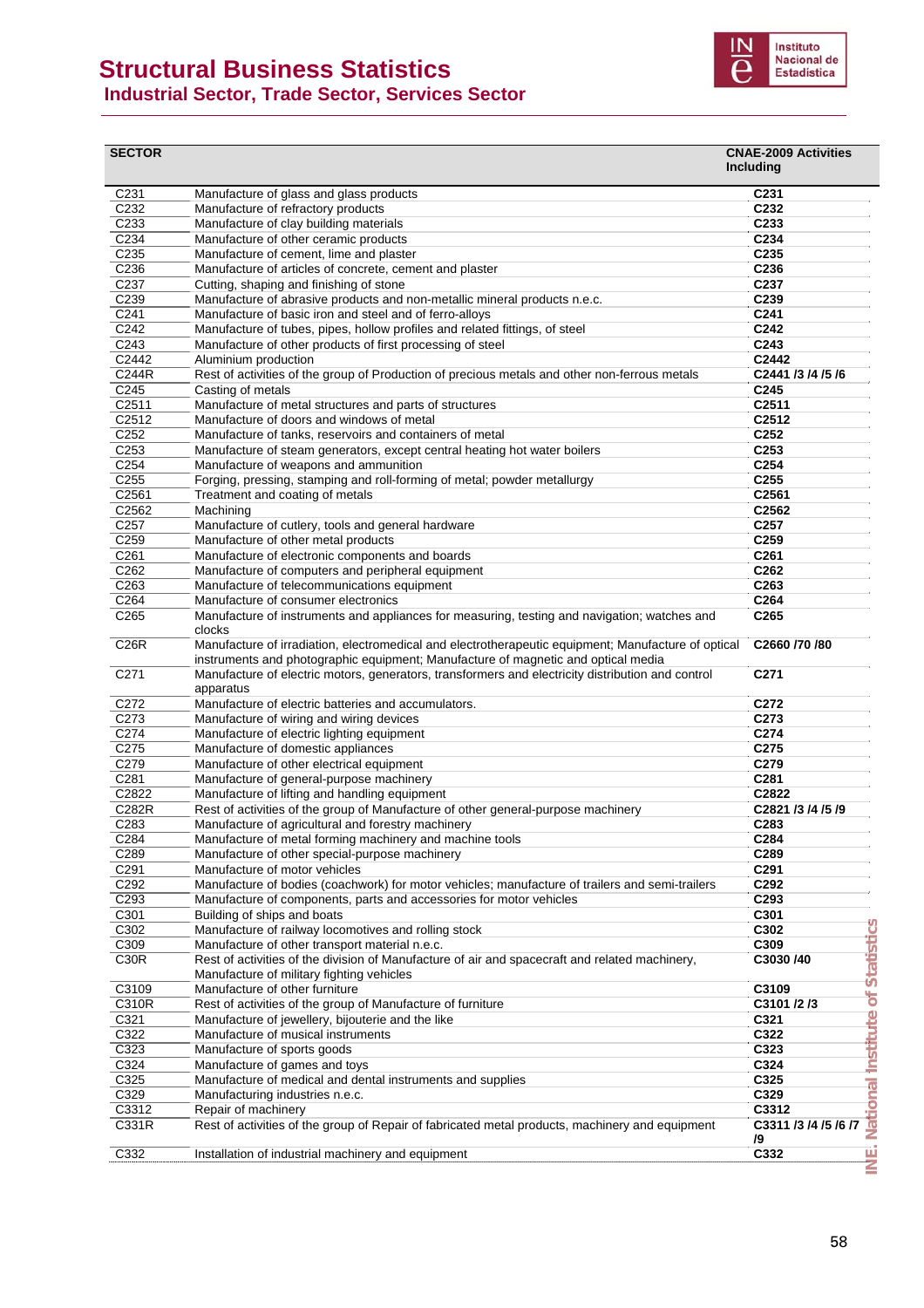### **Structural Business Statistics**



 **Industrial Sector, Trade Sector, Services Sector** 

| <b>SECTOR</b> |                                                                                                    | <b>CNAE-2009 Activities</b><br>Including |
|---------------|----------------------------------------------------------------------------------------------------|------------------------------------------|
| D3514         | Trade of electricity                                                                               | D3514                                    |
| D3516         | Production of conventional thermoelectric power                                                    | D3516                                    |
| <b>D351R</b>  | Rest of activities of the group of Electric power generation, transmission and distribution        | D3512 /3 /5 /7 /8 /9                     |
| D3523         | Trade of gas through mains                                                                         | D3523                                    |
| D352R         | Rest of activities of the group of Manufacture of gas; distribution of gaseous fuels through mains | D3521/2                                  |
| D353          | Steam and air conditioning supply                                                                  | D353                                     |
| E360          | Water collection, treatment and supply                                                             | E360                                     |
| E370          | Water collection, treatment and supply                                                             | E370                                     |
| E381          | Waste collection                                                                                   | E381                                     |
| E382          | Waste treatment and disposal                                                                       | E382                                     |
| E383          | Materials recovery                                                                                 | E383                                     |
| E390          | Remediation activities and other waste management services                                         | E390                                     |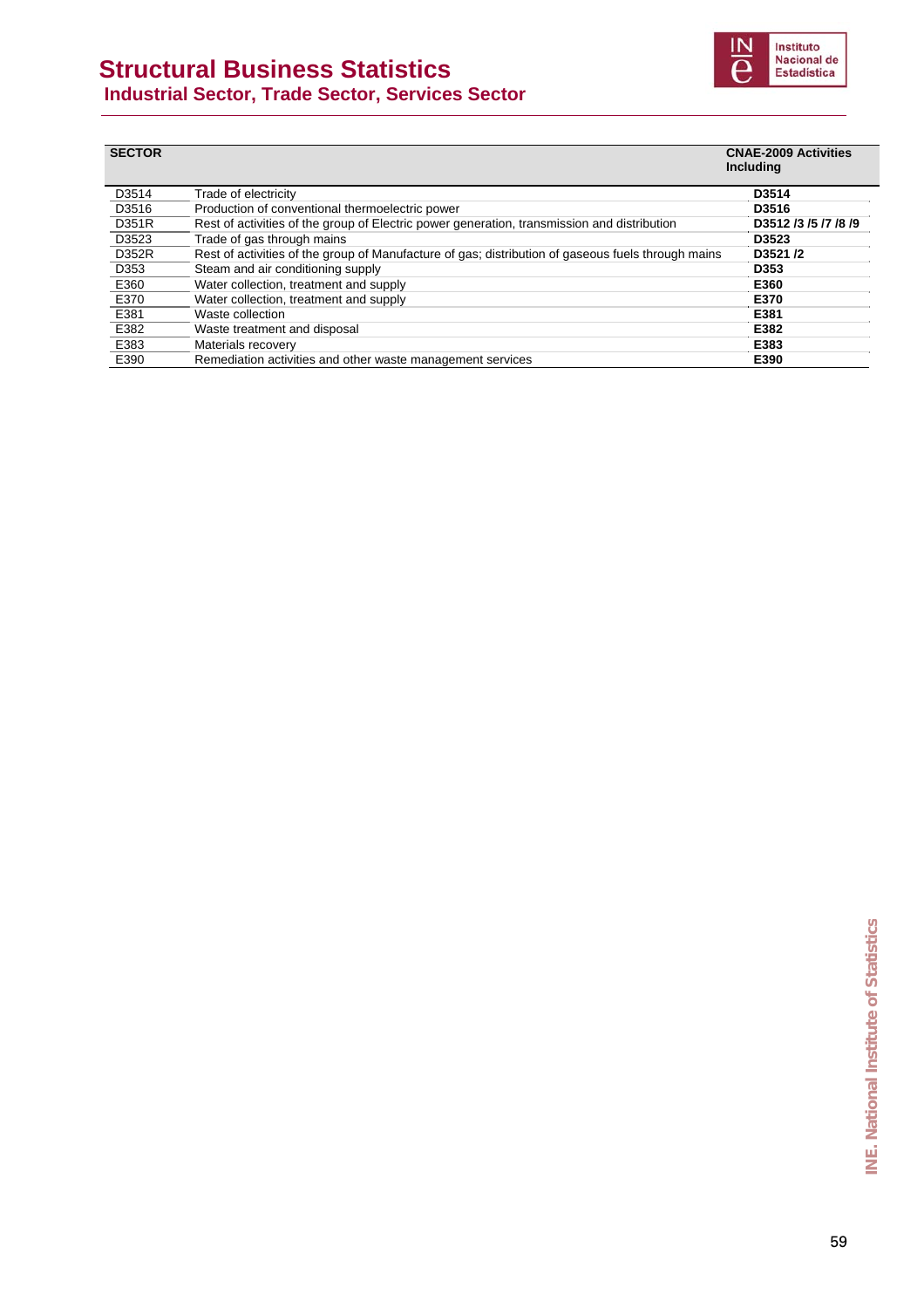

### **Annex 3. Trade Sector: Sectors used for sample design as of the SBS-2016**

| <b>SECTOR</b> |                                                                                                       | <b>CNAE-2009 Activities</b><br>Including |
|---------------|-------------------------------------------------------------------------------------------------------|------------------------------------------|
|               |                                                                                                       |                                          |
| G451          | Sale of motor vehicles                                                                                | G451                                     |
| G452          | Maintenance and repair of motor vehicles                                                              | G452                                     |
| G453          | Sale of motor vehicle parts and accessories                                                           | G453                                     |
| G454          | Sale, maintenance and repair of motorcycles and related parts and accessories                         | G454                                     |
| G461          | Wholesale on a fee or contract basis                                                                  | G461                                     |
| G4621         | Wholesale of grain, unmanufactured tobacco, seeds and animal feeds                                    | G4621                                    |
| G462R         | Rest of activities of the group of Wholesale of agricultural raw materials and live animals           | G4622 /3 /4                              |
| G4631         | Wholesale of fruit and vegetables                                                                     | G4631                                    |
| G4632         | Wholesale of meat and meat products                                                                   | G4632                                    |
| G4633         | Wholesale of dairy products, eggs and edible oils and fats                                            | G4633                                    |
| G4634         | Wholesale of beverages                                                                                | G4634                                    |
| G4638         | Wholesale of other food, including fish, crustaceans and molluscs                                     | G4638                                    |
| G463R         | Rest of activities of the group of Wholesale of food, beverages and tobacco                           | G4635 /6 /7 /9                           |
| G4642         | Wholesale of clothing and footwear                                                                    | G4642                                    |
| G4643         | Wholesale of electrical household appliances                                                          | G4643                                    |
| G4646         | Wholesale of pharmaceutical goods                                                                     | G4646                                    |
| G464R         | Rest of activities of the group of Wholesale of household goods                                       | G4641 /4 /5 /7 /8 /9                     |
| G4651         | Wholesale of computers, computer peripheral equipment and software                                    | G4651                                    |
| G4652         | Wholesale of electronic and telecommunications equipment and parts                                    | G4652                                    |
| G466          | Wholesale of other machinery, equipment and supplies                                                  | G466                                     |
| G4671         | Wholesale of solid, liquid and gaseous fuels and related products                                     | G4671                                    |
| G4672         | Wholesale of metals and metal ores                                                                    | G4672                                    |
| G4673         | Wholesale of wood, construction materials and sanitary equipment                                      | G4673                                    |
| G4675         | Wholesale of chemical products                                                                        | G4675                                    |
| G467R         | Rest of activities of the group of Other specialised wholesale                                        | G4674 /76 /77 /90                        |
| G4711         | Retail sale in non-specialised stores with food, beverages or tobacco predominating                   | G4711                                    |
| G4719         | Other retail sale in non-specialised stores                                                           | G4719                                    |
| G4721         | Retail sale of fruit and vegetables in specialised stores                                             | G4721                                    |
| G4722         | Retail sale of meat and meat products in specialised stores                                           | G4722                                    |
| G4723         | Retail sale of fish, crustaceans and molluscs in specialised stores                                   | G4723                                    |
| G4724         | Retail sale of bread, cakes, flour confectionery and sugar confectionery in specialised stores        | G4724                                    |
| G4726         | Retail sale of tobacco products in specialised stores                                                 | G4726                                    |
| G472R         | Rest of activities of the group of Retail sale of food, beverages and tobacco in specialised stores   | G4725/9                                  |
| G4730         | Retail sale of automotive fuel in specialised stores                                                  | G4730                                    |
| G474          | Retail sale of information and communication equipment in specialised stores                          | G474                                     |
| G4752         | Retail sale of hardware, paints and glass in specialised stores                                       | G4752                                    |
| G4759         | Retail sale of furniture, lighting equipment and other household articles in specialised stores       | G4759                                    |
| G475R         | Rest of activities of the group of Retail sale of other household equipment in specialised stores     | G4751 /3 /4                              |
| G4764         | Retail trade of sports goods in specialised establishments                                            | G4764                                    |
| G476R         | Rest of activities of the group of Retail sale of cultural and recreation goods in specialised stores | G4761 /2 /3 /5                           |
| G4771         | Retail sale of clothing in specialised stores                                                         | G4771                                    |
| G4773         | Dispensing chemist in specialised stores                                                              | G4773                                    |
| G4778         | Other retail sale of new goods in specialised stores                                                  | G4778                                    |
| <b>G477R</b>  | Rest of activities of the group of Retail sale of other goods in specialised stores                   | G4772 /4 /5 /6 /7 /9                     |
| G478          | Retail sale via stalls and markets                                                                    | G478                                     |
| G4791         | Retail sale via mail order houses or via Internet                                                     | G4791                                    |
| G4799         | Other retail sale not in stores, stalls or markets                                                    | G4799                                    |
|               |                                                                                                       |                                          |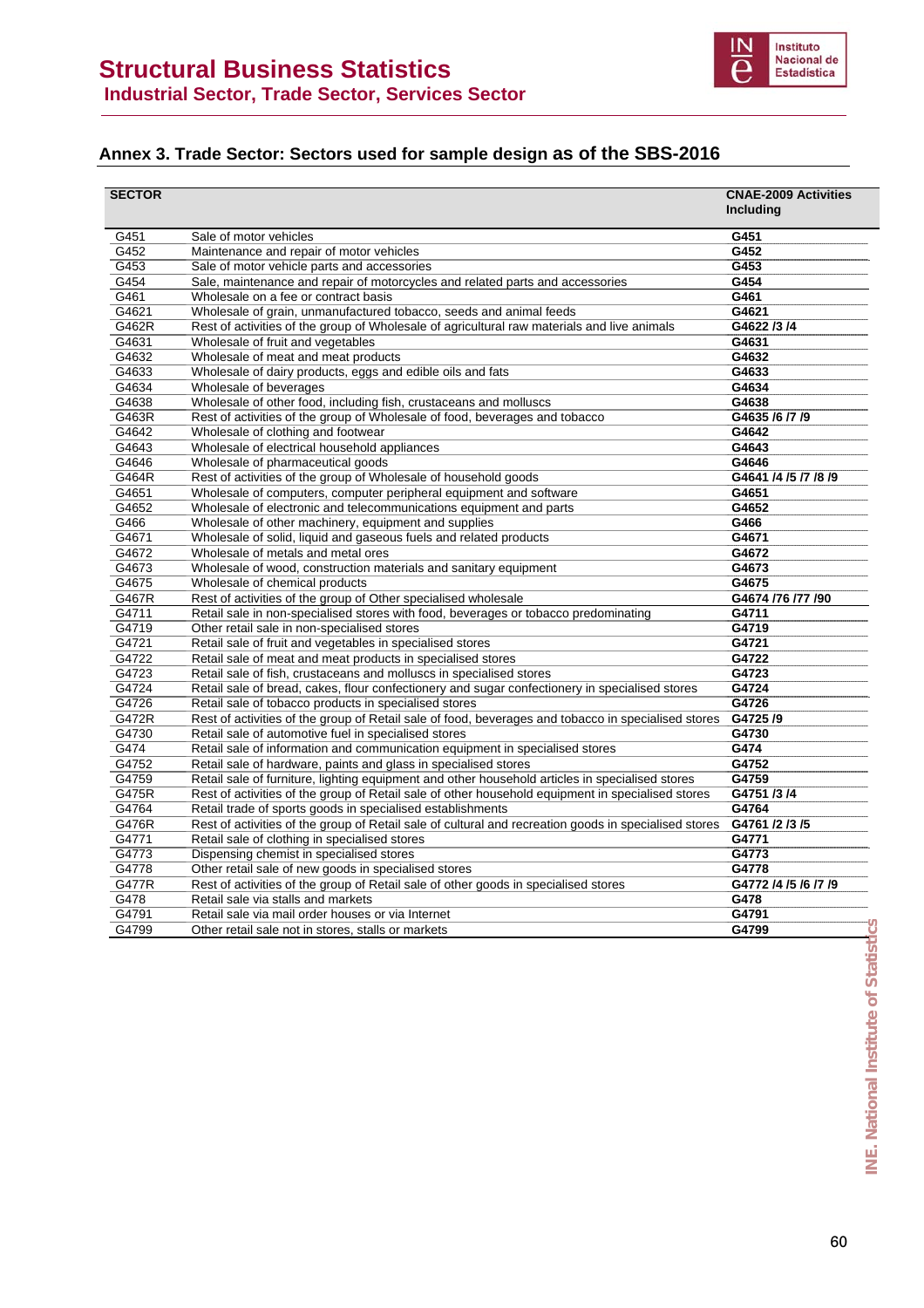

### **Annex 4. Services sector. Sectors used for sample design as of the SBS-2016**

| <b>SECTOR</b>    |                                                                                                               | <b>CNAE-2009 Activities</b><br>Including |
|------------------|---------------------------------------------------------------------------------------------------------------|------------------------------------------|
| H491             | Passenger rail transport                                                                                      | H491                                     |
| H492             | Interurban passenger rail transport                                                                           | H492                                     |
| H493             | Other passenger ground transportation                                                                         | H493                                     |
| H494             | Freight transport by road and removal services                                                                | H494                                     |
| H495             | Transport via pipeline                                                                                        | H495                                     |
| H <sub>50</sub>  | Sea transport and transport by domestic navigable routes                                                      | H <sub>50</sub>                          |
| H <sub>51</sub>  | Air transport                                                                                                 | H <sub>51</sub>                          |
| H <sub>521</sub> | Warehousing and storage                                                                                       | H521                                     |
| H5221            | Service activities incidental to land transportation                                                          | H5221                                    |
| <b>H522R</b>     | Rest of activities of the group of Support activities for transportation                                      | H5222 /3 /4 /9                           |
| H <sub>53</sub>  | Postal and courier activities                                                                                 | H <sub>53</sub>                          |
| 1551             | Hotels and similar accommodation                                                                              | 1551                                     |
| 1552             | Tourist and other short-stay accommodation                                                                    | 1552                                     |
| 1553             | Camping grounds, recreational vehicle parks and trailer parks                                                 | 1553                                     |
| 1559             | Other accommodation                                                                                           | <b>1559</b>                              |
| 1561             | Restaurants and mobile food service activities                                                                | 1561                                     |
| 1562             | Event catering and other food service activities                                                              | 1562                                     |
| 1563             | Beverage serving activities                                                                                   | <b>1563</b>                              |
| J5811            | Book publishing                                                                                               | J5811                                    |
| J5813            | Publishing of newspapers                                                                                      | J5813                                    |
| J581R            | Rest of activities of the group of Publishing of books, periodicals and other publishing activities           | J5812 /4 /9                              |
| J582             | Software publishing                                                                                           | J582                                     |
| <b>J59</b>       | Motion picture, video and television programme production, sound recording and music publishing<br>activities | <b>J59</b>                               |
| J601             | Radio broadcasting                                                                                            | <b>J601</b>                              |
| J602             | Television programming and broadcasting activities                                                            | <b>J602</b>                              |
| J611             | Wired telecommunications activities                                                                           | <b>J611</b>                              |
| J612             | Wireless telecommunications activities                                                                        | J612                                     |
| J613             | Satellite telecommunications activities                                                                       | <b>J613</b>                              |
| J619             | Other telecommunications activities                                                                           | J619                                     |
| J6201            | Computer programming activities                                                                               | J6201                                    |
| J6202            | Computer consultancy activities                                                                               | J6202                                    |
| <b>J620R</b>     | Rest of activities of the group of Computer programming, consultancy and related activities                   | J6203/9                                  |
| J631             | Data processing, hosting and related activities; web portals                                                  | J631                                     |
| J639             | Other information service activities                                                                          | <b>J639</b>                              |
| L681             | Buying and selling of own real estate                                                                         | L681                                     |
| L682             | Renting and operating of own or leased real estate                                                            | L682                                     |
| L683             | Real estate activities on a fee or contract basis                                                             | L683                                     |
| M691             | Legal activities                                                                                              | M691                                     |
| M692             | Accounting, bookkeeping and auditing activities; tax consultancy                                              | M692                                     |
| M701             | Activities of head offices                                                                                    | M701                                     |
| M702             | Management consultancy activities                                                                             | M702                                     |
| M7111            | Architectural activities                                                                                      | M7111                                    |
| M7112            | Engineering activities and related technical consultancy                                                      | M7112                                    |
| M712             | Technical testing and analysis                                                                                | M712                                     |
| M72              | Scientific research and development                                                                           | M72                                      |
| M7311            | Advertising agencies                                                                                          | <b>Statistics</b><br>M7311               |
| M7312            | Media representation                                                                                          | M7312                                    |
| M732             | Market research and public opinion polling                                                                    | M732                                     |
| M741             | Specialised design activities                                                                                 | M741                                     |
| M742<br>M743     | Photographic activities<br>Translation and interpretation activities                                          | M742<br>M743                             |
| M749             | Other professional, scientific and technical activities n.e.c.                                                | National Institute of<br>M749            |
| M750             | <b>Veterinary Activities</b>                                                                                  | M750                                     |
| N771             | Renting and leasing of motor vehicles                                                                         | N771                                     |
| N772             | Renting and leasing of personal and household goods                                                           | N772                                     |
| N773             | Renting and leasing of other machinery, equipment and tangible goods                                          | N773                                     |
| N774             | Leasing of intellectual property and similar products, except copyrighted works                               | N774                                     |
| N78              | <b>Employment activities</b>                                                                                  | N78                                      |
| N7911            | Travel agency activities                                                                                      | N7911                                    |
| N7912            | Tour operator activities                                                                                      | N7912                                    |
| N799             | Other reservation services and related activities                                                             | Ψj<br>N799                               |
|                  |                                                                                                               |                                          |